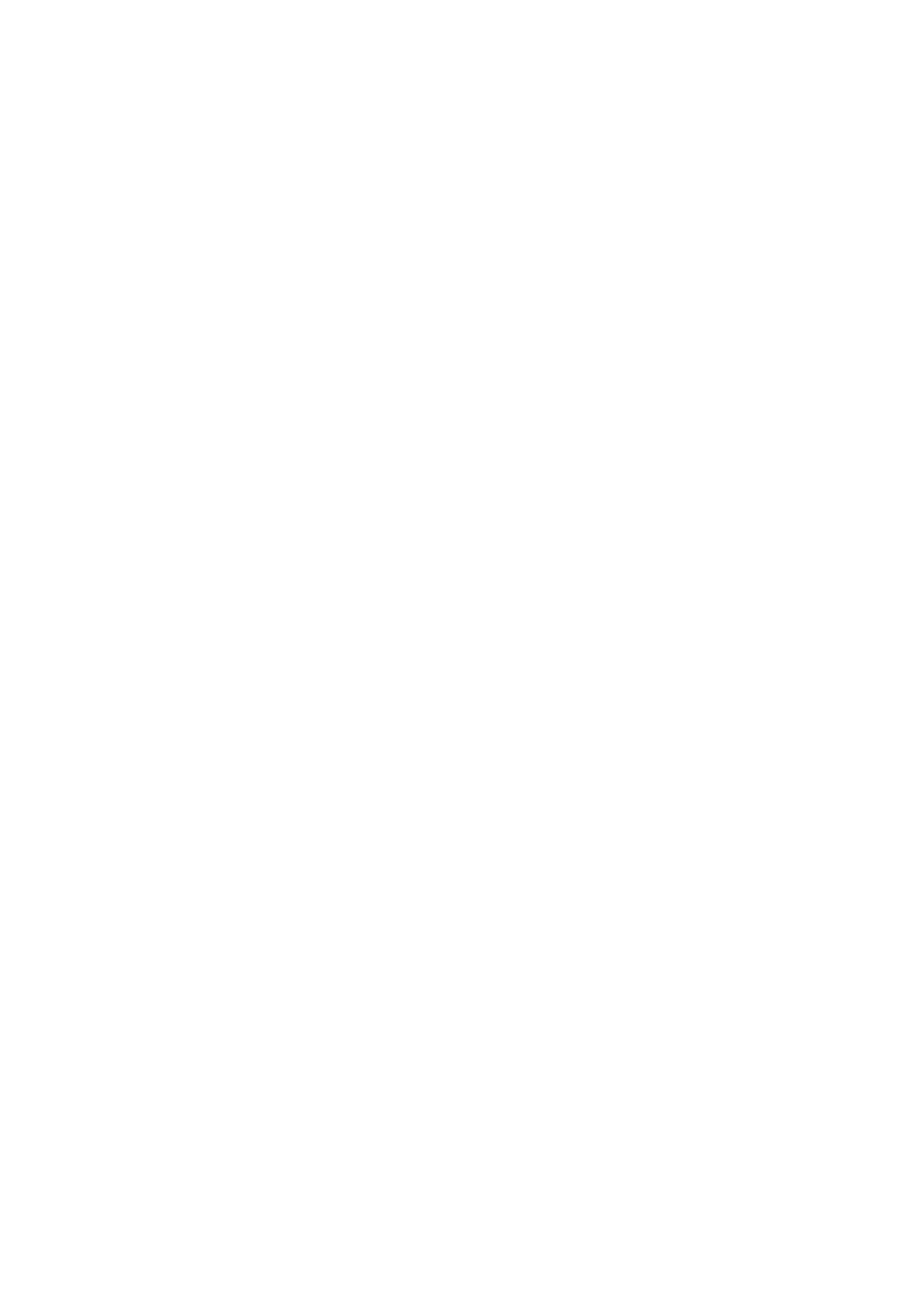# **Summary**

| <b>Introduction</b>       |  |
|---------------------------|--|
| <b>Application sheets</b> |  |
| <b>Selection tables</b>   |  |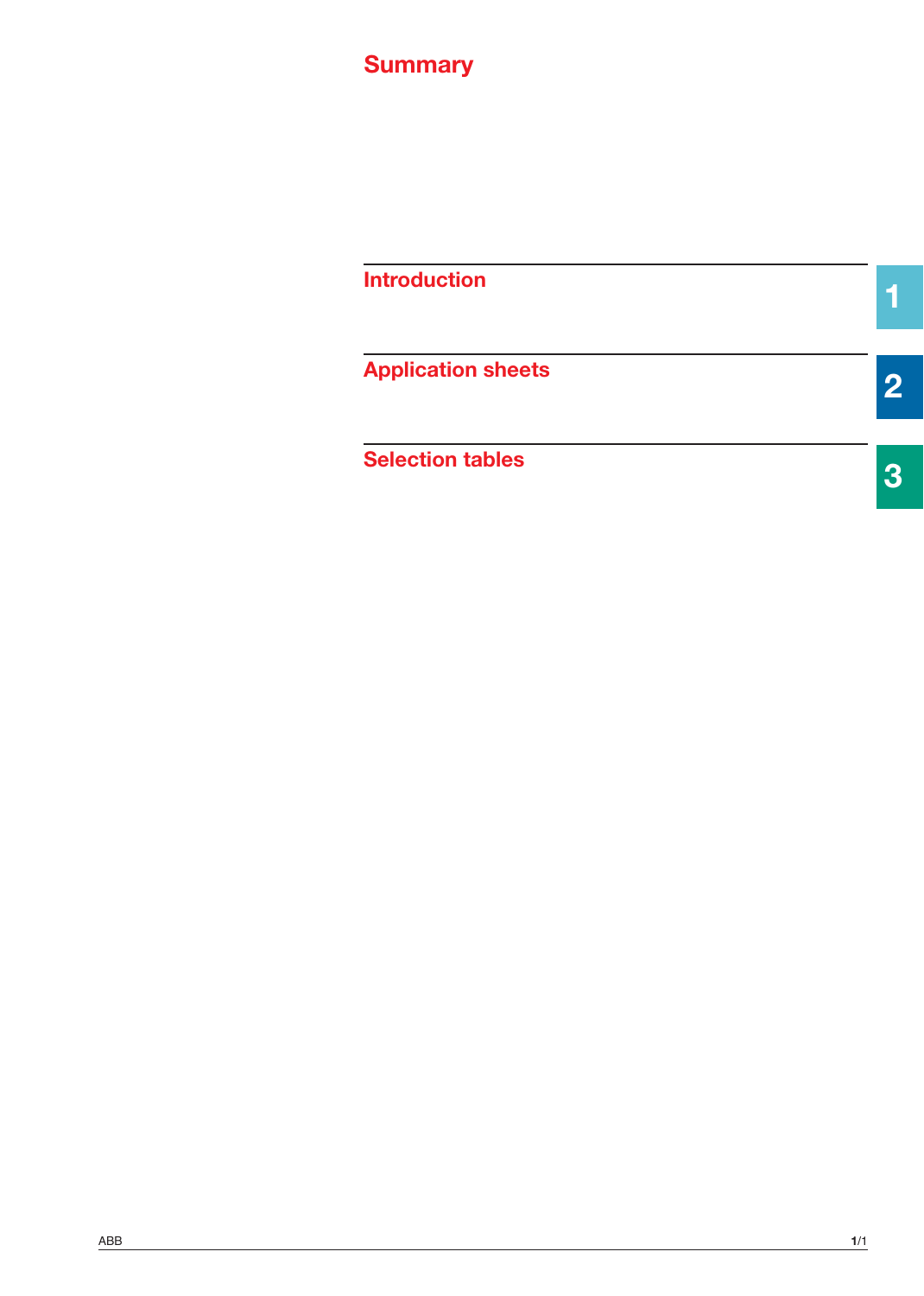

**1** The ABB Line Protection Devices quality system is conforming with the ISO 9001 *Vision 2000* international Standard (model for quality assurance as regards design, development, construction, installation and service) and to the equivalent EN ISO 9001 European Standard. ABB commitment to protecting the environment is also shown in concrete way by the Life Cycle Assessments of the products, which is being realized directly by ABB Research and Development. All the products of Compact Home range are conforming to the European standards 2002/95/CE regarding the restrictions on the use of certain dangerous substances in the electrical and electronical equipments. It is necessary to respect the local regulations concerning the elimination of the packaging materials and of the circuit-breakers and, if possible, to recycle them. The symbol marked on the product means that the circuit breaker must not be eliminated together with the general litter.



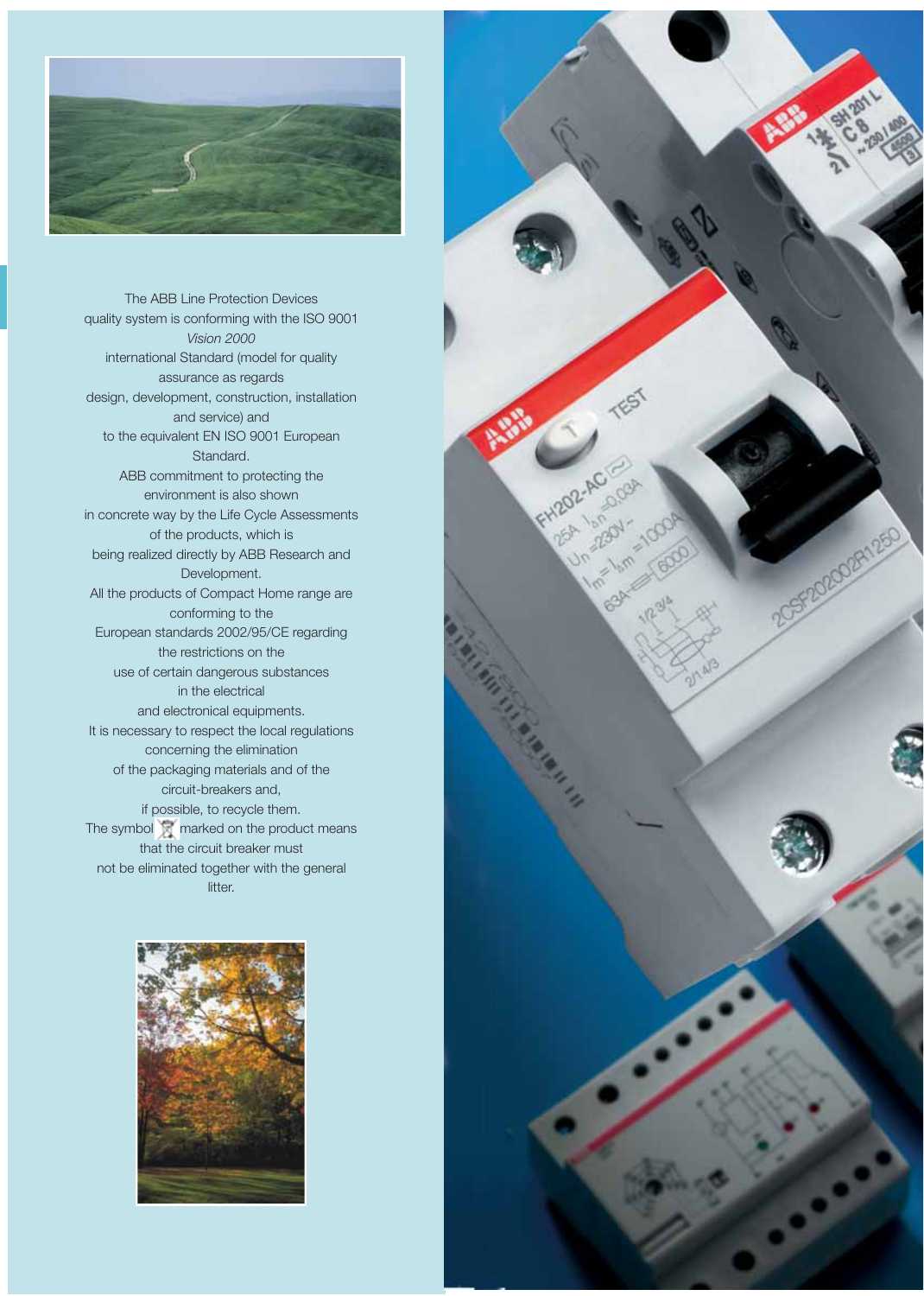# **Compact Home**



All Compact Home devices comply to European and international product standards:

- IEC/EN 61008 (RCCBs)
- IEC/EN 61009 (RCBOs)
- IEC/EN 60898 (MCBs)
- IEC/EN 60947-3 (Switches)
- IEC/EN 60669-1 (Dimmers)
- IEC/EN 61643-11 (SPDs)
- IEC/EN 60730-1 (Timers)
- IEC/EN 61558-1-2-8 (Transformers)
- IEC/EN 60439-1 (Busbars)

They are also conforming to the following EC directives:

- Low Voltage Directives (LVD) no. 73/23 EEC
- Electromagnetic Compatibility Directive (EMC) no.89/336 EEC and 92/31 EEC

CE marking of Compact Home devices warrants free circulation and sale in European Union. It is realized on supplier's responsibility, in addition to this marks and approvals, guarantee functioning, compatibility and safety conforming to national and international Standards.

ABB Compact Home RCDs also obtained the following national and international approvals:





Thanks to these approvals, the devices can be used without restriction as devices for the world market.

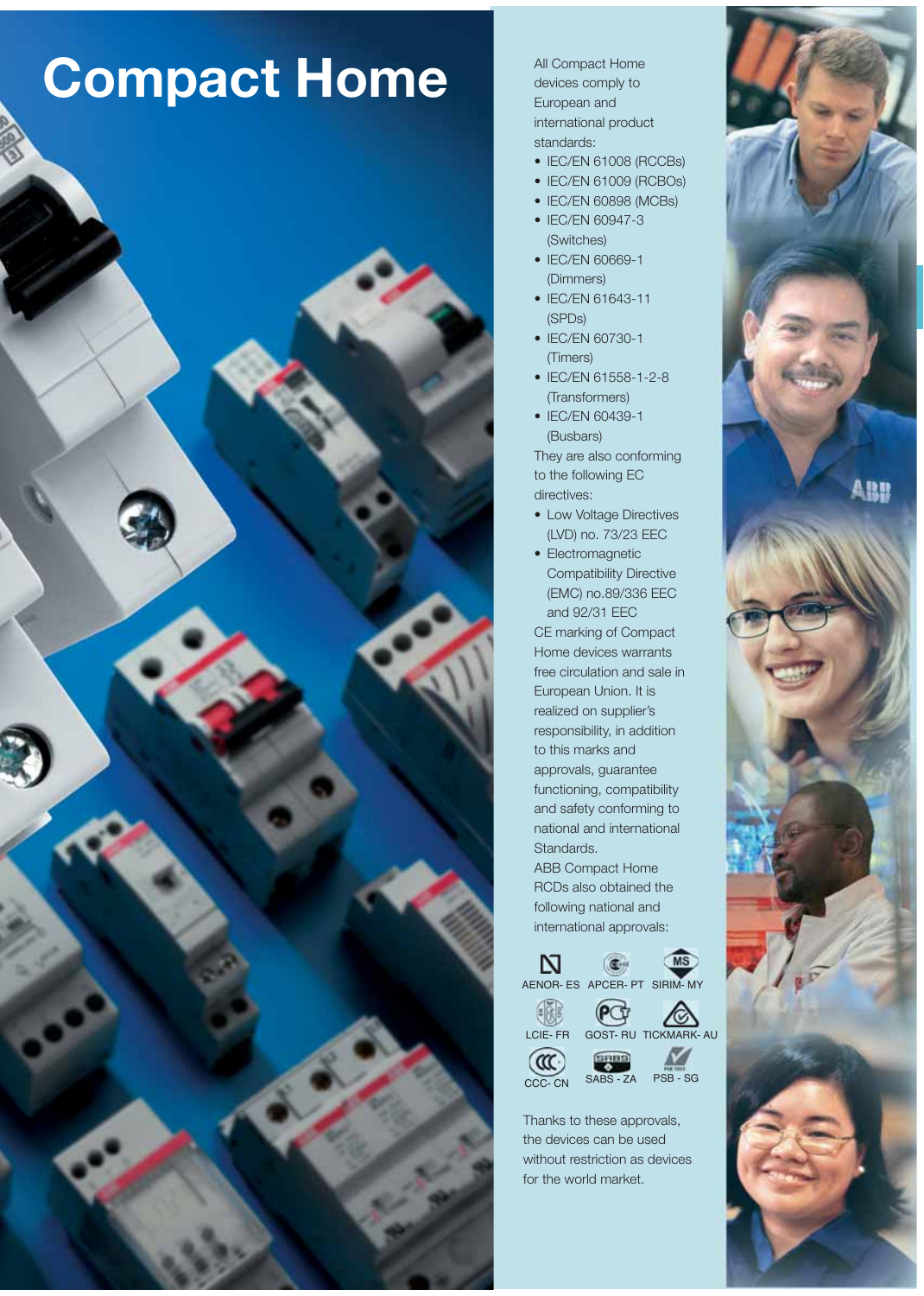# **Compact Home Introduction**

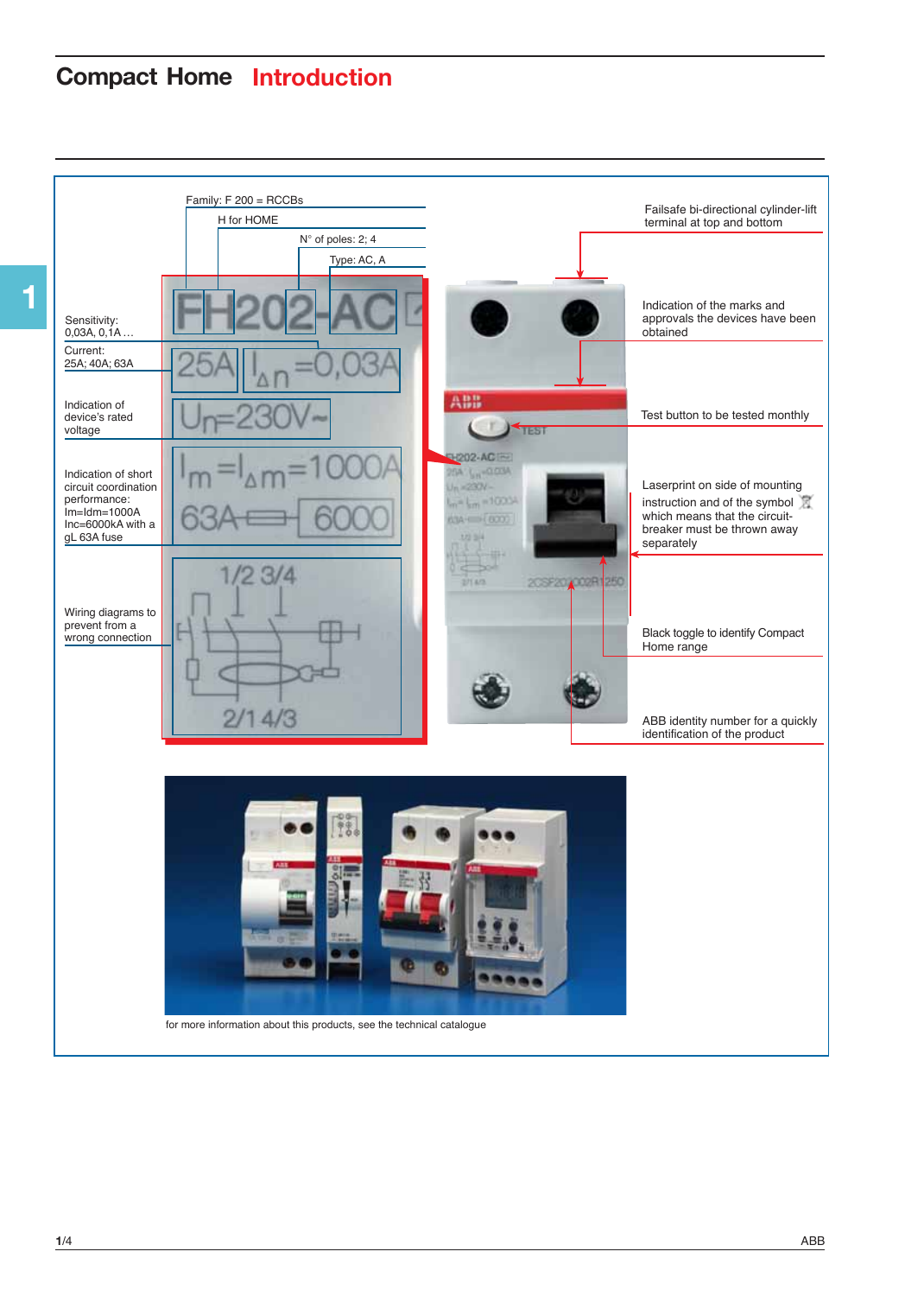# **Compact Home Introduction**



**1**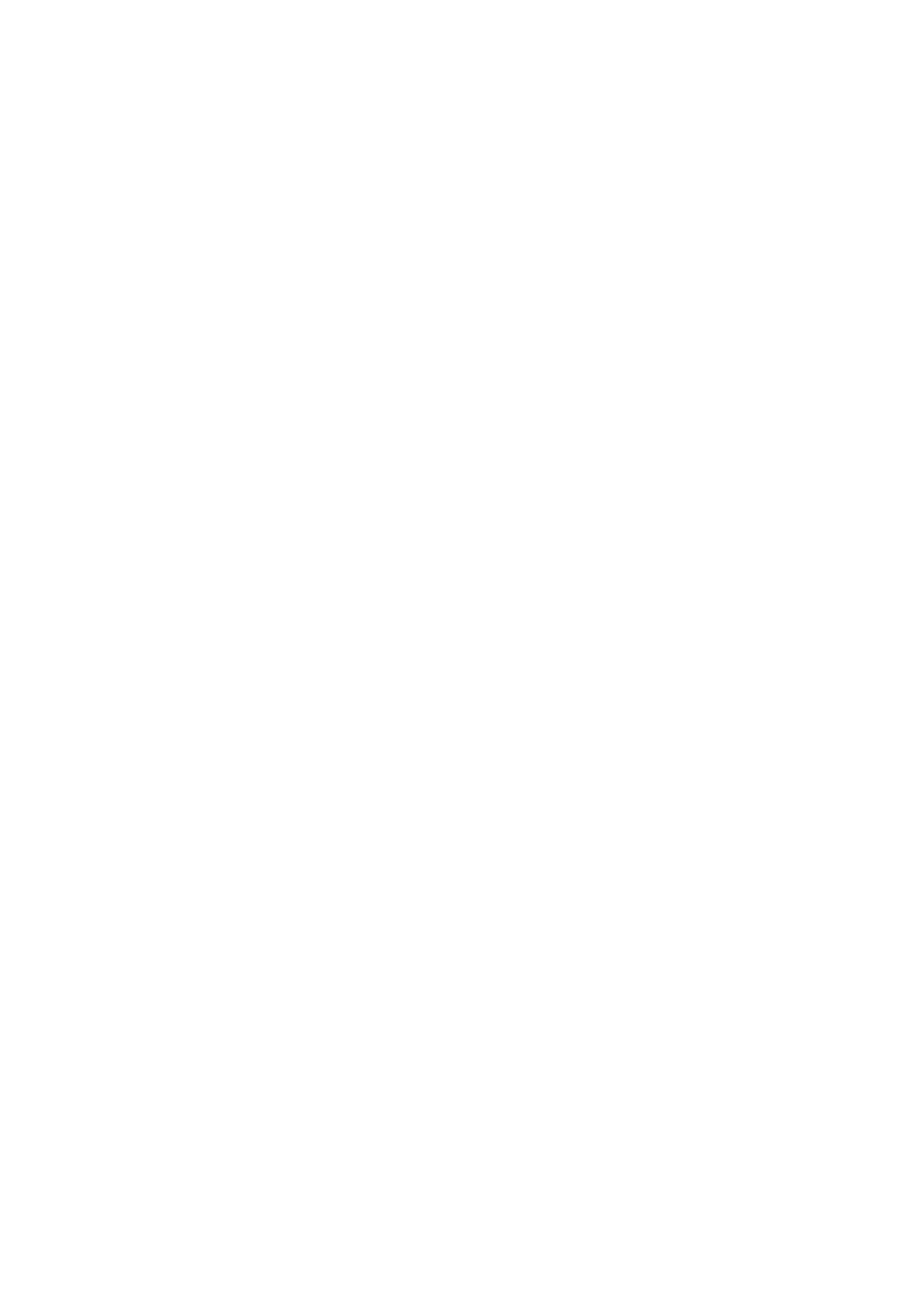

# **ABP** Application sheets

## **Index**

| Basic solution for consumer units installed in a big flat (between 35 and 100 m <sup>2</sup> )  2/4 |  |
|-----------------------------------------------------------------------------------------------------|--|
| Advanced solution for consumer units installed in a big                                             |  |
|                                                                                                     |  |
| Basic solution for consumer units installed in an indipendent                                       |  |
|                                                                                                     |  |
| Advanced solution for consumer units installed                                                      |  |
|                                                                                                     |  |
|                                                                                                     |  |
|                                                                                                     |  |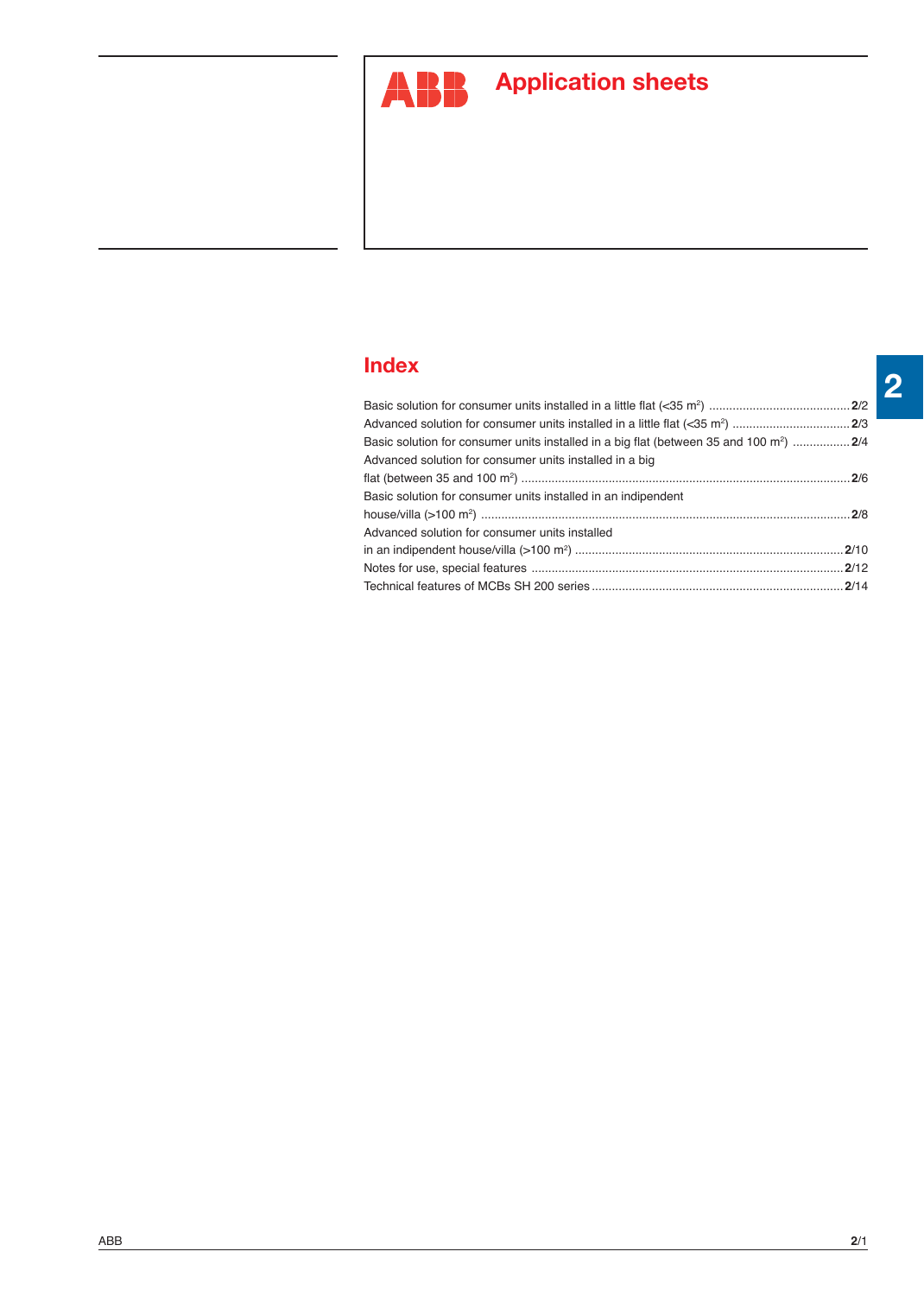Basic solution for consumer units installed in a little flat  $(<$ 35 m<sup>2</sup>)

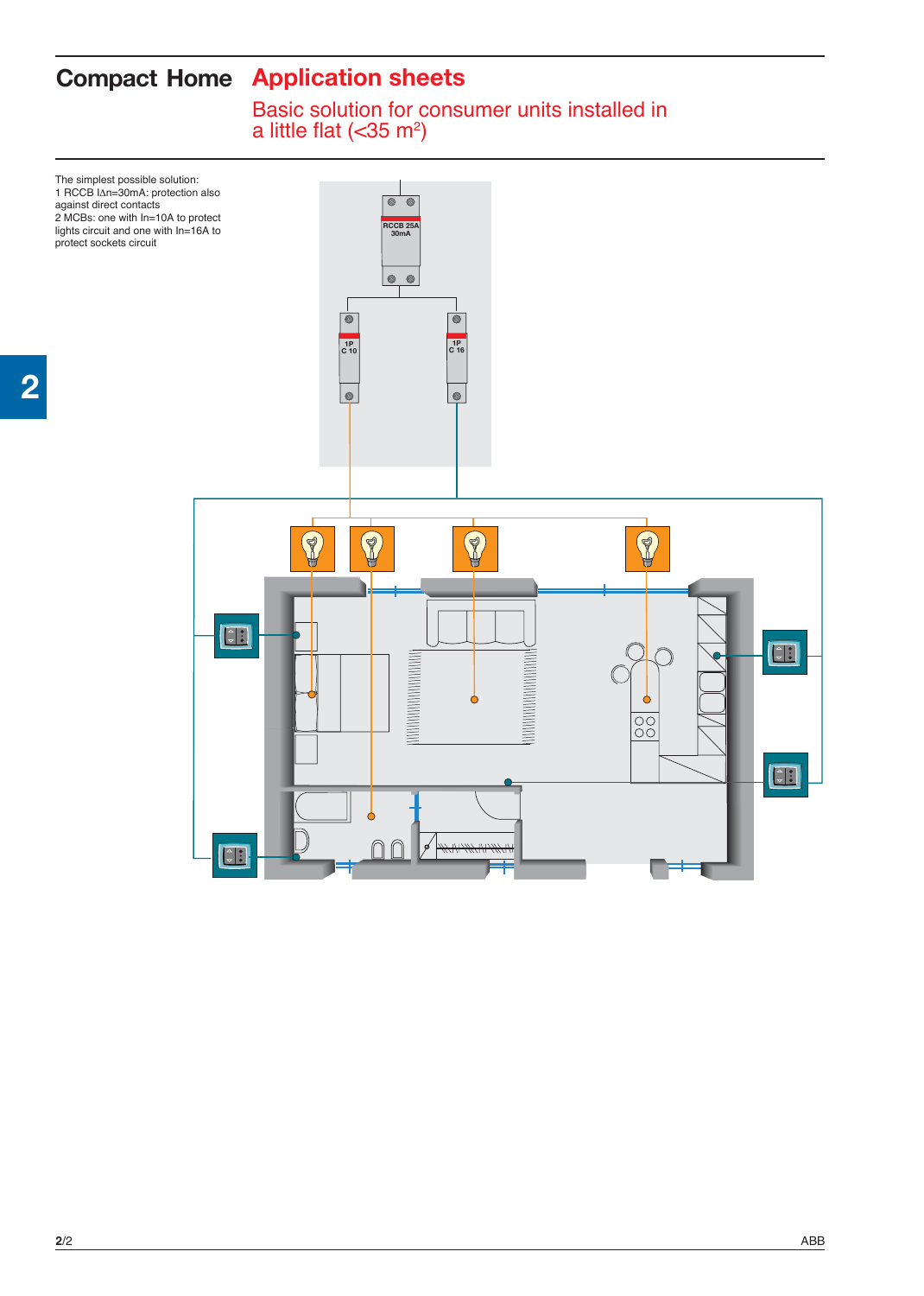Advanced solution for consumer units installed in a little flat  $(<$ 35 m<sup>2</sup>)

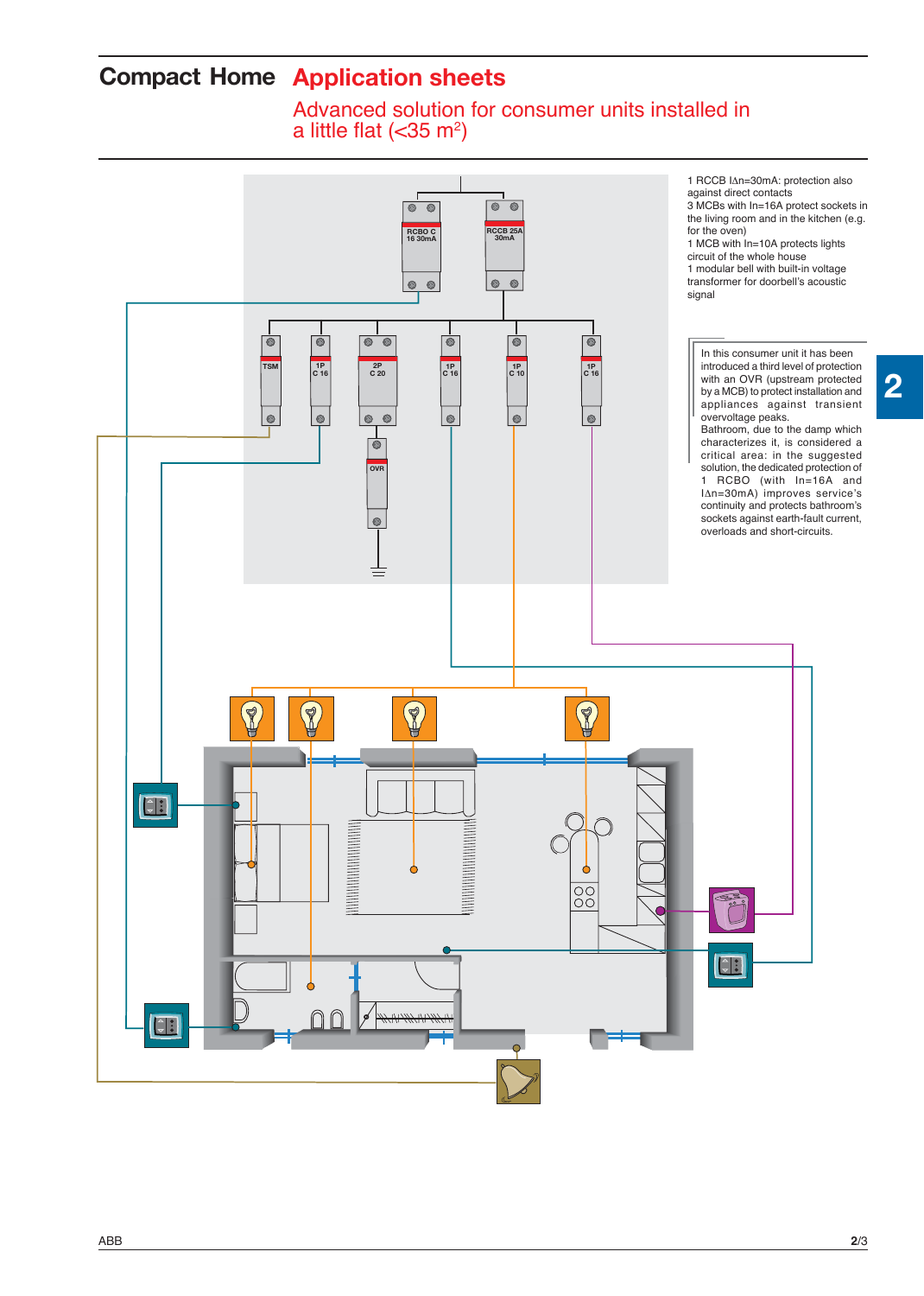Basic solution for consumer units installed in a big flat (between 35 and 100  $\mathrm{m}^2$ )

1 MCB used as main switch of the consumer unit

3 RCCBs: one with In=40A protects sockets circuit of the living room, kitchen and laundry-room and two with In=25A protect respectively sockets circuit of the bedrooms and bathroom and lights circuit of the whole house

2 MCBs In=10A protect lights circuits of bedrooms and bathroom separately from lights circuits of the rest of the house

6 MCBs In=16A (3 per RCCB) protect sockets 1 OVR protects against transient

overvoltage peaks

**2**

In this consumer unit has been introduced some typical function in a modular shape: a voltage transformer (TS) supplies a bell (SM) for doorbell's acoustic signal and a buzzer (RM) for emergency acoustic signal in the bathroom.

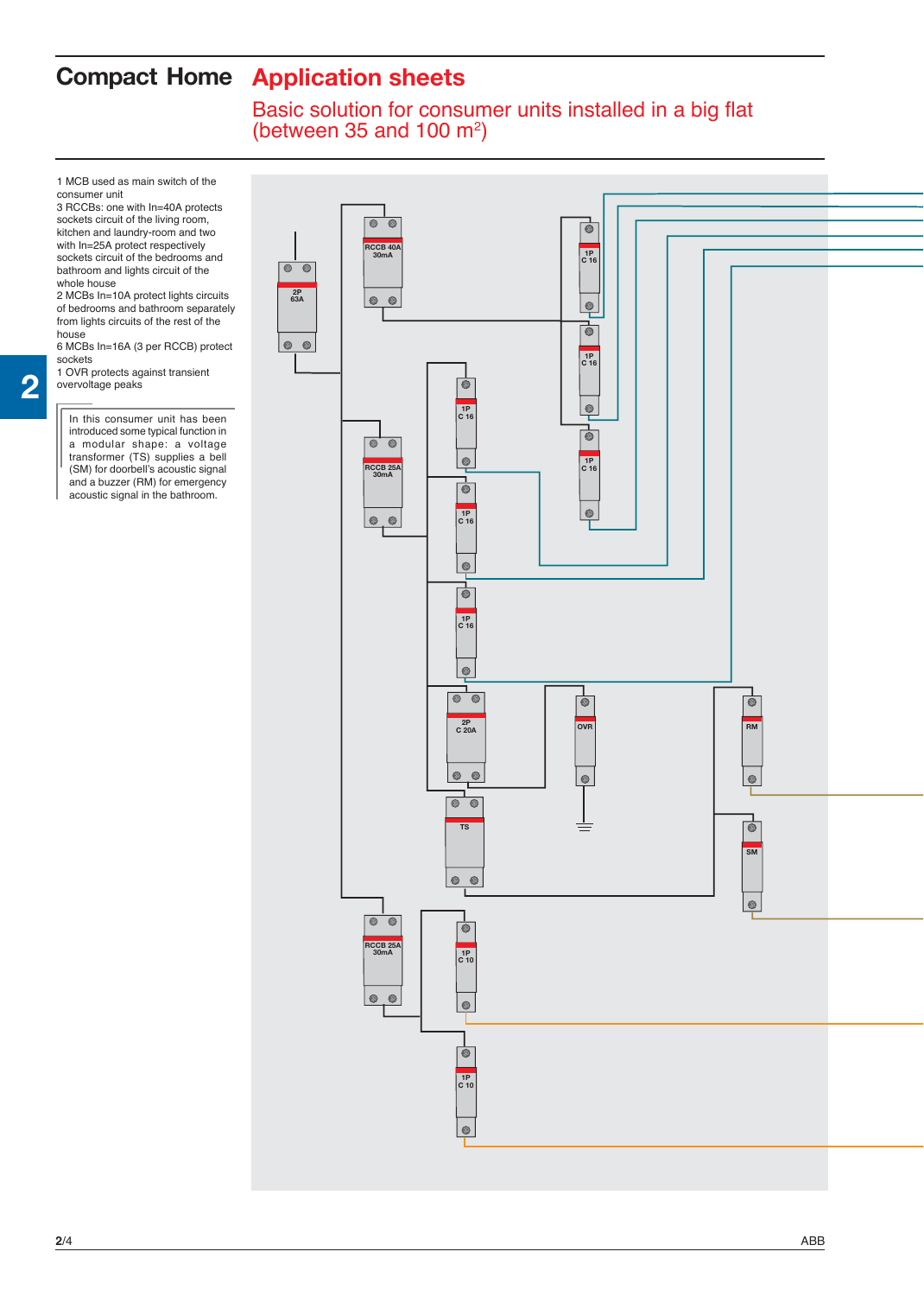Basic solution for consumer units installed in a big flat (between 35 and 100  $\mathrm{m}^2$ )

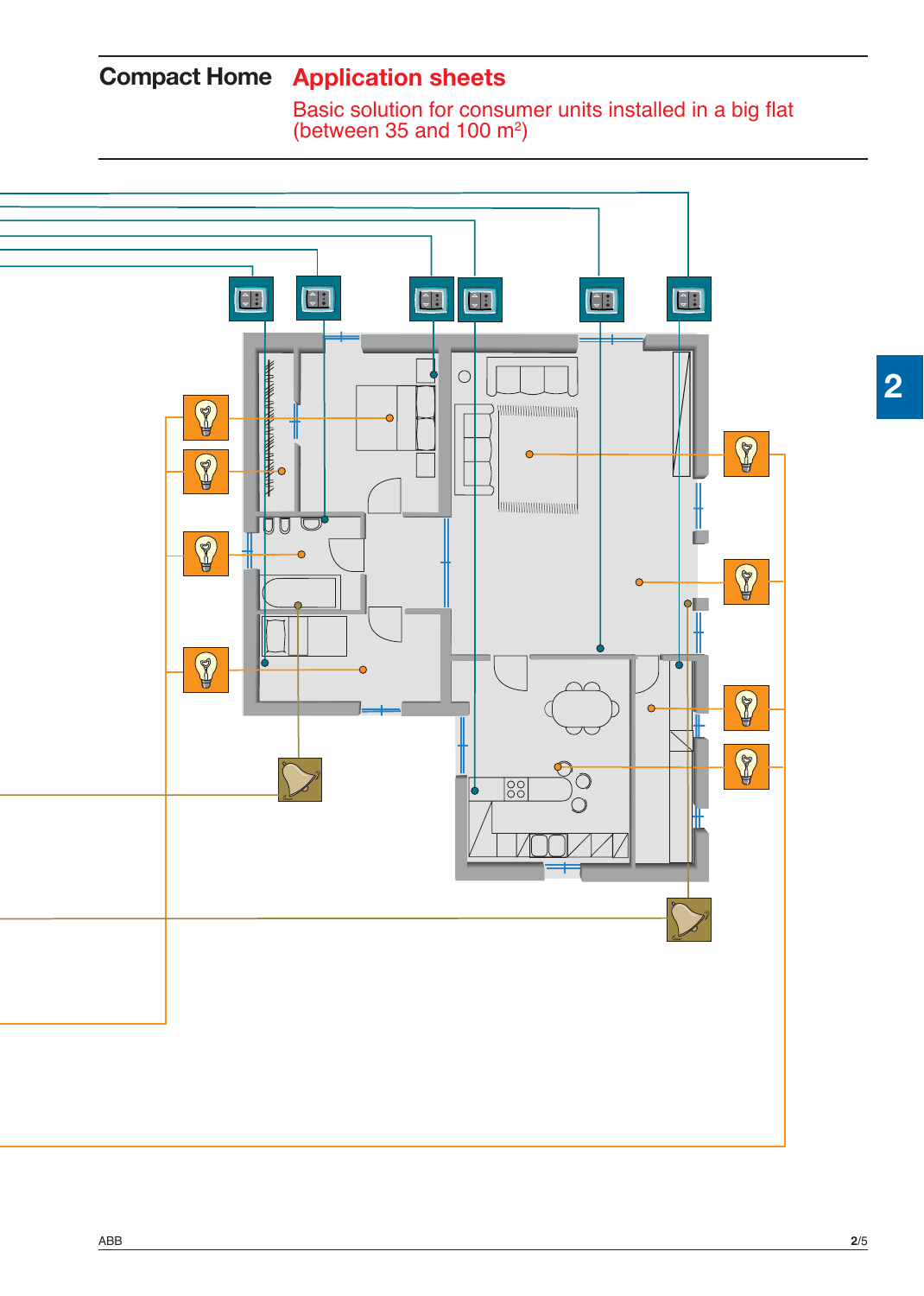### Advanced solution for consumer units installed in a big flat (between 35 and 100  $\mathrm{m}^2$ )

1 MCB used as main switch of the consumer unit

2 RCCBs: one with In=40A protects sockets circuit and electric household appliances in the kitchen and one with In=25A protects remaining sockets and all the other devices 2 RCBOs protect separately sockets circuits of the bathroom and of the laundry

10 MCBs In=16A or In=10A protect sockets and lights circuits of the house

1 OVR protects against transient overvoltage peaks

1 modular bell with built-in voltage transformer for doorbell's acoustic

signal 1 LSS1/2 for load management

**2**

In this consumer unit a DTS-TWS (time switch + twilight switch) allows the time programming of the external and entrance lights in relation to the environmental light level. One E 259 (installation relay), equipped with contact position indicator, allows the manual control of the boiler in the bathroom.

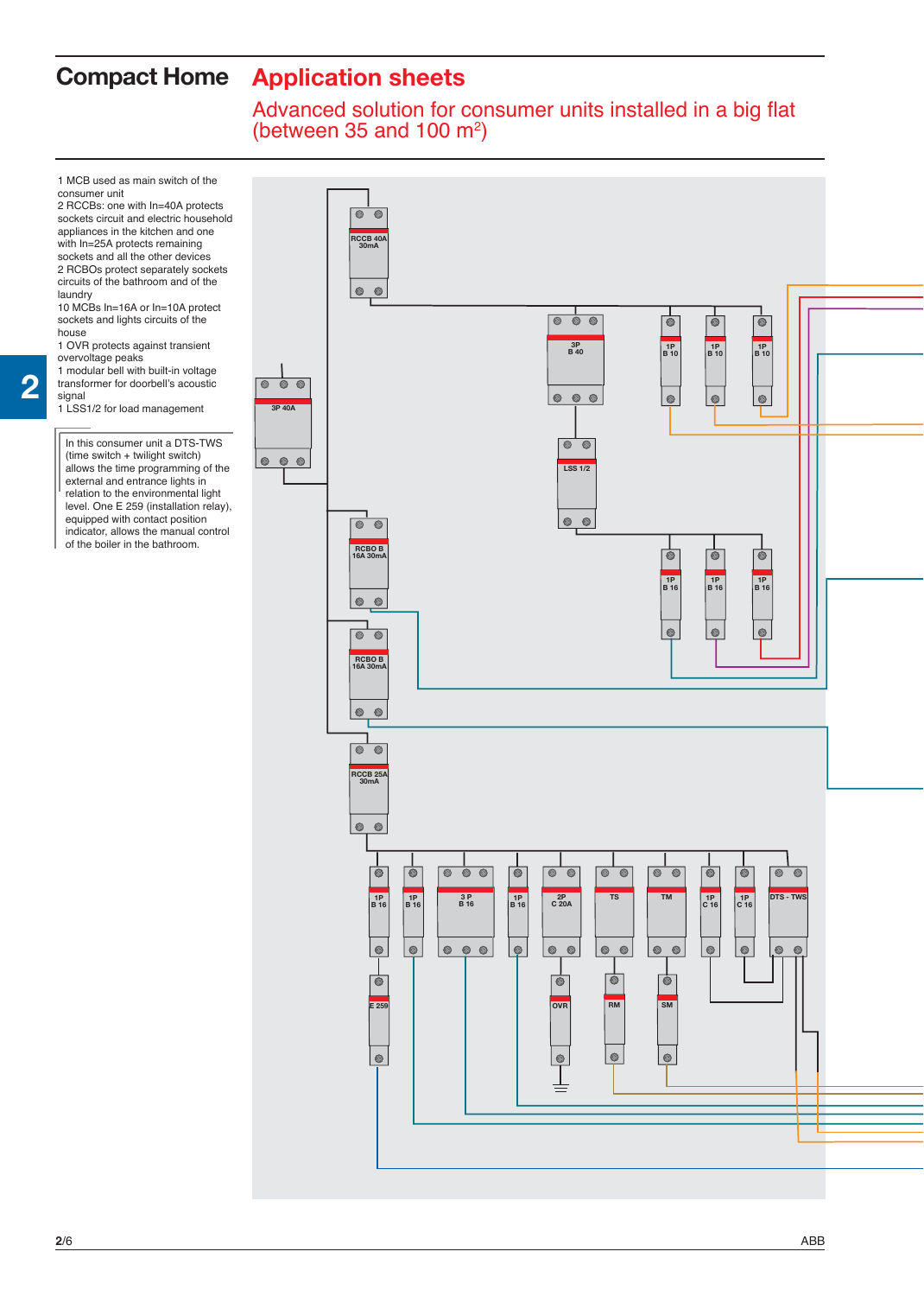Advanced solution for consumer units installed in a big flat (between 35 and 100  $\mathrm{m}^2$ )

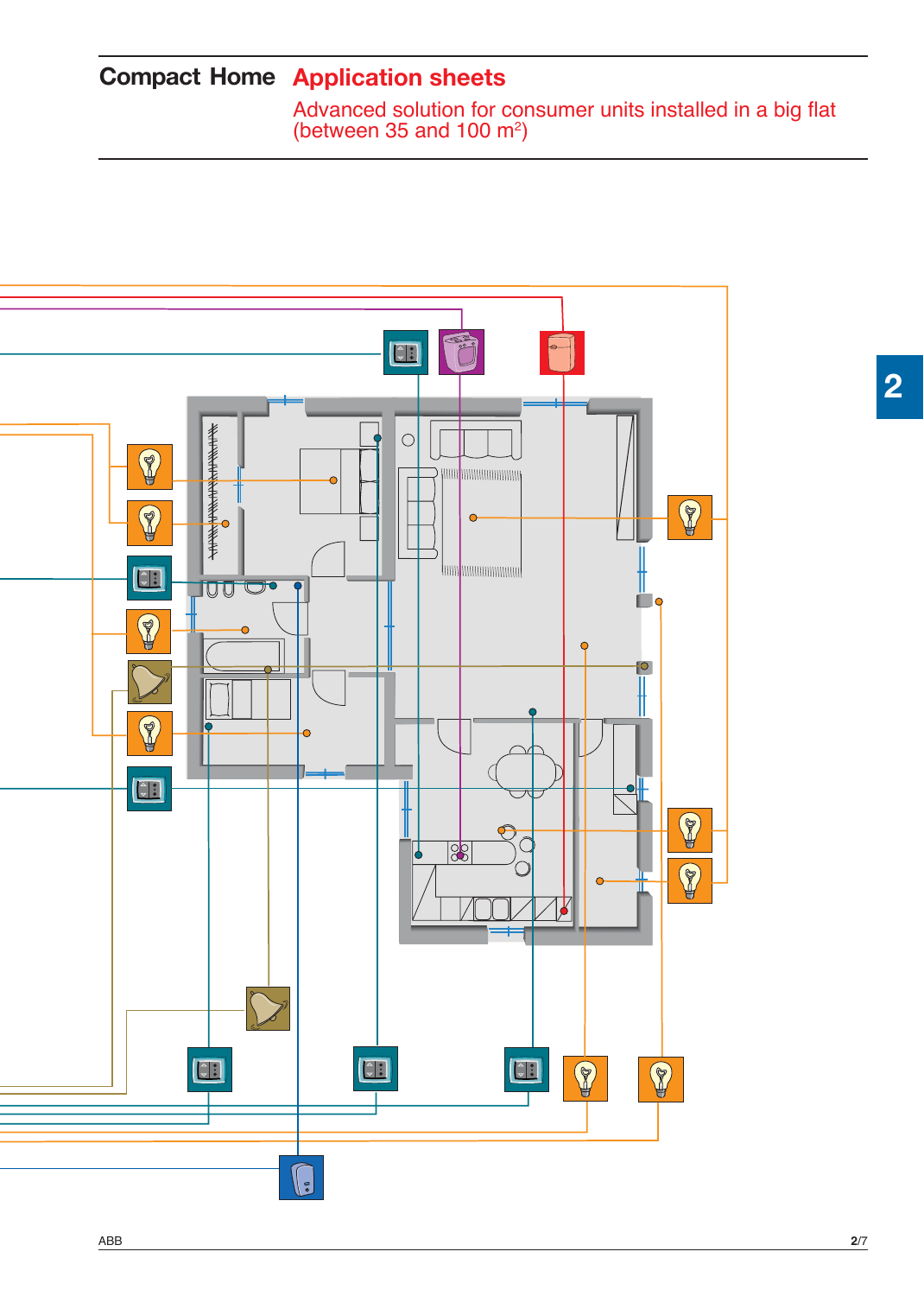Basic solution for consumer units installed in an indipendent house/villa  $(>100 \text{ m}^2)$ 

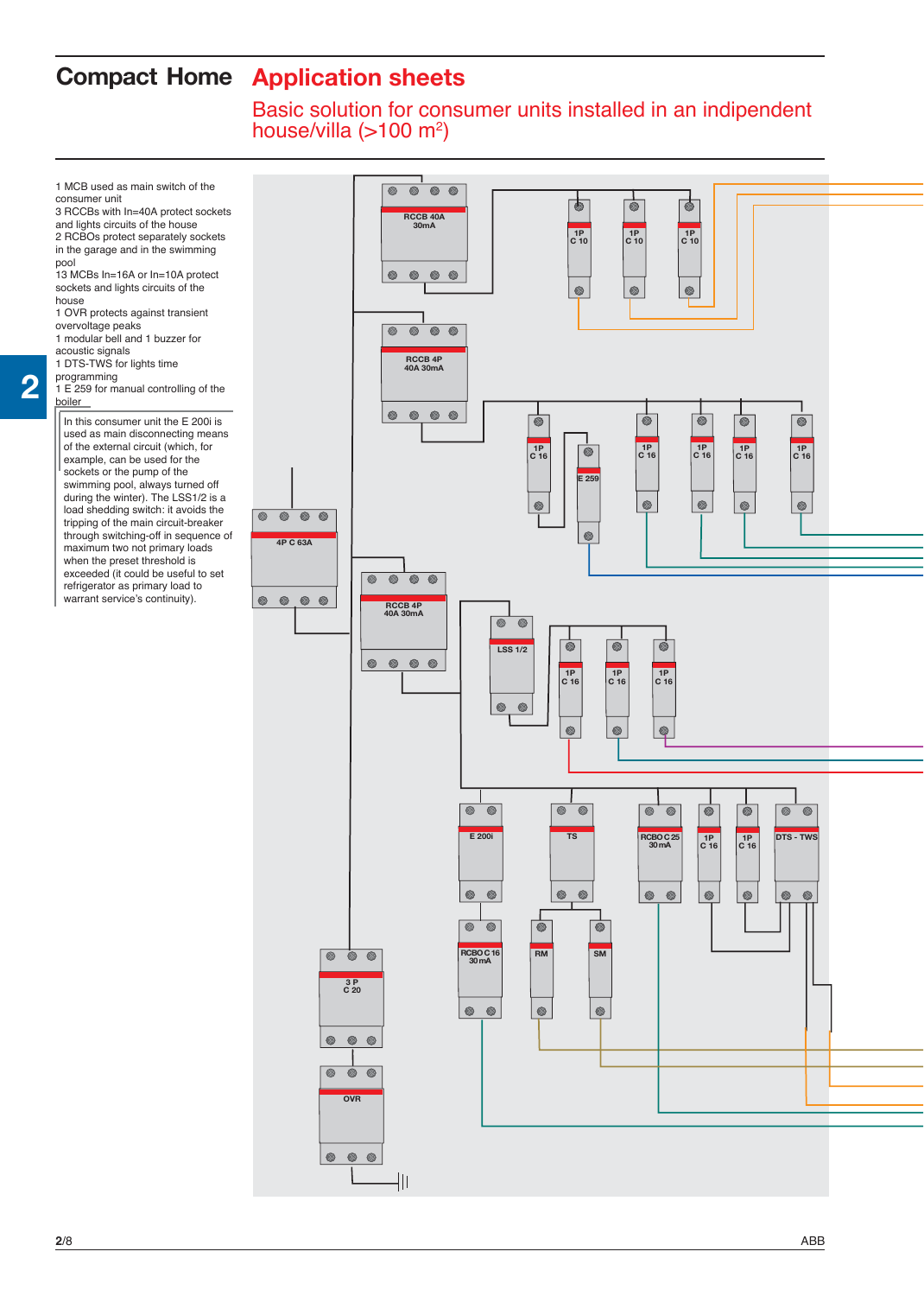Basic solution for consumer units installed in an indipendent house/villa  $($ >100 m<sup>2</sup>)

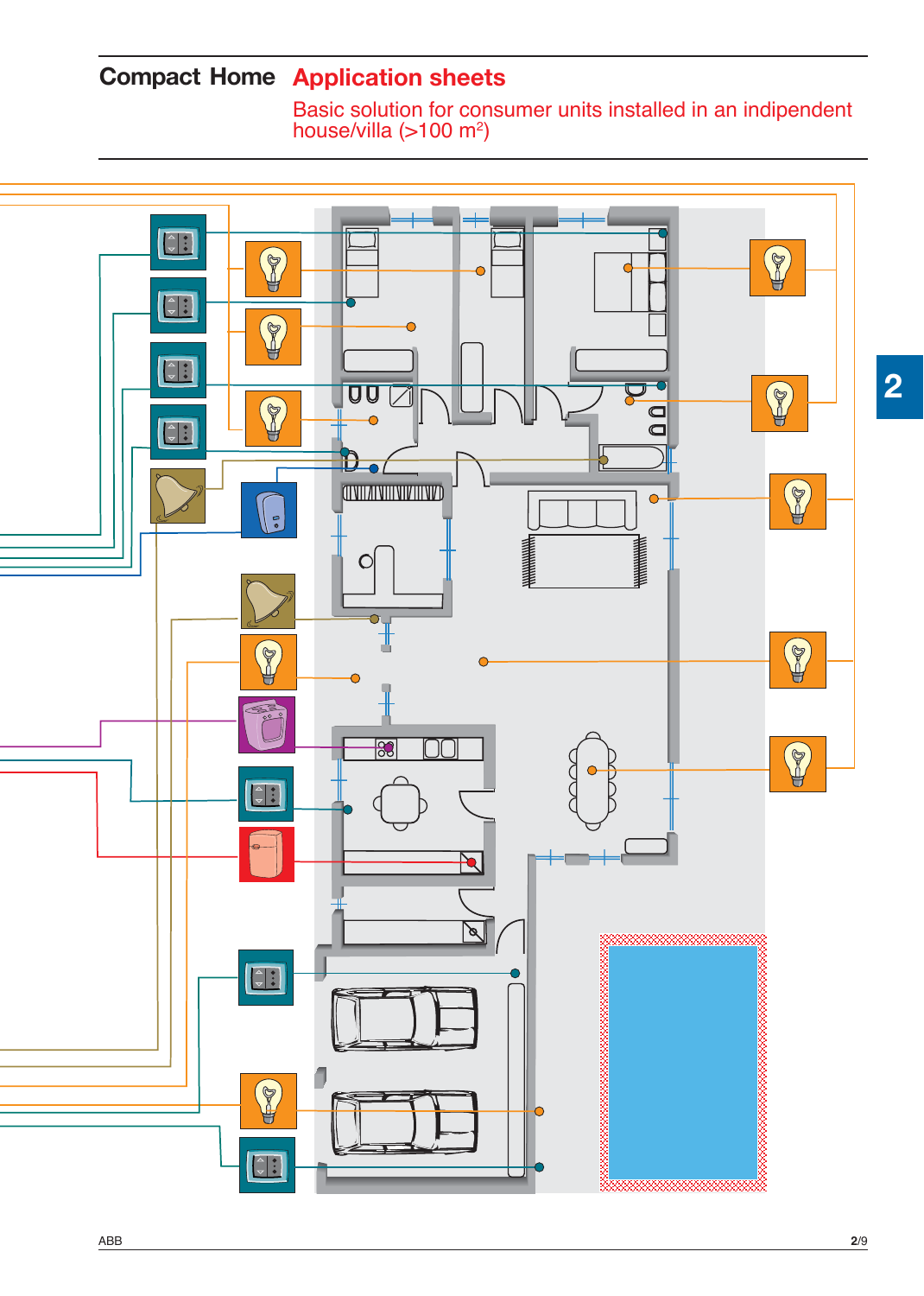Advanced solution for consumer units installed in an indipendent house/villa  $($ >100 m<sup>2</sup>)

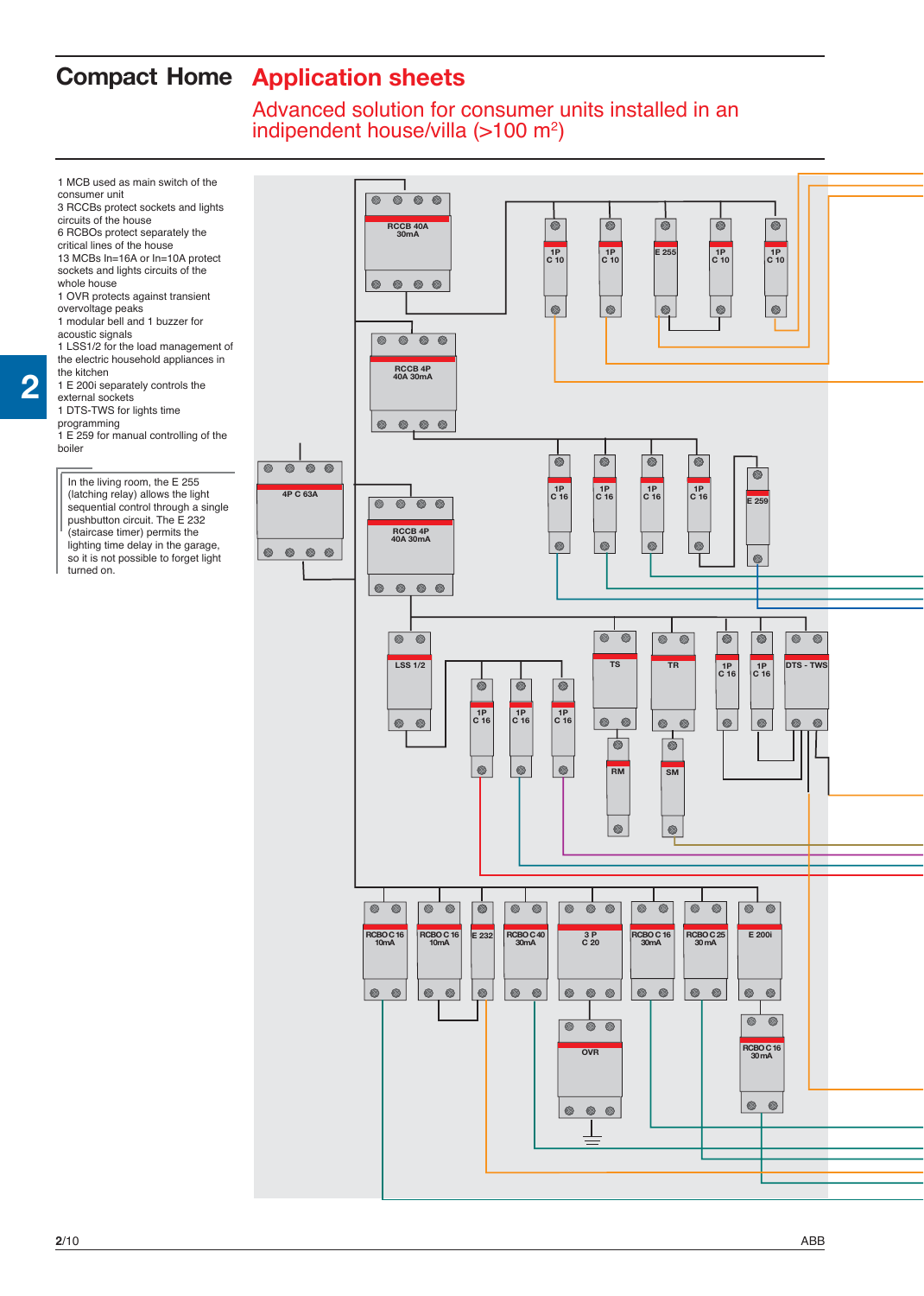Advanced solution for consumer units installed in an indipendent house/villa  $($ >100 m<sup>2</sup> $)$ 

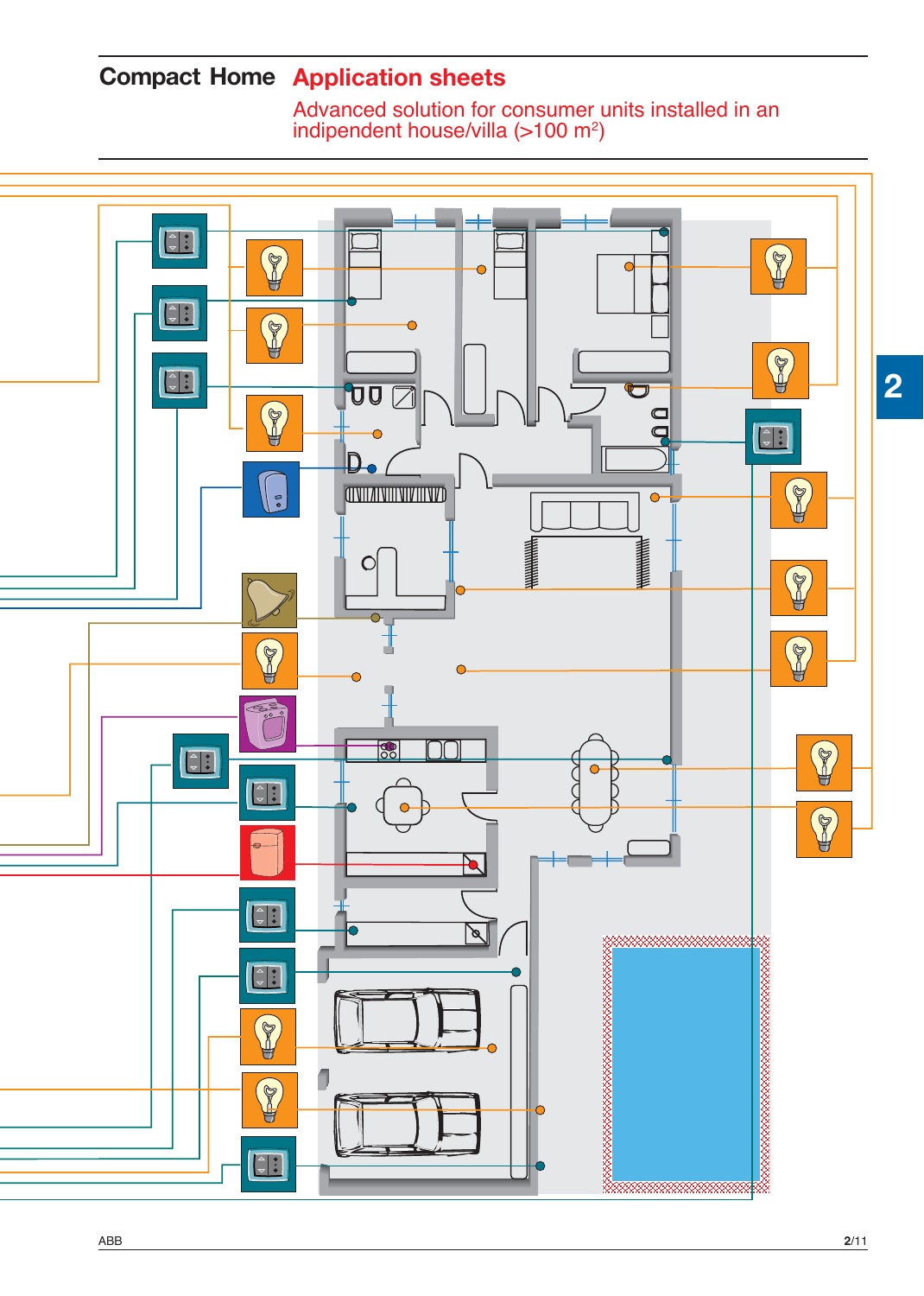# **Easy to handle –**

The MCB's Compact Home are equiped with 25 mm2 cage terminals, a well proven and reliable technology.

The terminals accept not only single wires, but as well several conductors of the same size e.g.  $6 \times 1.5$  mm<sup>2</sup> or even conductors with different cross sections e.g. 1 x 6 mm2 and 1 x 2.5mm2.

The cross wiring can easily be done by inserting the Compact Home busbars and then the incoming wires into one of the MCB's terminals.

The terminals accept Compact Home busbars and conductors up to 16 mm<sup>2</sup> together.



**RAZEYA**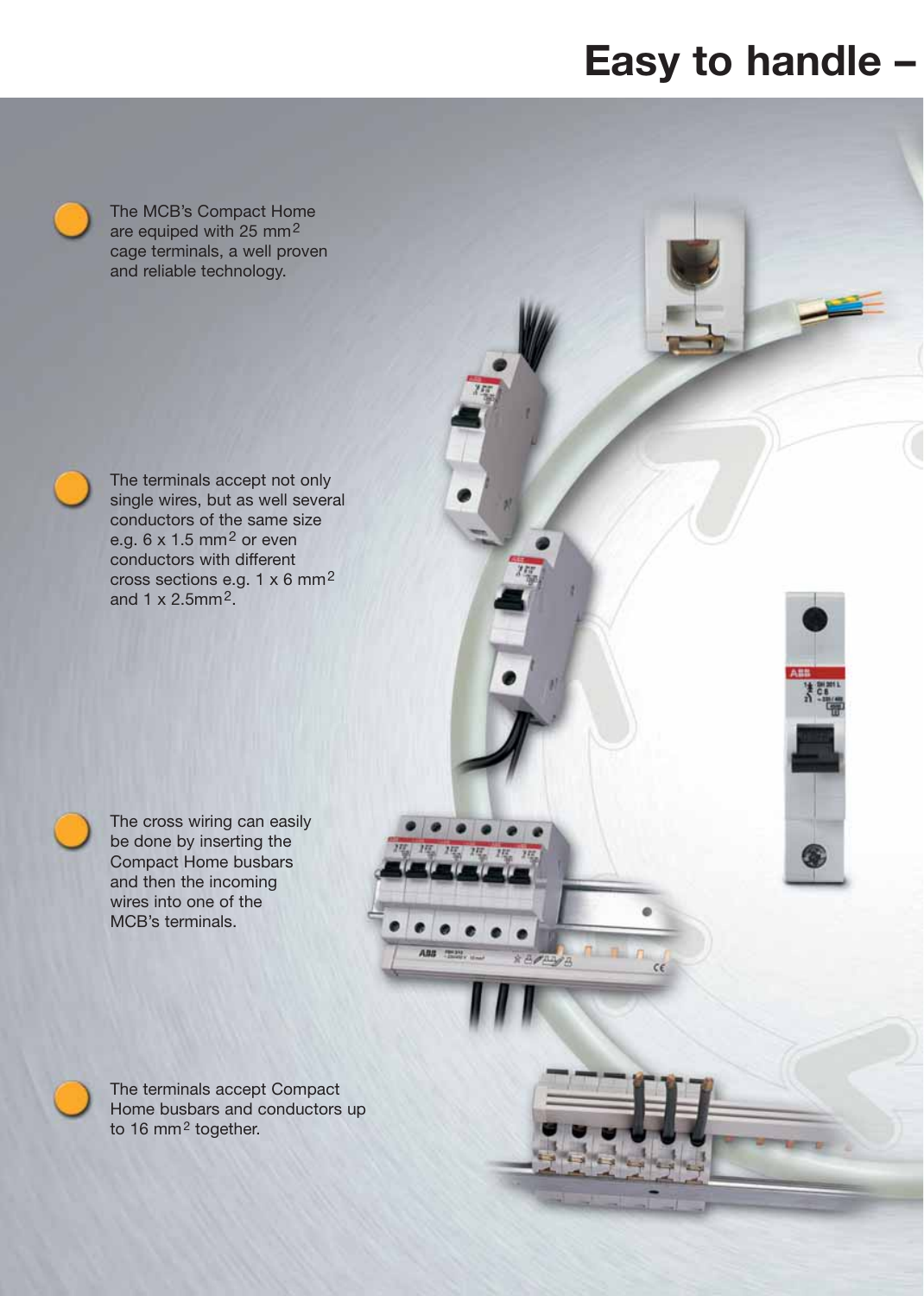# **– Compact Home**

**TEST** 

×

When Compact Home RCCB's or E 200- isolators are used as main incomers the Compact Home busbars perfectly fit into all possible combinations.

Compatibility with pro *M* compact is given in all kind of variations like:

Insertion of 1 pro *M* compact MCB (e.g. K-characteristic) into an Installation with Compact Home components and Compact Home busbars.

Also the combination of 1 Compact Home MCB with pro *M* compact components and pro *M* compact busbars is not a problem.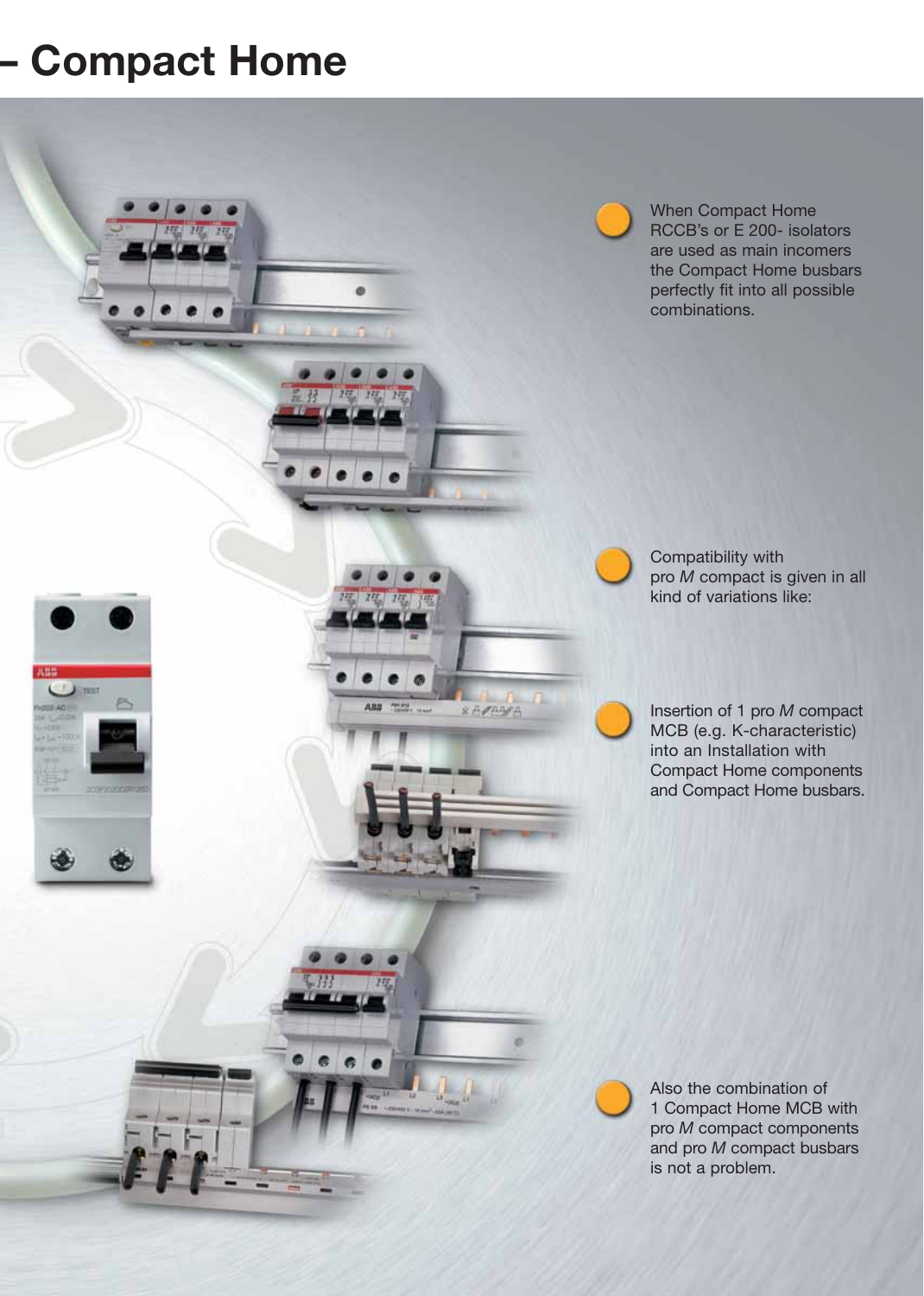## **Compact Home Technical features of MCBs SH 200 series**

# **SH 200**

|                   |                                                        |                                |                         | <b>SH 200 T</b> | <b>SH 200 L</b>                                              | <b>SH 200</b> |
|-------------------|--------------------------------------------------------|--------------------------------|-------------------------|-----------------|--------------------------------------------------------------|---------------|
|                   |                                                        |                                |                         |                 |                                                              |               |
|                   | Standards                                              |                                |                         |                 | <b>IEC/EN 60898</b>                                          |               |
| Electrical        | Rated current in                                       |                                | A                       |                 | $6 - 40$                                                     |               |
| features          | Poles                                                  |                                |                         |                 | 1, 2, 3, 4, 1+NA, 3+NA                                       |               |
|                   | Rated Voltage Ue                                       | IEC 1P, 1P+N                   | V                       |                 | 230                                                          |               |
|                   |                                                        | IEC 2P, 3P, 3P+N, 4P           | V                       |                 | 230/400                                                      |               |
|                   | Insulation voltage Ui                                  |                                | $\overline{\mathsf{v}}$ |                 | 250                                                          |               |
|                   | Max. operating voltage Ub max.                         | <b>IEC AC</b>                  | $\vee$                  |                 | 254/440                                                      |               |
|                   | Min. operating voltage Ub min.                         |                                | $\overline{\mathsf{V}}$ |                 | 12 V AC - 12 V DC                                            |               |
|                   | Rated frequency                                        |                                | Hz                      |                 | 5060                                                         |               |
|                   | Rated breaking capacity acc. to IEC/EN 60898           | ultimate Icn                   | A                       | 3000            | 4500                                                         | 6000          |
|                   | Rated impulse withstand voltage (1.2/50) Uimp          |                                | $\overline{KV}$         |                 | 4 (test voltage 6,2. at sea level                            |               |
|                   |                                                        |                                |                         |                 | 5 at 2000 m)                                                 |               |
|                   | Dielectric strength at power freq. for 1 min.          |                                | KV                      |                 | 2,5                                                          |               |
|                   | Overvoltage category                                   |                                |                         |                 | III                                                          |               |
|                   | Pollution degree                                       |                                |                         |                 | 2                                                            |               |
|                   | Thermomagnetic release                                 | B: $3 \ln \leq \ln \leq 5 \ln$ |                         | $\bullet$       | $\bullet$                                                    |               |
|                   | characterisitic                                        | C: 5 ln $\leq$ lm $\leq$ 10 ln |                         |                 |                                                              |               |
| Mechanical        | Toggle                                                 |                                |                         |                 | black sealable in ON-OFF position                            |               |
| features          | <b>Electrical life</b>                                 |                                |                         |                 | 10000                                                        |               |
|                   | Mechanical life/operations                             |                                |                         |                 | 20000                                                        |               |
|                   | Protections degree/operations                          | housing                        |                         |                 | IP4X                                                         |               |
|                   |                                                        | terminals                      |                         |                 | IP <sub>2</sub> X                                            |               |
|                   | Mechanical shock resistance                            |                                |                         |                 | 30 g - 2 shocks - duration 11 ms                             |               |
|                   | Resistance to vibrations acc. to IEC/EN 60060-2--6     |                                |                         |                 | 5 g - 20 cycles at frequency                                 |               |
|                   |                                                        |                                |                         |                 | 51505 Hz with 0,8 x ln                                       |               |
|                   | Tropicalization                                        | humid heat                     | °C/RH                   |                 | 28 cycles with 55/95100                                      |               |
|                   | acc. to IEC/EN 60068-2                                 | constant climatic conditions   | °C/RH                   |                 | 23/28 - 40/93 - 55/20                                        |               |
|                   |                                                        | variable climatic conditions   | °C/RH                   |                 | 25/95 - 40/95                                                |               |
|                   | Reference temperature for setting of thermal element   |                                | $^{\circ}$ C            |                 | 30                                                           |               |
|                   | Ambient temperature (with daily averages $\leq$ +35°C) | <b>IEC</b>                     | $\overline{C}$          |                 | $-25+55$                                                     |               |
|                   | Storage temperature                                    |                                | $\overline{C}$          |                 | $-40+70$                                                     |               |
| Installation      | <b>Terminal type</b>                                   |                                |                         |                 | cage terminal                                                |               |
|                   | Terminal size top/bottom for cable                     | <b>IEC</b>                     | mm <sup>2</sup>         |                 | 25/25                                                        |               |
|                   |                                                        | UL/CSA                         | <b>AWG</b>              |                 | $18 - 4$                                                     |               |
|                   | <b>Tightening torque</b>                               | <b>IEC</b>                     | $N^*m$                  |                 | 2.5                                                          |               |
|                   |                                                        | UL/CSA                         | in-Ibs.                 |                 | 22                                                           |               |
|                   | Tool                                                   |                                |                         |                 | Nr. 2 Pozidriv                                               |               |
|                   | Mounting                                               |                                |                         |                 | on DIN rail EN 60715 (35 mm) by<br>means of fast clip device |               |
|                   | Mounting position                                      |                                |                         |                 | optional                                                     |               |
|                   | Connection                                             |                                |                         |                 | from top and bottom                                          |               |
| <b>Dimensions</b> | Pole dimensions (H x D x W)                            |                                | mm                      |                 | 85 x 69 x 17.5                                               |               |
| and weigh         | Pole weight                                            |                                | g                       |                 | 125                                                          |               |
|                   |                                                        |                                |                         |                 |                                                              |               |

2CDC022190F0205

## **Tripping diagrams**





Tripping characterisitc C acc. to DIN VDE 0641 part 11  $I_n = 0.5 ... 40 A$ SH 200 T / SH 200 L / SH 200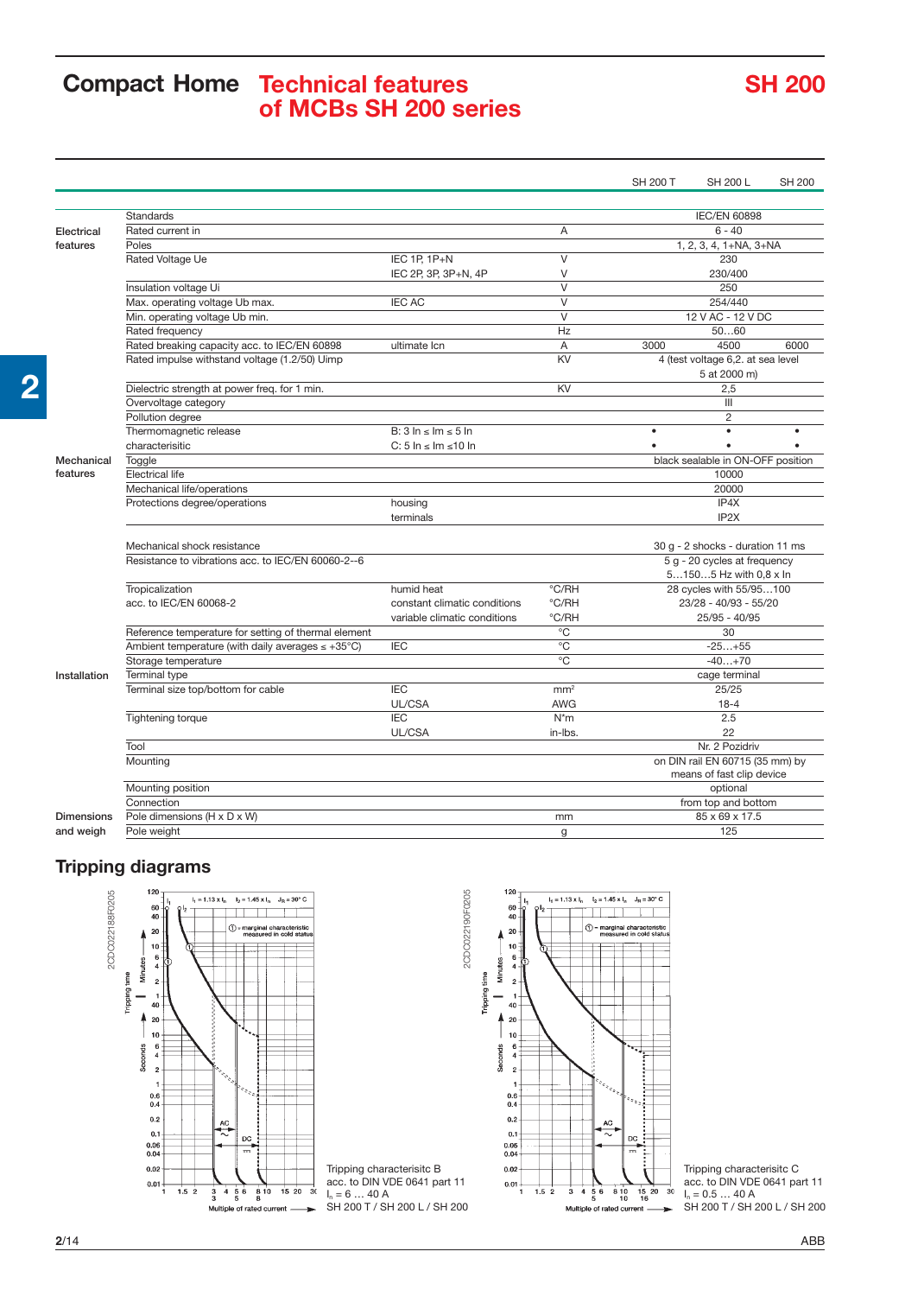#### **Internal resistances and power losses of the Miniature Circuit-Breakers**

Internal resistances per pole in m Power losses per pole in W

| Type          | Rated<br>current<br>A | Range SH 200 T<br>B, C<br>m | W   | Range SH 200 L<br>B, C<br>m | W   | Range SH 200<br>B, C<br>m | W   |  |  |
|---------------|-----------------------|-----------------------------|-----|-----------------------------|-----|---------------------------|-----|--|--|
| <b>SH 200</b> | 6                     | 55                          | 2.0 | 55                          | 2.0 |                           | 2.0 |  |  |
|               | 8                     | 15                          | 1.0 | 15                          | 1.0 |                           | 1.0 |  |  |
|               | 10                    | 13.3                        | 1.3 | 13.3                        | 1.3 |                           | 1.3 |  |  |
|               | 13                    | 13.3                        | 2.3 | 13.3                        | 2.3 | 13.3                      | 2.3 |  |  |
|               | 16                    | 7.0                         | 1.8 | 7.0                         | 1.8 | 7.0                       | 1.8 |  |  |
|               | 20                    | 6.25                        | 2.5 | 6.25                        | 2.5 | 6.25                      | 2.5 |  |  |
|               | 25                    | 5.0                         | 3.2 | 5.0                         | 3.2 | 5.0                       | 3.2 |  |  |
|               | 32                    | 3.6                         | 3.7 | 3.6                         | 3.7 | 3.6                       | 3.7 |  |  |
|               | 40                    | 3.0                         | 4.8 | 3.0                         | 4.8 | 3.0                       | 4.8 |  |  |

### **Tripping characteristics**

|                     |                             | Thermal trips $(1)$       |                                   |                                   | Electromagnetic trips $(2)$                        |                |                                                                  |  |  |  |
|---------------------|-----------------------------|---------------------------|-----------------------------------|-----------------------------------|----------------------------------------------------|----------------|------------------------------------------------------------------|--|--|--|
| acc. to             | Tripping<br>characterisitic | Test currents:<br>current | Low test   High test  <br>current | Tripping-<br>time                 | Test currents:<br>hold current   trip<br>surges of | at least at    | Tripping-<br>l time                                              |  |  |  |
| <b>IEC/EN 60898</b> | в                           | $1.13 \cdot I_n$          | $1.45 \cdot I_n$                  | $\frac{5}{1}$ + 1 h $\frac{3}{1}$ | $3 \cdot I_n$                                      | $5 \cdot I_n$  | $0.1$ s  45 s $\leq$ 32 A / 0.1 s  90 s $\geq$ 32 A<br>$< 0.1$ s |  |  |  |
|                     | C                           | $1.13 \cdot I_n$          | $1.45 \cdot I_n$                  | $\frac{1}{10}$ > 1 h ③            | $5 \cdot I_n$                                      | $10 \cdot I_n$ | $[0.1 s  45 s \le 32 A / 0.1 s  30 s \ge 32 A]$<br>$< 0.1$ s     |  |  |  |

Influence of ambient temperature see below.

- The tripping for the electromagnetic trip are valid for AC 50… 60 Hz. For other frequencies see table below.

(3) From warm operating condition (After  $I_1 > 1$  h resp. 2 h)

#### **Influence of frequency on electromagnetic trips**

The stated tripping values of the electromagnetic trips are valid for a frequency of 50… 60 Hz. In case of frequencies deviating from 50… 60 Hz as well as direct current the tripping values are changed by the factor mentioned below.

|                | АC     |        |        |      |
|----------------|--------|--------|--------|------|
|                | 100 Hz | 200 Hz | 400 Hz |      |
| Factor approx. |        | .∟     | 1.5    | ك. I |

**The tripping values of the thermal trips are independent of the frequency**

#### **Influence of ambient temperature**

**The thermal trips** are calibrated for an ambient temerpature 30 °C for B- and C-characteristic.

In the case of temperatures deviating from these values the tripp values

• are reduced in case of higher temperatures

are increased in case of lower temperatures

**The electronic tripping is not dependent on temperature**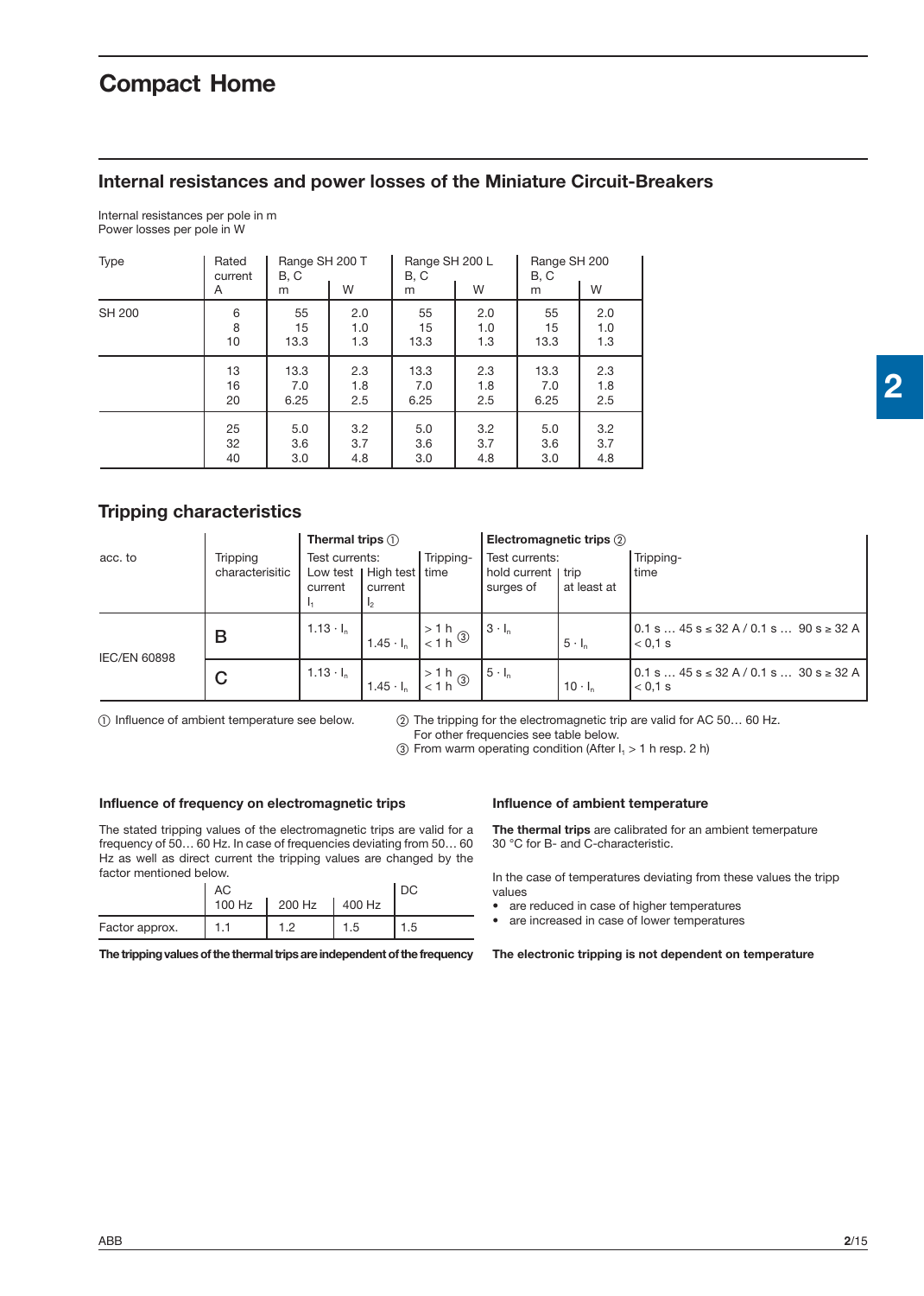### **Current-carrying capacity of the MCB´s as a function of the ambient temperature**

Max. operating current depending on the ambient temperature of a circuit-breaker in load circuit of characteristics type B, C and D

| B, C     |       | Ambient temperature $T$ ( $^{\circ}$ C) |       |      |      |      |      |      |      |      |
|----------|-------|-----------------------------------------|-------|------|------|------|------|------|------|------|
| In $(A)$ | $-30$ | $-20$                                   | $-10$ | 0    | 10   | 20   | 30   | 40   | 50   | 60   |
| 6.0      | 7.7   | 7.5                                     | 7.2   | 6.9  | 6.6  | 6.3  | 6.0  | 5.7  | 5.3  | 4.9  |
| 8.0      | 10.3  | 10.0                                    | 9.6   | 9.2  | 8.8  | 8.4  | 8.0  | 7.5  | 7.1  | 6.5  |
| 10.0     | 12.9  | 12.5                                    | 12.0  | 11.5 | 11.1 | 10.5 | 10.0 | 9.4  | 8.8  | 8.2  |
| 13.0     | 16.8  | 16.2                                    | 15.6  | 15.0 | 14.4 | 13.7 | 13.0 | 12.3 | 11.5 | 10.6 |
| 16.0     | 20.7  | 20.0                                    | 19.2  | 18.5 | 17.7 | 16.9 | 16.0 | 15.1 | 14.1 | 13.1 |
| 20.0     | 25.8  | 24.9                                    | 24.0  | 23.1 | 22.1 | 21.1 | 20.0 | 18.9 | 17.6 | 16.3 |
| 25.0     | 32.3  | 31.2                                    | 30.0  | 28.9 | 27.6 | 26.4 | 25.0 | 23.6 | 22.0 | 20.4 |
| 32.0     | 41.3  | 39.9                                    | 38.5  | 37.0 | 35.4 | 33.7 | 32.0 | 30.2 | 28.2 | 26.1 |
| 40.0     | 51.6  | 49.9                                    | 48.1  | 46.2 | 44.2 | 42.2 | 40.0 | 37.7 | 35.3 | 32.7 |

### **Mutual thermal influence in the case of simultaneous load**

MCB's mounted in a row side bay side MCB's mounted with a seperating distance X



| Load data                                                                                                | from diagram | Calculation                                                                      | Example                                                                                        |
|----------------------------------------------------------------------------------------------------------|--------------|----------------------------------------------------------------------------------|------------------------------------------------------------------------------------------------|
| Rated current and characteristics of M.C.B.<br>Continuous load<br>Number of M.C.B.'s / Mounting distance |              | $I_n$ / B, C<br>$\vartheta_{\text{\tiny R}}$<br>N/X                              | $16A - B$<br>40 $^{\circ}$ C<br>8 pieces / 0 and 8 mm                                          |
| Load $\leq$ 1 h                                                                                          | a resp. 1 b  | $I = I_n \cdot K_0$                                                              | $16 \cdot 1.07 = 17.1$ A                                                                       |
| Continuous load $> 1 h$                                                                                  |              | $I = 0.9 \cdot In \cdot K_a$                                                     | $0.9 \cdot 16 \cdot 1,07 = 15.4 A$                                                             |
| Continuous load, N M.C.B.'s, Distance 0<br>Continuous load, N M.C.B.'s, Distance X                       | 2<br>3       | $I = 0.9 \cdot K_{\theta} \cdot K_{N}$<br>$I = 0.9 \cdot K_{\theta} \cdot K_{X}$ | $0.9 \cdot 16 \cdot 1.07 \cdot 0.77 = 11.9$ A<br>$0.9 \cdot 16 \cdot 1.07 \cdot 0.98 = 15.1$ A |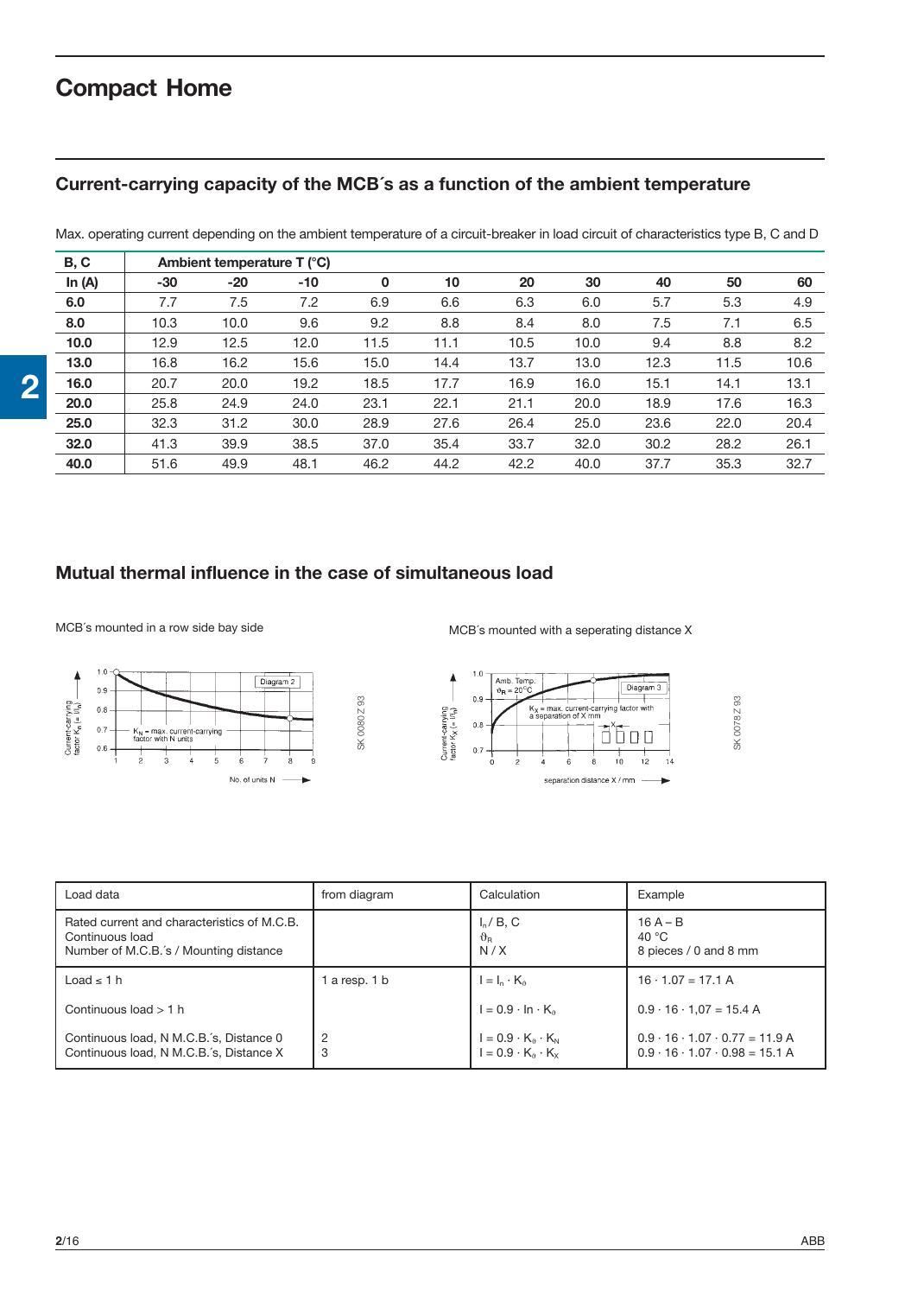## **Compact Home**

#### **Max. Back-up protection**

| SH 200 T /<br>SH 200 L /<br><b>SH 200</b> | B/C<br>Rated current | fuse  | Max. Back-up protection<br>Main Circuit Breaker S 700 |
|-------------------------------------------|----------------------|-------|-------------------------------------------------------|
|                                           | 6/8                  | 63 A  | 100 A                                                 |
|                                           | 1032                 | 100 A | 100 A                                                 |
|                                           | 40                   | 125 A | 100 A                                                 |

### **Maximum permissible earth-fault loop impedance Z<sub>s</sub> at U<sub>0</sub> = 230 V**  $\scriptstyle\sim$  **0 to ensure compliance with the operation conditions pursuant to IEC 60364-4. Operating time < 0.4 s; at 400 V ˜ < 0.2 s and at > 400 V ˜ < 0.1 s** The instantaneous release of the MCB ensures an operating time of  $\leq 0.1$  s (TN system).

Determined according to DIN VDE 0100-520 sheet 2:2002-11 (source impedance = 300  $\Omega$ , c = 0.95 and conductor temperature 70  $^{\circ}$ C = factor 0.8). The internal resistance of the MCB is already included.

| Rated           | B                 | C          |  |
|-----------------|-------------------|------------|--|
| current $I_n A$ | max. $Z_s$        | $max. Z_s$ |  |
|                 | $\Omega$          | $\Omega$   |  |
| 6               | 7.7               | 3.8        |  |
| $\bf8$          | $\qquad \qquad -$ | 2.8        |  |
| $10$            | 4.6               | 2.2        |  |
| $13\,$          | 3.5               | 1.7        |  |
| $16\,$          | 2.9               | 1.4        |  |
| 20              | 2.3               | $1.2$      |  |
| 25              | 1.8               | 0.9        |  |
| 32              | 1.4               | 0.7        |  |
| 40              | 1.1               | 0.6        |  |

#### **SH 200, SH 200 L, SH 200 T**

①  $U_0$  = rated voltage against earthed conductor; for  $U_0 = 240$  V $\sim$  is Z<sub>s</sub>  $\cdot$  1.04; for  $U_0 = 127$  V $\sim$  is Z<sub>s</sub>  $\cdot$  0.55

#### **Take into account the voltage drop:**

e.g. in the case of a 1.5 mm<sup>2</sup> conductor, protected by a B 16 circuit breaker, the maximum cable length is 82 m. If the voltage is below 3%, this would result in a maximum cable length (2-strand) of 17 m. For more details on this topic, get your own copy of the technical information leaflet "Maximum cable lengths".

#### **Maximum cable length is the case of different voltages and cross sections on request.**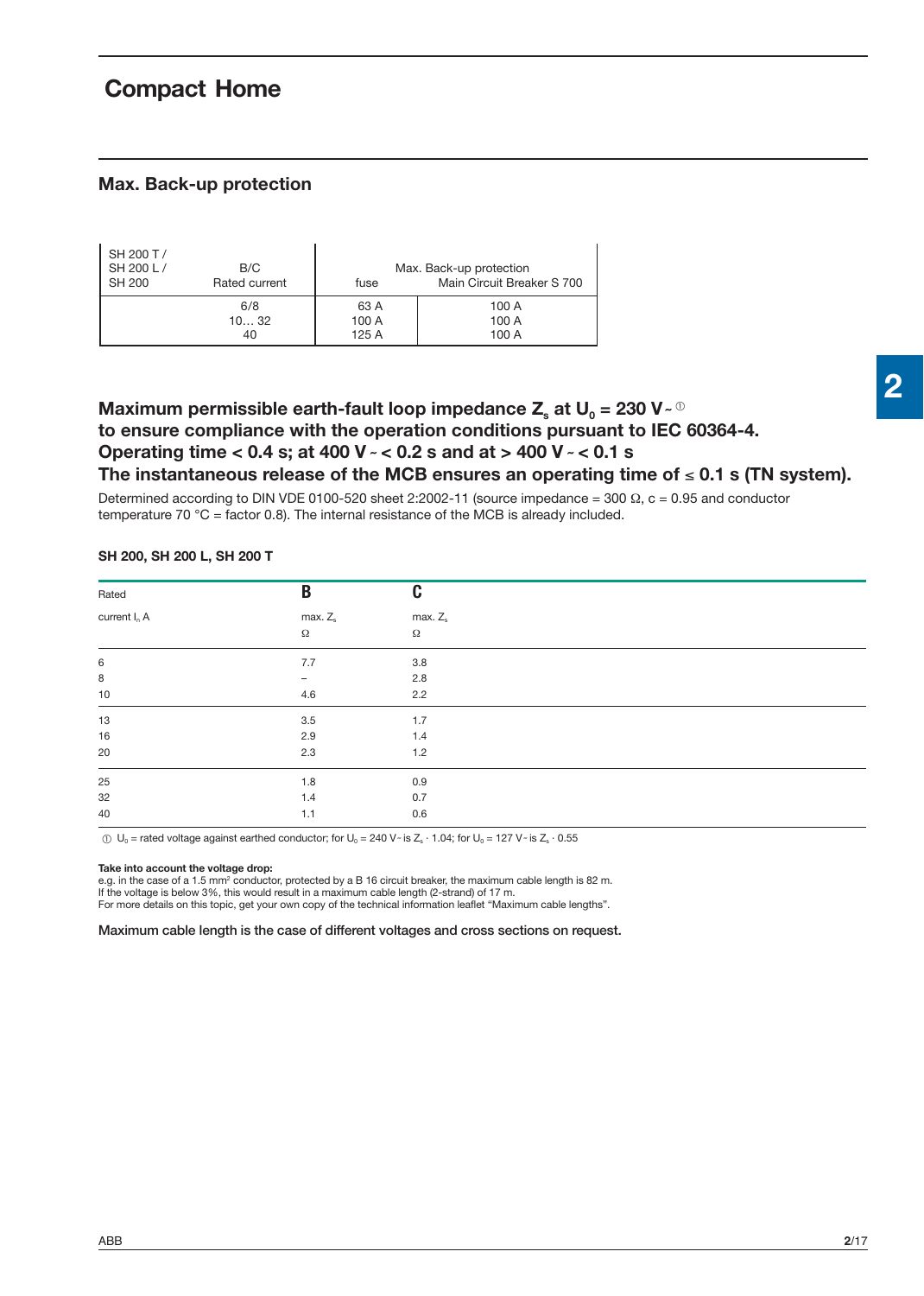# **Compact Home**

**2**

| Short circuit selectivity: In the case of a short circuit, selectivity exists up to the values indicated. |  |
|-----------------------------------------------------------------------------------------------------------|--|
|-----------------------------------------------------------------------------------------------------------|--|

| <b>MCBs</b>     |                                    | short circuit discrimination in kA |              |     |                               |        |         |               |              |        |     |     |                |                |                           |                                  |                |                |              |                |
|-----------------|------------------------------------|------------------------------------|--------------|-----|-------------------------------|--------|---------|---------------|--------------|--------|-----|-----|----------------|----------------|---------------------------|----------------------------------|----------------|----------------|--------------|----------------|
|                 |                                    |                                    |              |     | ाडा<br>S 700                  |        |         | <b>SH 200</b> | SK 0112 Z 99 |        |     |     |                |                |                           |                                  | SH 200         |                | SK 0113 Z 99 |                |
| series          |                                    |                                    |              |     | to main circuit breaker S 700 |        |         |               |              |        |     |     | to fuse gL/gG  |                | (DIN VDE 0636; IEC 269/3) |                                  |                |                |              |                |
|                 | $I_n$                              | 16                                 | 20           | 25  | 35                            | 40     | 50      | 63            | 80           | 100    | 16  | 20  | 25             | 35             | 50                        | 63                               | 80             | 100            | 125          | 160            |
|                 | 6                                  | 4,5                                | 4,5          | 4,5 | 4,5                           | 4,5    | 4,5     | 4,5           | 4,5          | 4,5    | 0.2 | 0.4 | 0.6            | 1.5            | 2.5                       | 2.8                              | 3              | 3              | 3            | 3              |
| SH 200 T - B, C | 8                                  | 4,5                                | 4,5          | 4,5 | 4,5                           | 4,5    | 4,5     | 4,5           | 4,5          | 4,5    |     | 0.3 | 0.6            | 1.4            | 2.4                       | 2.6                              | 3              | 3              | 3            | 3              |
|                 | 10                                 | 4,5                                | 4,5          | 4,5 | 4,5                           | 4,5    | 4,5     | 4,5           | 4,5          | 4,5    |     |     | 0.5            | 1.2            | 2.1                       | 2.5                              | 2.8            | 3              | 3            | 3              |
|                 | 13                                 | 4,5                                | 4,5          | 4,5 | 4,5                           | 4,5    | 4,5     | 4,5           | 4,5          | 4,5    |     |     | 0.4            | 1.0            | 1.8                       | 2.4                              | 2.8            | 3              | 3            | 3              |
|                 | 16                                 | 4,5                                | 4,5          | 4,5 | 4,5                           | 4,5    | 4,5     | 4,5           | 4,5          | 4,5    |     |     |                | 0.8            | 1.6                       | 2.3                              | 2.8            | 3              | 3            | 3              |
|                 | 20                                 |                                    | 4,5          | 4,5 | 4,5                           | 4,5    | 4,5     | 4,5           | 4,5          | 4,5    |     |     |                |                | 1.5                       | 2.1                              | 2.5            | 2.5            | 3            | 3              |
|                 | 25                                 |                                    |              | 4,5 | 4,5                           | 4,5    | 4,5     | 4,5           | 4,5          | 4,5    |     |     |                |                | 1.0                       | 2.0                              | 2.5            | 2.5            | 3            | 3              |
|                 | 32                                 |                                    | $\star\star$ |     | 4,5                           | 4,5    | 4,5     | 4,5           | 4,5          | 4,5    |     |     | no selectivity |                |                           | 1.9                              | 2.5            | 2.5            | 3            | 3              |
|                 | 40                                 |                                    |              |     |                               | 4,5    | 4,5     | 4,5           | 4,5          | 4,5    |     |     |                |                |                           | 1.5                              | $\overline{2}$ | 2              | 2            | $\overline{2}$ |
| SH 200 L - B, C | 6                                  | 6                                  | 6            | 6   | 6                             | 6      | 6       | 6             | 6            | 6      | 0.2 | 0.4 | 0.7            | 1.8            | 3                         | 5                                | 4.5            | 4.5            | 4.5          | 4.5            |
|                 | 8                                  | 6                                  | 6            | 6   | 6                             | 6      | 6       | 6             | 6            | 6      | 0.2 | 0.3 | 0.6            | 0.6            | 2.5                       | $\overline{4}$                   | 4.5            | 4.5            | 4.5          | 4.5            |
|                 | 10                                 | 6                                  | 6            | 6   | 6                             | 6      | 6       | 6             | 6            | 6      |     | 0.3 | 0.6            | 1.4            | 2.3                       | 3                                | $\overline{4}$ | 4.5            | 4.5          | 4.5            |
|                 | 13                                 | 6                                  | 6            | 6   | 6                             | 6      | 6       | 6             | 6            | 6      |     |     | 0.5            | 1.3            | $\overline{2}$            | 3                                | $\overline{4}$ | 4.5            | 4.5          | 4.5            |
|                 | 16                                 | 6                                  | 6            | 6   | 6                             | 6      | 6       | 6             | 6            | 6      |     |     |                | 1              | 1.8                       | 2.5                              | 3.5            | 4.5            | 4.5          | 4.5            |
|                 | 20                                 |                                    | 6            | 6   | 6                             | 6      | 6       | 6             | 6            | 6      |     |     |                |                | 1.6                       | 2.2                              | 3              | 4              | 4.5          | 4.5            |
|                 | $\overline{25}$<br>$\overline{32}$ |                                    | $\star\star$ | 6   | 6                             | 6      | 6       | 6             | 6            | 6      |     |     |                |                | 1.5                       | 2.2                              | 3              | $\overline{4}$ | 4.5          | 4.5            |
|                 | 40                                 |                                    |              |     | 6                             | 6<br>6 | 6       | 6             | 6            | 6      |     |     | no selectivity |                |                           | $\overline{2}$<br>$\overline{2}$ | 2.8<br>2.5     | 3.5            | 4.5          | 4.5            |
|                 | 6                                  | 10                                 | 10           | 10  | 10                            | 10     | 6<br>10 | 6<br>10       | 6<br>8       | 6<br>8 | 0.2 | 0.5 | 0.8            | $\overline{2}$ | 3.3                       | 5.5                              | 6              | 3<br>6         | 4.5<br>6     | 4.5<br>6       |
| SH 200 - B, C   | 8                                  | 10                                 | 10           | 10  | 10                            | 10     | 10      | 10            | 8            | 8      | 0.2 | 0.4 | 0.7            | 1.7            | 2.8                       | 4.5                              | 6              | 6              | 6            | 6              |
|                 | 10                                 | 10                                 | 10           | 10  | 10                            | 10     | 10      | 10            | 8            | 8      | 0.2 | 0.4 | 0.7            | 1.5            | 2.5                       | 3.5                              | 5              | 6              | 6            | 6              |
|                 | 16                                 | 10                                 | 10           | 10  | 10                            | 10     | 10      | 10            | 8            | 8      |     |     | 0.7            | 1.5            | 2.5                       | 3.5                              | 5              | 6              | 6            | 6              |
|                 | 20                                 |                                    | 10           | 10  | 10                            | 10     | 10      | 10            | 8            | 8      |     |     |                | 1.3            | $\overline{2}$            | 2.9                              | 4.1            | 6              | 6            | 6              |
|                 | $\overline{25}$                    |                                    |              | 10  | 10                            | 10     | 15      | 10            | 8            | 8      |     |     |                |                | 1.8                       | 2.6                              | 3.5            | 5              | 6            | 6              |
|                 | $\overline{32}$                    |                                    | $***$        |     | 10                            | 10     | 10      | 10            | 8            | 8      |     |     |                |                | 1.8                       | 2.6                              | 3.5            | 5              | 6            | 6              |
|                 | 40                                 |                                    |              |     |                               | 10     | 10      | 10            | 8            | 8      |     |     |                |                |                           | 2.2                              | 3              | 4              | 6            | 6              |

**\*\* Limited or no selectivity at all possible in the overload range (thermal tripping)**

The above values require that, in the case of multi-phase installations, that the last cb be feed from above.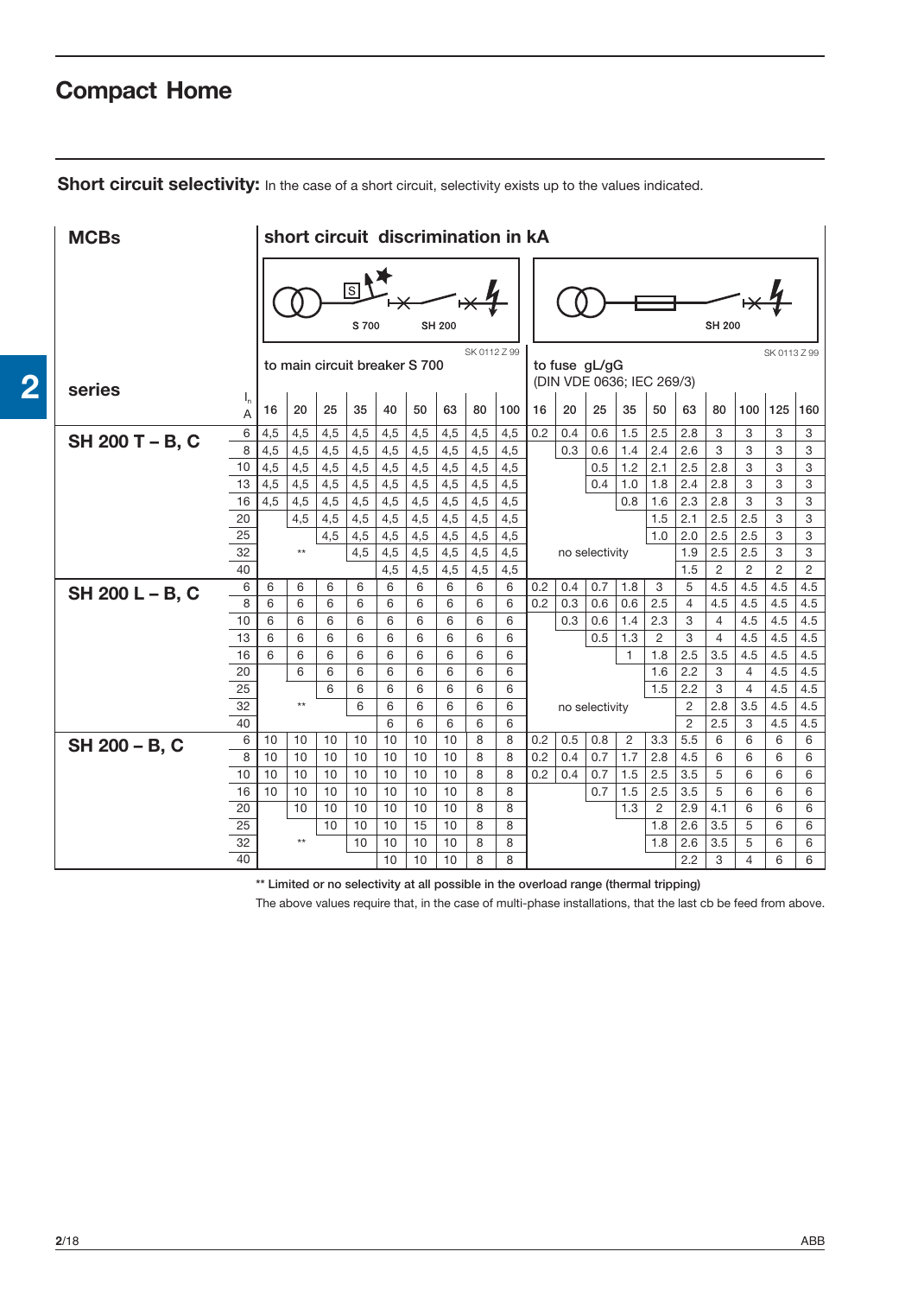

# **ABB** Selection tables

## **Index**

| Selection tables of MCBs SH 200 series  |  |
|-----------------------------------------|--|
|                                         |  |
|                                         |  |
|                                         |  |
|                                         |  |
|                                         |  |
|                                         |  |
| Selection tables of RCCBs FH 200 series |  |
|                                         |  |
|                                         |  |
| Selection tables of RCBOs DS9 series    |  |
|                                         |  |
| Selection tables of busbars             |  |
|                                         |  |
|                                         |  |
| <b>Selection tables of MDRCs</b>        |  |
|                                         |  |
|                                         |  |
|                                         |  |
|                                         |  |
|                                         |  |
|                                         |  |
|                                         |  |
|                                         |  |

 $\overline{3}$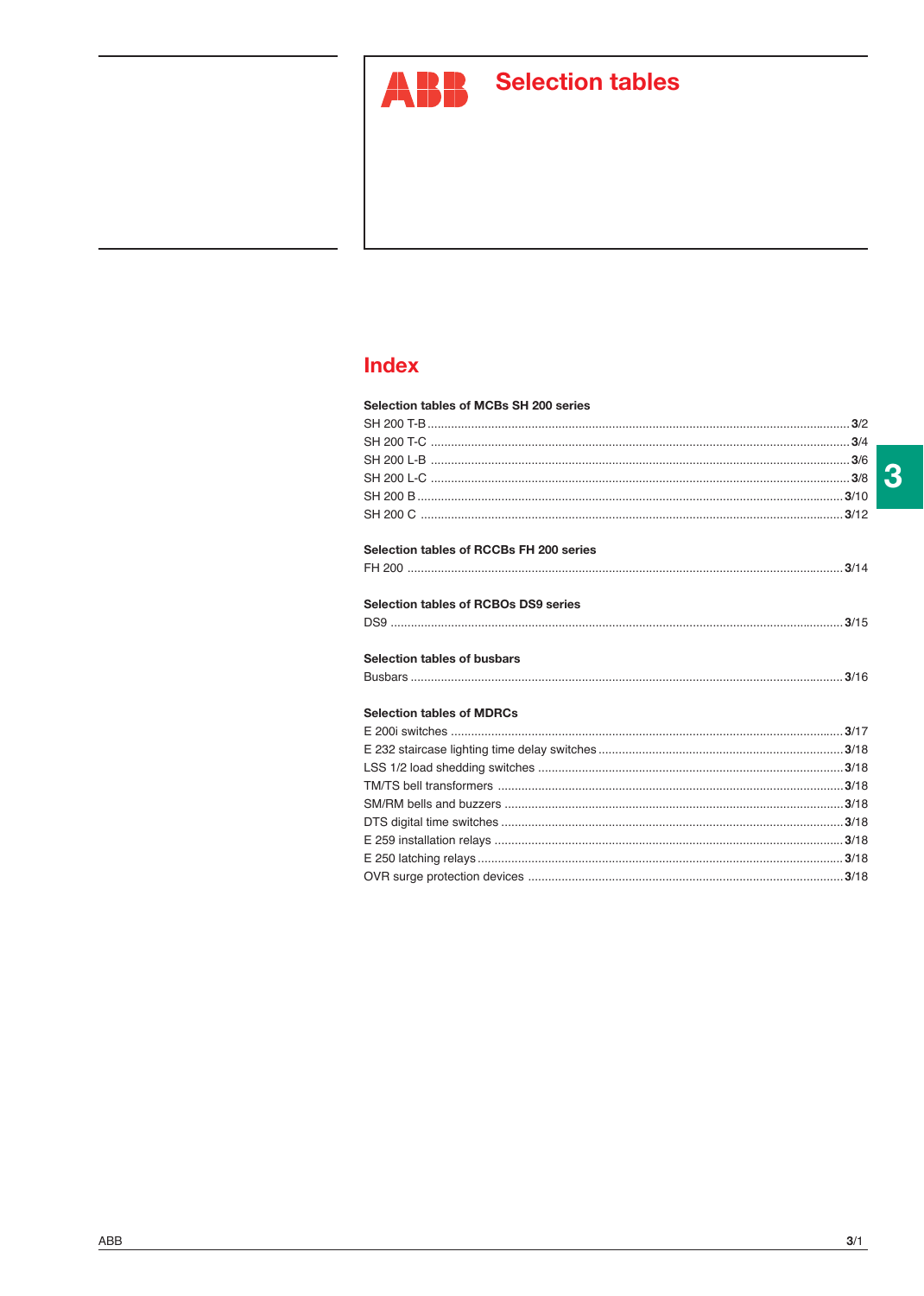# **Compact Home** Selection tables SH 200 T-B

MCBs SH 200 series T 3000



### **SH 200 T B characteristic**

Function: protection and control of the circuits against overloads and short-circuits; protection for people and big-length cables in TN and IT systems.

#### **Applications: buildings, both residential and commercial Standard: IEC/EN 60898**

**Icn=3kA**

| No. of<br>poles                              | rated<br>current | order details |                            | bbn<br>price<br>40 16779 1 piece | price | w'aht       | pack.<br>unit |
|----------------------------------------------|------------------|---------------|----------------------------|----------------------------------|-------|-------------|---------------|
|                                              | $I_{n}A$         | type code     | order code                 | EAN                              | group | 1 pc.<br>kg | pc.           |
| 1                                            | 6                | SH 201 T-B 6  | 2CDS 231 001 R0065         | 631921                           |       | 0.125       | 10            |
|                                              | 10               | SH 201 T-B 10 | 2CDS 231 001 R0105         | 631952                           |       | 0.125       | 10            |
|                                              | 13               | SH 201 T-B 13 | 2CDS 231 001 R0135 63197 6 |                                  |       | 0.125       | 10            |
|                                              | 16               | SH 201 T-B 16 | 2CDS 231 001 R0165 63199 0 |                                  |       | 0.125       | 10            |
|                                              | 20               | SH 201 T-B 20 | 2CDS 231 001 R0205         | 632010                           |       | 0.125       | 10            |
|                                              | 25               | SH 201 T-B 25 | 2CDS 231 001 R0255         | 632034                           |       | 0.125       | 10            |
| $U_{\text{Bmax}}$<br>440 V $\sim$            | 32               | SH 201 T-B 32 | 2CDS 231 001 R0325         | 632058                           |       | 0.125       | 10            |
| 60 V $\frac{1}{2}$ 40                        |                  | SH 201 T-B 40 | 2CDS 231 001 R0405         | 632072                           |       | 0.125       | 10            |
| 2                                            | 6                | SH 202 T-B 6  | 2CDS 232 001 R0065         | 632263                           |       | 0.25        | 5             |
|                                              | 10               | SH 202 T-B 10 | 2CDS 232 001 R0105         | 632294                           |       | 0.25        | 5             |
|                                              | 13               | SH 202 T-B 13 | 2CDS 232 001 R0135         | 632317                           |       | 0.25        | 5             |
|                                              | 16               | SH 202 T-B 16 | 2CDS 232 001 R0165         | 632331                           |       | 0.25        | 5             |
|                                              | 20               | SH 202 T-B 20 | 2CDS 232 001 R0205         | 632355                           |       | 0.25        | 5             |
| $U_{\text{Bmax}}$                            | 25               | SH 202 T-B 25 | 2CDS 232 001 R0255         | 632379                           |       | 0.25        | 5             |
| 440 V $\sim$                                 | 32               | SH 202 T-B 32 | 2CDS 232 001 R0325         | 632393                           |       | 0.25        | 5             |
| 125 V $\pm$<br>$^\circledR$                  | 40               | SH 202 T-B 40 | 2CDS 232 001 R0405         | 632416                           |       | 0.25        | 5             |
|                                              |                  |               |                            |                                  |       |             |               |
| 3                                            | 6                | SH 203 T-B 6  | 2CDS 233 001 R0065         | 632430                           |       | 0.375       | 1             |
|                                              | 10               | SH 203 T-B 10 | 2CDS 233 001 R0105         | 63246 1                          |       | 0.375       | 1             |
|                                              | 13               | SH 203 T-B 13 | 2CDS 233 001 R0135         | 63248 5                          |       | 0.375       | $\mathbf{1}$  |
|                                              | 16               | SH 203 T-B 16 | 2CDS 233 001 R0165         | 632508                           |       | 0.375       | $\mathbf{1}$  |
|                                              | 20               | SH 203 T-B 20 | 2CDS 233 001 R0205         | 632522                           |       | 0.375       | $\mathbf{1}$  |
|                                              | 25               | SH 203 T-B 25 | 2CDS 233 001 R0255         | 63254 6                          |       | 0.375       | $\mathbf{1}$  |
| U <sub>Bmax</sub>                            | 32               | SH 203 T-B 32 | 2CDS 233 001 R0325         | 632560                           |       | 0.375       | $\mathbf{1}$  |
| 440 V $\sim$                                 | 40               | SH 203 T-B 40 | 2CDS 233 001 R0405         | 632584                           |       | 0.375       | $\mathbf{1}$  |
|                                              |                  |               |                            |                                  |       |             |               |
| 4                                            | 6                | SH 204 T-B 6  | 2CDS 234 001 R0065         | 632775                           |       | 0.5         | 1             |
|                                              | 10               | SH 204 T-B 10 | 2CDS 234 001 R0105         | 63280 5                          |       | 0.5         | 1             |
|                                              | 13               | SH 204 T-B 13 | 2CDS 234 001 R0135         | 632829                           |       | 0.5         | 1             |
|                                              | 16               | SH 204 T-B 16 | 2CDS 234 001 R0165         | 632843                           |       | 0.5         | $\mathbf{1}$  |
|                                              | 20               | SH 204 T-B 20 | 2CDS 234 001 R0205         | 632867                           |       | 0.5         | 1             |
| $\mathsf{U}_{\mathsf{Bmax}}$<br>440 V $\sim$ | 25               | SH 204 T-B 25 | 2CDS 234 001 R0255         | 632881                           |       | 0.5         | 1             |
| 125 V $\pm$                                  | 32               | SH 204 T-B 32 | 2CDS 234 001 R0325         | 632904                           |       | 0.5         | 1             |
| $\mathbf{r}$                                 | 40               | SH 204 T-B 40 | 2CDS 234 001 R0405         | 632928                           |       | 0.5         | $\mathbf{1}$  |

 $\circledR U_{\text{Bmax}}$  125 V ... with 2 poles connected in series



ł





**3**/2 ABB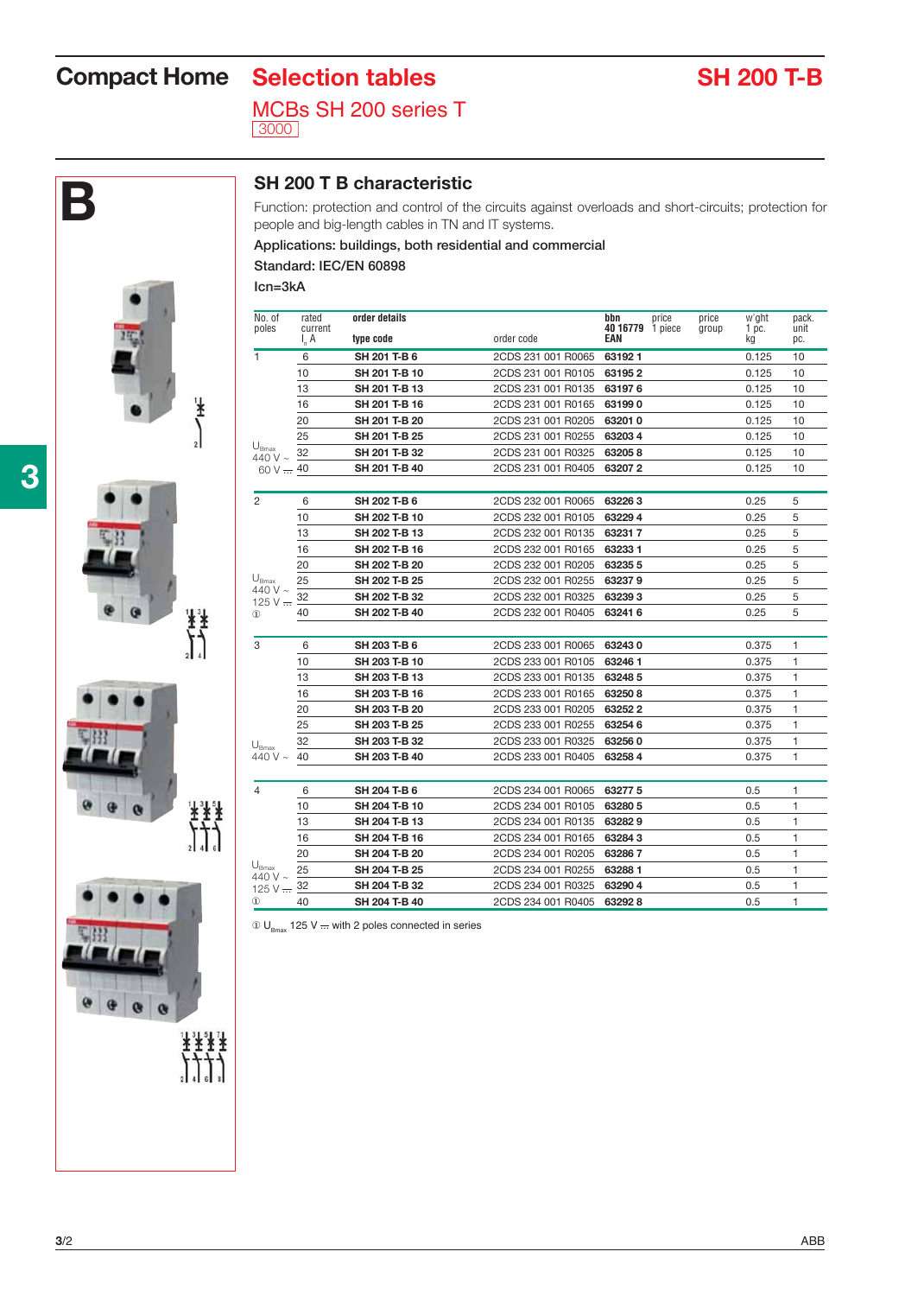# **Compact Home** Selection tables SH 200 T-B

MCBs SH 200 series T

3000

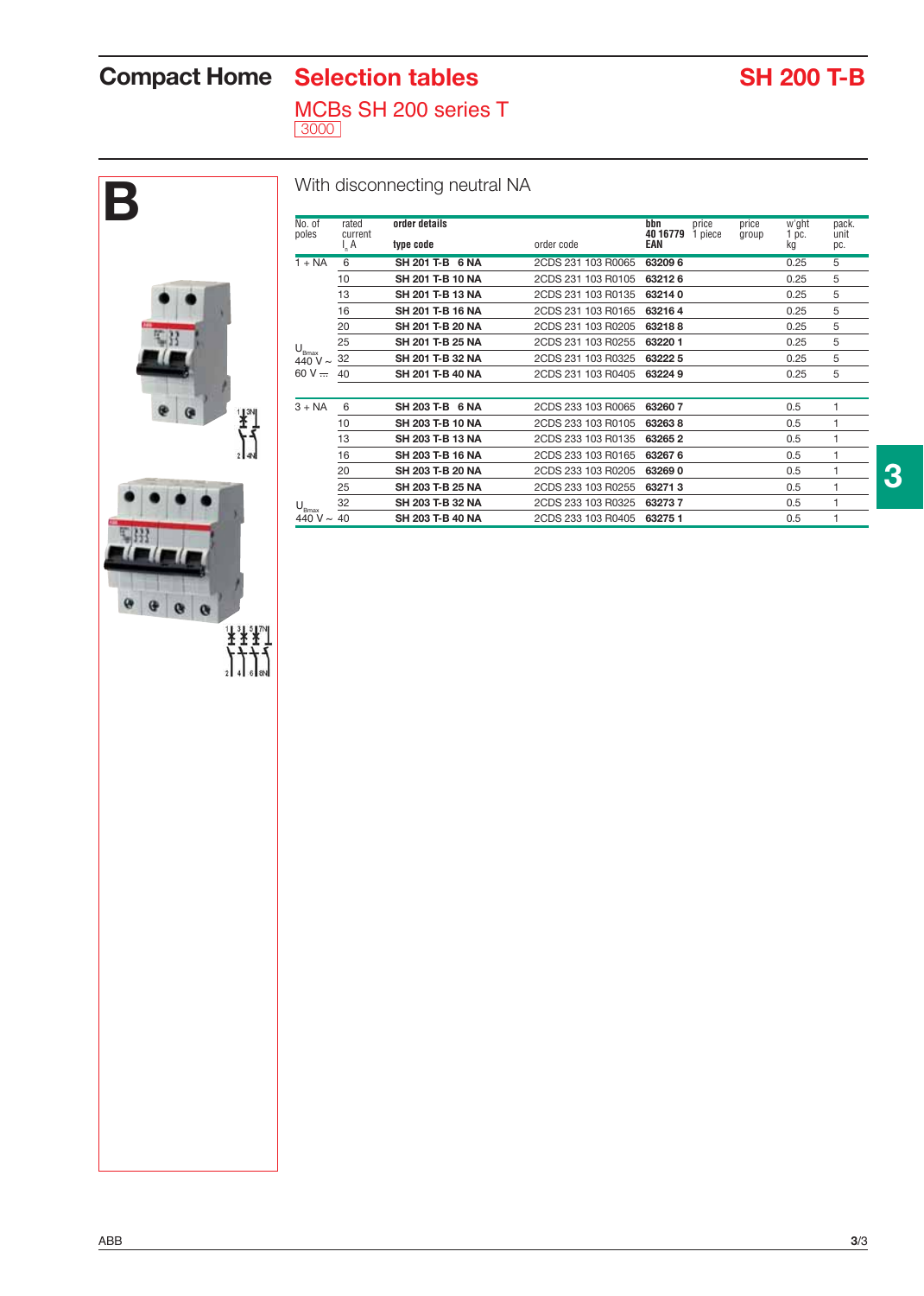# **Compact Home** Selection tables SH 200 T-C

MCBs SH 200 series T 3000



**C SH 200 T C characteristic**<br>Function: protection and control of the resistive and inductive loads with low Function: protection and control of the circuits against overloads and short-circuits; protection for resistive and inductive loads with low inrush current.

# **Applications: buildings, both residential and commercial**

**Standard: IEC/EN 60898**

**Icn=3kA**

| No. of                                          | rated               | order details                |                                          | bbn<br>price<br>price   | w'ght<br>pack.                      |
|-------------------------------------------------|---------------------|------------------------------|------------------------------------------|-------------------------|-------------------------------------|
| poles                                           | current<br>$I_{n}A$ | type code                    | order code                               | 40 16779 1 piece<br>EAN | group<br>1 pc.<br>unit<br>kg<br>pc. |
| 1                                               | 6                   | SH 201 T-C 6                 | 2CDS 231 001 R0064                       | 631914                  | 0.125<br>10                         |
|                                                 | 8                   | SH 201 T-C 8                 | 2CDS 231 001 R0084                       | 631938                  | 10<br>0.125                         |
|                                                 | 10                  | SH 201 T-C 10                | 2CDS 231 001 R0104                       | 631945                  | 10<br>0.125                         |
|                                                 | 13                  | SH 201 T-C 13                | 2CDS 231 001 R0134                       | 631969                  | 0.125<br>10                         |
|                                                 | 16                  | SH 201 T-C 16                | 2CDS 231 001 R0164                       | 631983                  | 0.125<br>10                         |
|                                                 | 20                  | SH 201 T-C 20                | 2CDS 231 001 R0204                       | 632003                  | 0.125<br>10                         |
|                                                 | 25                  | SH 201 T-C 25                | 2CDS 231 001 R0254                       | 632027                  | 0.125<br>10                         |
| $U_{Bmax}$<br>$440 \text{ V} \sim \frac{32}{2}$ |                     | SH 201 T-C 32                | 2CDS 231 001 R0324                       | 63204 1                 | 0.125<br>10                         |
| 60 V $-40$                                      |                     | SH 201 T-C 40                | 2CDS 231 001 R0404                       | 632065                  | 10<br>0.125                         |
| 2                                               | 6                   | SH 202 T-C 6                 | 2CDS 232 001 R0064                       | 632256                  | 5<br>0.25                           |
|                                                 | 8                   | SH 202 T-C 8                 | 2CDS 232 001 R0084                       | 632270                  | 5<br>0.25                           |
|                                                 | 10                  | SH 202 T-C 10                | 2CDS 232 001 R0104                       | 632287                  | 5<br>0.25                           |
|                                                 | 13                  | SH 202 T-C 13                | 2CDS 232 001 R0134                       | 632300                  | 5<br>0.25                           |
|                                                 | 16                  | SH 202 T-C 16                | 2CDS 232 001 R0164                       | 632324                  | 0.25<br>5                           |
|                                                 | 20                  | SH 202 T-C 20                | 2CDS 232 001 R0204                       | 632348                  | 0.25<br>5                           |
| $U_{_{\text{Bmax}}}$                            | 25                  | SH 202 T-C 25                | 2CDS 232 001 R0254                       | 632362                  | 5<br>0.25                           |
| 440 V~<br>125 V $\frac{32}{1}$                  |                     | SH 202 T-C 32                | 2CDS 232 001 R0324                       | 632386                  | 5<br>0.25                           |
| $^{\circ}$                                      | 40                  | SH 202 T-C 40                | 2CDS 232 001 R0404                       | 632409                  | 5<br>0.25                           |
|                                                 |                     |                              |                                          |                         |                                     |
| 3                                               | 6                   | SH 203 T-C 6                 | 2CDS 233 001 R0064                       | 632423                  | 0.375<br>1                          |
|                                                 | 8                   | SH 203 T-C 8                 | 2CDS 233 001 R0084                       | 632447                  | 0.375<br>1                          |
|                                                 | 10                  | SH 203 T-C 10                | 2CDS 233 001 R0104                       | 632454                  | 0.375<br>1                          |
|                                                 | 13                  | SH 203 T-C 13                | 2CDS 233 001 R0134                       | 632478                  | 1<br>0.375                          |
|                                                 | 16                  | SH 203 T-C 16                | 2CDS 233 001 R0164                       | 632492                  | 0.375<br>1                          |
|                                                 | 20                  | SH 203 T-C 20                | 2CDS 233 001 R0204                       | 632515                  | 0.375<br>1                          |
|                                                 | 25                  | SH 203 T-C 25                | 2CDS 233 001 R0254                       | 632539                  | 0.375<br>1                          |
|                                                 | 32                  | SH 203 T-C 32                | 2CDS 233 001 R0324                       | 632553                  | 1<br>0.375                          |
| $U_{\text{Bmax}}$<br>440 V ~                    | 40                  | SH 203 T-C 40                | 2CDS 233 001 R0404                       | 632577                  | 0.375<br>1                          |
|                                                 |                     |                              |                                          |                         |                                     |
| 4                                               | 6<br>8              | SH 204 T-C 6<br>SH 204 T-C 8 | 2CDS 234 001 R0064<br>2CDS 234 001 R0084 | 632768<br>632782        | 0.5<br>1<br>0.5<br>1                |
|                                                 | 10                  | SH 204 T-C 10                | 2CDS 234 001 R0104                       | 632799                  | 0.5<br>1                            |
|                                                 | 13                  | SH 204 T-C 13                | 2CDS 234 001 R0134                       | 632812                  | $\mathbf{1}$<br>0.5                 |
|                                                 |                     | SH 204 T-C16                 | 2CDS 234 001 R0164                       | 632836                  | 1<br>0.5                            |
|                                                 | 16<br>20            | SH 204 T-C20                 | 2CDS 234 001 R0204                       | 632850                  | 1<br>0.5                            |
| $U_{_{\text{Bmax}}}$                            | 25                  | SH 204 T-C25                 | 2CDS 234 001 R0254                       | 632874                  | 0.5<br>1                            |
| 440 V $\sim$                                    | 32                  | SH 204 T-C32                 | 2CDS 234 001 R0324                       | 632898                  | 1<br>0.5                            |
| 125 V $\pm$                                     | 40                  | SH 204 T-C 40                | 2CDS 234 001 R0404                       |                         | 1<br>0.5                            |
| $^{\circ}$                                      |                     |                              |                                          | 632911                  |                                     |

 $\circled{1}$  U<sub>Bmax</sub> 125 V ... with 2 poles connected in series



 $\sum_{i=1}^{n}$ 



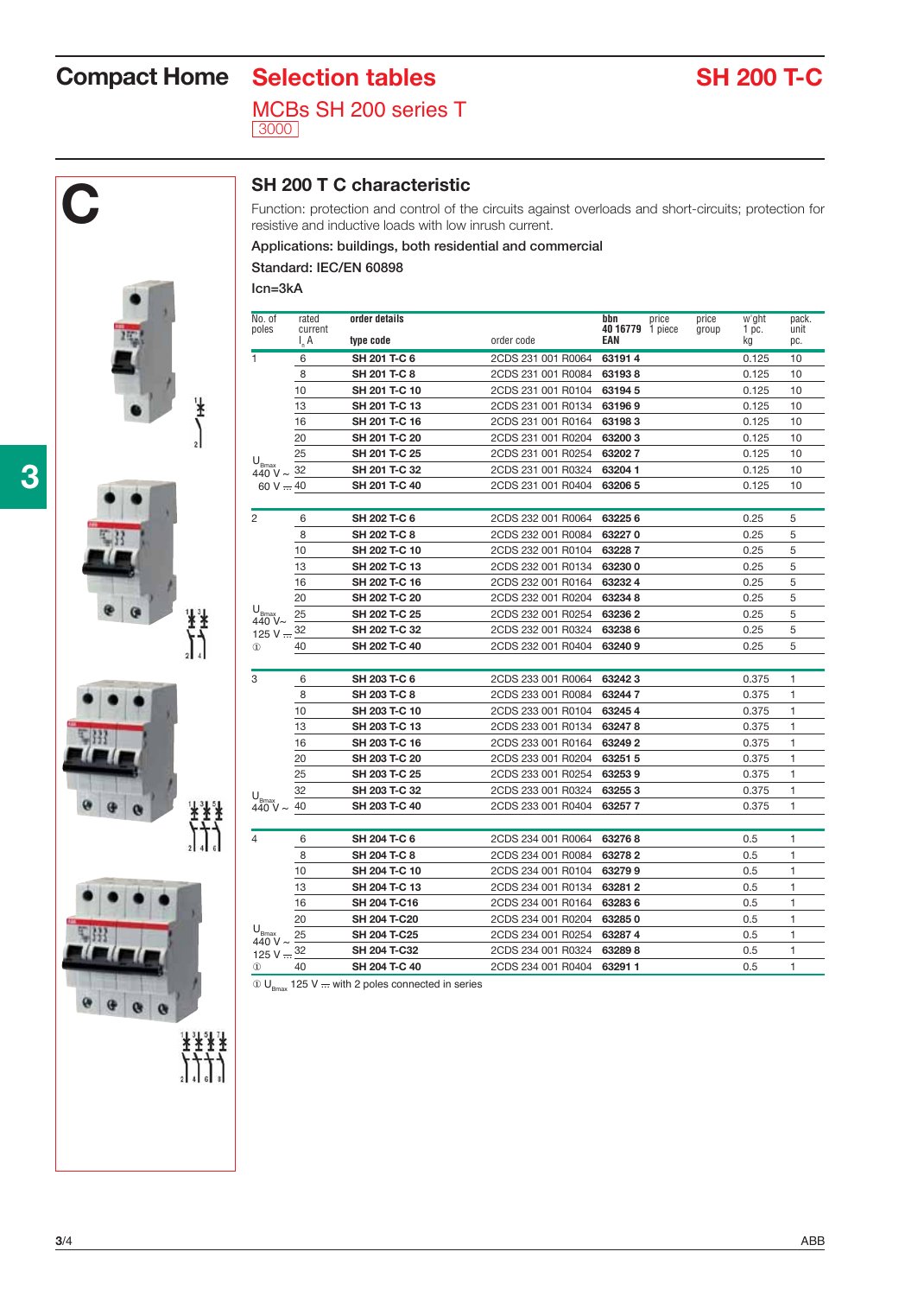# **Compact Home** Selection tables SH 200 T-C

MCBs SH 200 series T

3000

| unit<br>pc.<br>5<br>5 | w'ght<br>1 pc.<br>kġ |       |                  |                 |                    |                  |                             |                                    |
|-----------------------|----------------------|-------|------------------|-----------------|--------------------|------------------|-----------------------------|------------------------------------|
|                       |                      | group | price<br>1 piece | 40 16779<br>EAN | order code         | type code        | rated<br>current<br>$I_n A$ | poles                              |
|                       | 0.25                 |       |                  | 632089          | 2CDS 231 103 R0064 | SH 201 T-C 6 NA  | 6                           | $1 + NA$                           |
|                       | 0.25                 |       |                  | 632102          | 2CDS 231 103 R0084 | SH 201 T-C 8 NA  | 8                           |                                    |
| 5                     | 0.25                 |       |                  | 632119          | 2CDS 231 103 R0104 | SH 201 T-C 10 NA | 10                          |                                    |
| 5                     | 0.25                 |       |                  | 632133          | 2CDS 231 103 R0134 | SH 201 T-C 13 NA | 13                          |                                    |
| 5                     | 0.25                 |       |                  | 632157          | 2CDS 231 103 R0164 | SH 201 T-C 16 NA | 16                          |                                    |
| 5                     | 0.25                 |       |                  | 632171          | 2CDS 231 103 R0204 | SH 201 T-C 20 NA | 20                          |                                    |
| 5                     | 0.25                 |       |                  | 632195          | 2CDS 231 103 R0254 | SH 201 T-C 25 NA | 25                          |                                    |
| 5                     | 0.25                 |       |                  | 632218          | 2CDS 231 103 R0324 | SH 201 T-C 32 NA | 32                          | $U_{\text{Bmax}}$<br>440 V ~       |
| 5                     | 0.25                 |       |                  | 632232          | 2CDS 231 103 R0404 | SH 201 T-C 40 NA |                             | 60 V $\pm$ 40                      |
|                       |                      |       |                  |                 |                    |                  |                             |                                    |
| 1                     | 0.5                  |       |                  | 63259 1         | 2CDS 233 103 R0064 | SH 203 T-C 6 NA  | 6                           | $3 + NA$                           |
| 1                     | 0.5                  |       |                  | 632614          | 2CDS 233 103 R0084 | SH 203 T-C 8 NA  | 8                           |                                    |
| 1                     | 0.5                  |       |                  | 632621          | 2CDS 233 103 R0104 | SH 203 T-C 10 NA | 10                          |                                    |
| 1                     | 0.5                  |       |                  | 63264 5         | 2CDS 233 103 R0134 | SH 203 T-C 13 NA | 13                          |                                    |
| 1                     | 0.5                  |       |                  | 632669          | 2CDS 233 103 R0164 | SH 203 T-C 16 NA | 16                          |                                    |
| 1                     | 0.5                  |       |                  | 632683          | 2CDS 233 103 R0204 | SH 203 T-C 20 NA | 20                          |                                    |
| 1                     | 0.5                  |       |                  | 632706          | 2CDS 233 103 R0254 | SH 203 T-C 25 NA | 25                          |                                    |
| 1                     | 0.5                  |       |                  | 632720          | 2CDS 233 103 R0324 | SH 203 T-C 32 NA | 32                          |                                    |
| $\mathbf{1}$          | 0.5                  |       |                  | 632744          | 2CDS 233 103 R0404 | SH 203 T-C 40 NA |                             | $U_{\text{Bmax}}$ $\frac{32}{440}$ |
|                       |                      |       |                  |                 |                    |                  |                             |                                    |
|                       |                      |       |                  |                 |                    |                  |                             |                                    |
|                       |                      |       |                  |                 |                    |                  |                             |                                    |
|                       |                      |       |                  |                 |                    |                  |                             |                                    |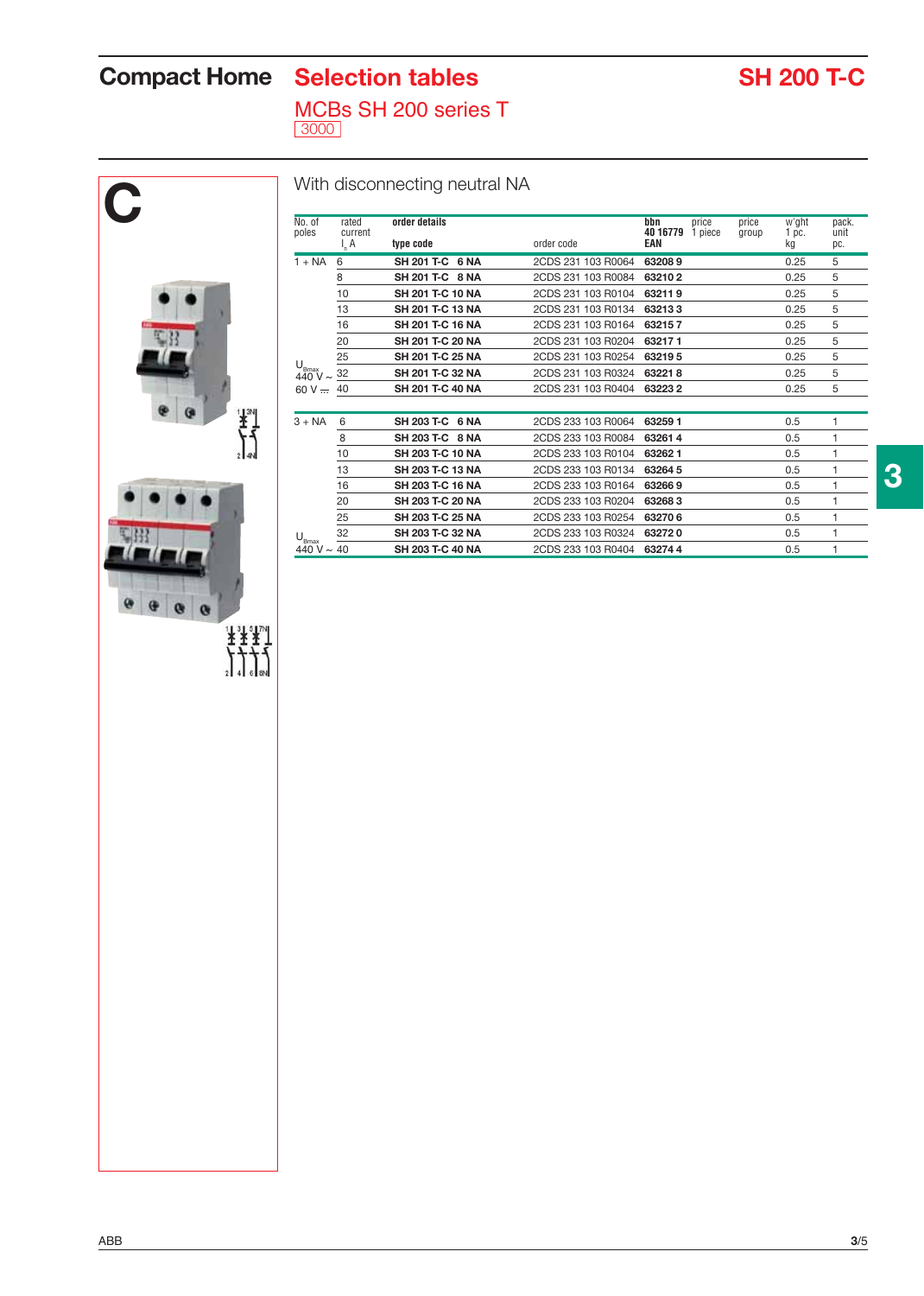# **Compact Home** Selection tables SH 200 L-B

MCBs SH 200 series L 4500



**B SH 200 L B characteristic**<br>
Function: protection and control of the circuits again<br>
people and big-length cables in TN and IT systems. Function: protection and control of the circuits against overloads and short-circuits; protection for

#### **Applications: buildings, both residential and commercial Standard: IEC/EN 60898**

**Icn=4.5kA**

| No. of                      | rated              | order details |                    | bbn<br>price            | price | w'ght                  | pack.        |
|-----------------------------|--------------------|---------------|--------------------|-------------------------|-------|------------------------|--------------|
| poles                       | current<br>$I_n A$ | type code     | order code         | 40 16779 1 piece<br>EAN | group | 1 <sub>pc.</sub><br>kg | unit<br>pc.  |
| 1                           | 6                  | SH 201 L-B 6  | 2CDS 241 001 R0065 | 632942                  |       | 0.125                  | 10           |
|                             | 10                 | SH 201 L-B 10 | 2CDS 241 001 R0105 | 632973                  |       | 0.125                  | 10           |
|                             | 13                 | SH 201 L-B 13 | 2CDS 241 001 R0135 | 632997                  |       | 0.125                  | 10           |
|                             | 16                 | SH 201 L-B 16 | 2CDS 241 001 R0165 | 633017                  |       | 0.125                  | 10           |
|                             | 20                 | SH 201 L-B 20 | 2CDS 241 001 R0205 | 633031                  |       | 0.125                  | 10           |
| U <sub>Brax</sub>           | 25                 | SH 201 L-B 25 | 2CDS 241 001 R0255 | 633055                  |       | 0.125                  | 10           |
| $440V \sim 32$              |                    | SH 201 L-B 32 | 2CDS 241 001 R0325 | 633079                  |       | 0.125                  | 10           |
| 60 V $\overline{\ldots}$    | 40                 | SH 201 L-B 40 | 2CDS 241 001 R0405 | 633093                  |       | 0.125                  | 10           |
| 2                           | 6                  | SH 202 L-B 6  | 2CDS 242 001 R0065 | 633284                  |       | 0.25                   | 5            |
|                             | 10                 | SH 202 L-B 10 | 2CDS 242 001 R0105 | 633314                  |       | 0.25                   | 5            |
|                             | 13                 | SH 202 L-B 13 | 2CDS 242 001 R0135 | 633338                  |       | 0.25                   | 5            |
|                             | 16                 | SH 202 L-B 16 | 2CDS 242 001 R0165 | 633352                  |       | 0.25                   | 5            |
|                             | 20                 | SH 202 L-B 20 | 2CDS 242 001 R0205 | 633376                  |       | 0.25                   | 5            |
| $U_{Bmax}$                  | 25                 | SH 202 L-B 25 | 2CDS 242 001 R0255 | 633390                  |       | 0.25                   | 5            |
| $440V \sim$<br>125 V $\pm$  | 32                 | SH 202 L-B 32 | 2CDS 242 001 R0325 | 633413                  |       | 0.25                   | 5            |
| $\mathbf{r}$                | 40                 | SH 202 L-B 40 | 2CDS 242 001 R0405 | 633437                  |       | 0.25                   | 5            |
| 3                           | 6                  | SH 203 L-B 6  | 2CDS 243 001 R0065 | 633451                  |       | 0.375                  | 1            |
|                             | 10                 | SH 203 L-B 10 | 2CDS 243 001 R0105 | 633482                  |       | 0.375                  | $\mathbf{1}$ |
|                             | 13                 | SH 203 L-B 13 | 2CDS 243 001 R0135 | 63350 5                 |       | 0.375                  | $\mathbf{1}$ |
|                             | 16                 | SH 203 L-B 16 | 2CDS 243 001 R0165 | 633529                  |       | 0.375                  | 1            |
|                             | 20                 | SH 203 L-B 20 | 2CDS 243 001 R0205 | 633543                  |       | 0.375                  | $\mathbf{1}$ |
|                             | 25                 | SH 203 L-B 25 | 2CDS 243 001 R0255 | 633567                  |       | 0.375                  | 1            |
| $U_{Bmax}$                  | 32                 | SH 203 L-B 32 | 2CDS 243 001 R0325 | 633581                  |       | 0.375                  | $\mathbf{1}$ |
| 440 V $\sim$ 40             |                    | SH 203 L-B 40 | 2CDS 243 001 R0405 | 633604                  |       | 0.375                  | $\mathbf{1}$ |
| 4                           | 6                  | SH 204 L-B 6  | 2CDS 244 001 R0065 | 633796                  |       | 0.5                    | 1            |
|                             | 10                 | SH 204 L-B 10 | 2CDS 244 001 R0105 | 633826                  |       | 0.5                    | 1            |
|                             | 13                 | SH 204 L-B 13 | 2CDS 244 001 R0135 | 633840                  |       | 0.5                    | 1            |
|                             | 16                 | SH 204 L-B 16 | 2CDS 244 001 R0165 | 633864                  |       | 0.5                    | 1            |
|                             | 20                 | SH 204 L-B 20 | 2CDS 244 001 R0205 | 633888                  |       | 0.5                    | $\mathbf{1}$ |
| $U_{Bmax}$                  | 25                 | SH 204 L-B 25 | 2CDS 244 001 R0255 | 63390 1                 |       | 0.5                    | $\mathbf{1}$ |
| 440 V $\sim$<br>125 V $-32$ |                    | SH 204 L-B 32 | 2CDS 244 001 R0325 | 633925                  |       | 0.5                    | $\mathbf{1}$ |
| $\mathbf{r}$                | 40                 | SH 204 L-B 40 | 2CDS 244 001 R0405 | 633949                  |       | 0.5                    | $\mathbf{1}$ |
|                             |                    |               |                    |                         |       |                        |              |

 $\overline{O}$  U<sub>Bmax</sub> 125 V ... with 2 poles connected in series



 $\sum_{i=1}^{n}$ 





**3**/6 ABB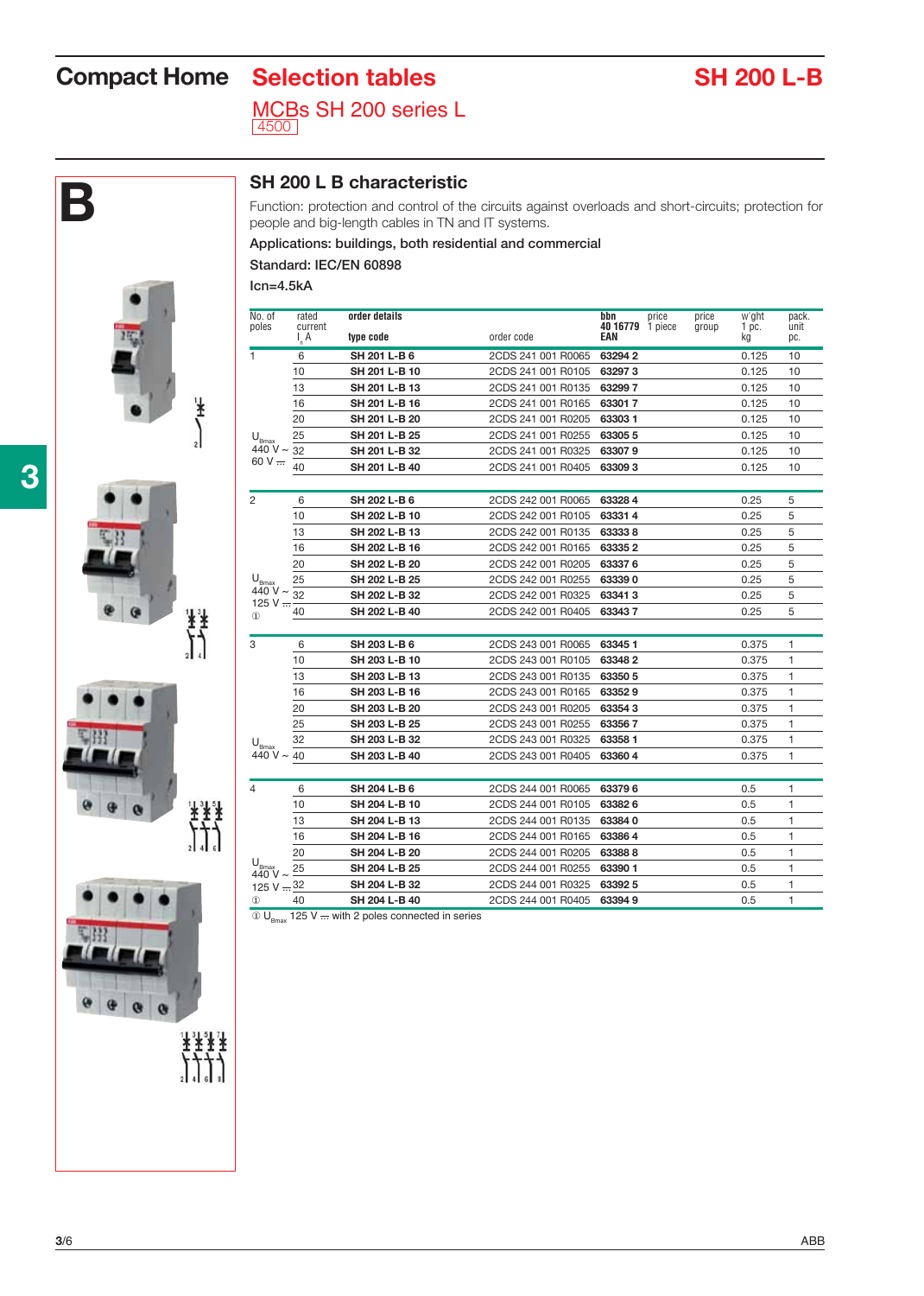# **Compact Home** Selection tables SH 200 L-B

MCBs SH 200 series L 4500

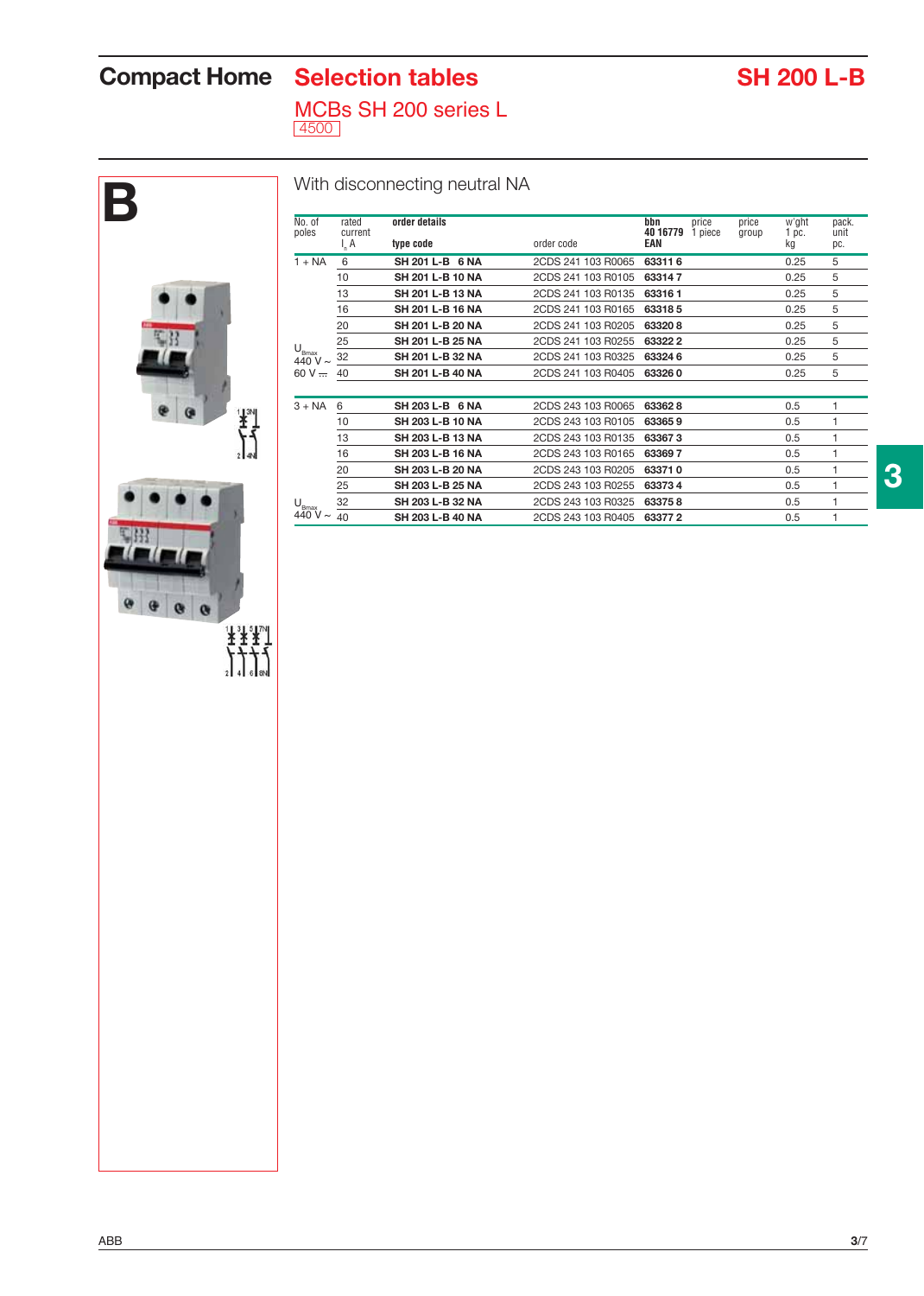# **Compact Home** Selection tables SH 200 L-C

## MCBs SH 200 series L



**SH 200 L C characteristic**<br>
Function: protection and control of the resistive and inductive loads with low Function: protection and control of the circuits against overloads and short-circuits; protection for resistive and inductive loads with low inrush current.

#### **Applications: buildings, both residential and commercial**

**Standard: IEC/EN 60898**

**Icn=4.5kA**

| No. of                           | rated              | order details |                    | bbn<br>price            | price | w'ght       | pack.        |
|----------------------------------|--------------------|---------------|--------------------|-------------------------|-------|-------------|--------------|
| poles                            | current<br>$I_n A$ | type code     | order code         | 40 16779 1 piece<br>EAN | group | 1 pc.<br>kg | unit<br>pc.  |
| 1.                               | 6                  | SH 201 L-C 6  | 2CDS 241 001 R0064 | 632935                  |       | 0.125       | 10           |
|                                  | 8                  | SH 201 L-C 8  | 2CDS 241 001 R0084 | 632959                  |       | 0.125       | 10           |
|                                  | 10                 | SH 201 L-C 10 | 2CDS 241 001 R0104 | 632966                  |       | 0.125       | 10           |
|                                  | 13                 | SH 201 L-C 13 | 2CDS 241 001 R0134 | 632980                  |       | 0.125       | 10           |
|                                  | 16                 | SH 201 L-C 16 | 2CDS 241 001 R0164 | 633000                  |       | 0.125       | 10           |
|                                  | 20                 | SH 201 L-C 20 | 2CDS 241 001 R0204 | 633024                  |       | 0.125       | 10           |
|                                  | 25                 | SH 201 L-C 25 | 2CDS 241 001 R0254 | 633048                  |       | 0.125       | 10           |
| $U_{\text{Bmax}}$<br>440 V ~     | 32                 | SH 201 L-C 32 | 2CDS 241 001 R0324 | 633062                  |       | 0.125       | 10           |
| 60 V $\pm$                       | 40                 | SH 201 L-C 40 | 2CDS 241 001 R0404 | 633086                  |       | 0.125       | 10           |
|                                  |                    |               |                    |                         |       |             |              |
| $\overline{2}$                   | 6                  | SH 202 L-C 6  | 2CDS 242 001 R0064 | 633277                  |       | 0.25        | 5            |
|                                  | 8                  | SH 202 L-C 8  | 2CDS 242 001 R0084 | 633291                  |       | 0.25        | 5            |
|                                  | 10                 | SH 202 L-C 10 | 2CDS 242 001 R0104 | 633307                  |       | 0.25        | 5            |
|                                  | 13                 | SH 202 L-C 13 | 2CDS 242 001 R0134 | 633321                  |       | 0.25        | 5            |
|                                  | 16                 | SH 202 L-C 16 | 2CDS 242 001 R0164 | 633345                  |       | 0.25        | 5            |
|                                  | 20                 | SH 202 L-C 20 | 2CDS 242 001 R0204 | 633369                  |       | 0.25        | 5            |
| $U_{Bmax}$<br>440 V $\sim$       | 25                 | SH 202 L-C 25 | 2CDS 242 001 R0254 | 633383                  |       | 0.25        | 5            |
| 125 V $\pm$                      | 32                 | SH 202 L-C 32 | 2CDS 242 001 R0324 | 633406                  |       | 0.25        | 5            |
| $\mathbf{r}$                     | 40                 | SH 202 L-C 40 | 2CDS 242 001 R0404 | 633420                  |       | 0.25        | 5            |
| 3                                | 6                  | SH 203 L-C 6  | 2CDS 243 001 R0064 | 633444                  |       | 0.375       | 1            |
|                                  | 8                  | SH 203 L-C 8  | 2CDS 243 001 R0084 | 633468                  |       | 0.375       | 1            |
|                                  | 10                 | SH 203 L-C 10 | 2CDS 243 001 R0104 | 633475                  |       | 0.375       | 1            |
|                                  | 13                 | SH 203 L-C 13 | 2CDS 243 001 R0134 | 633499                  |       | 0.375       | 1            |
|                                  | 16                 | SH 203 L-C 16 | 2CDS 243 001 R0164 | 633512                  |       | 0.375       | 1            |
|                                  | 20                 | SH 203 L-C 20 | 2CDS 243 001 R0204 | 633536                  |       | 0.375       | 1            |
|                                  | 25                 | SH 203 L-C 25 | 2CDS 243 001 R0254 | 633550                  |       | 0.375       | 1            |
|                                  | 32                 | SH 203 L-C 32 | 2CDS 243 001 R0324 | 633574                  |       | 0.375       | 1            |
| $U_{\text{Bmax}}$<br>440 V ~     | 40                 | SH 203 L-C 40 | 2CDS 243 001 R0404 | 633598                  |       | 0.375       | 1            |
|                                  |                    |               |                    |                         |       |             |              |
| 4                                | 6                  | SH 204 L-C 6  | 2CDS 244 001 R0064 | 633789                  |       | 0.5         | 1            |
|                                  | 8                  | SH 204 L-C 8  | 2CDS 244 001 R0084 | 633802                  |       | 0.5         | 1            |
|                                  | 10                 | SH 204 L-C 10 | 2CDS 244 001 R0104 | 633819                  |       | 0.5         | 1            |
|                                  | 13                 | SH 204 L-C 13 | 2CDS 244 001 R0134 | 633833                  |       | 0.5         | 1            |
|                                  | 16                 | SH 204 L-C 16 | 2CDS 244 001 R0164 | 633857                  |       | 0.5         | 1            |
|                                  | 20                 | SH 204 L-C 20 | 2CDS 244 001 R0204 | 633871                  |       | 0.5         | 1            |
| $U_{\text{Bmax}}$<br>$440V \sim$ | 25                 | SH 204 L-C 25 | 2CDS 244 001 R0254 | 63389 5                 |       | 0.5         | 1            |
| 125 V $\frac{32}{1}$             |                    | SH 204 L-C 32 | 2CDS 244 001 R0324 | 633918                  |       | 0.5         | 1            |
| $\mathbf{D}$                     | 40                 | SH 204 L-C 40 | 2CDS 244 001 R0404 | 633932                  |       | 0.5         | $\mathbf{1}$ |

 $\circledR$  U<sub>Bmax</sub> 125 V ... with 2 poles connected in series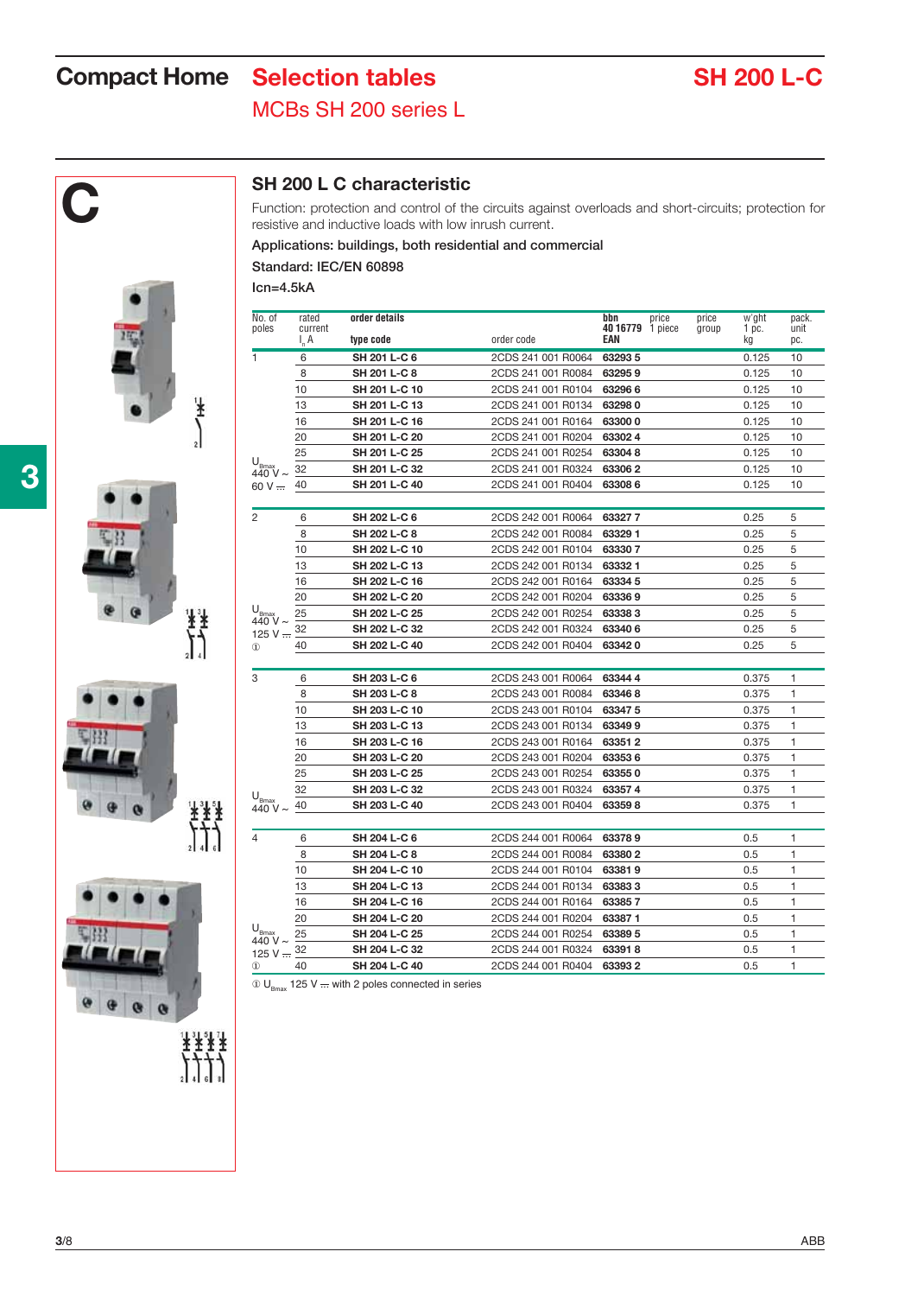# **Compact Home** Selection tables SH 200 L-C

MCBs SH 200 series L 4500



### With disconnecting neutral NA

| No. of<br>poles            | rated<br>current | order details    |                    | bbn<br>price<br>40 16779<br>1 piece | price<br>group | w'ght<br>1 pc. | pack.<br>unit |
|----------------------------|------------------|------------------|--------------------|-------------------------------------|----------------|----------------|---------------|
|                            | $I_n A$          | type code        | order code         | EAN                                 |                | kg             | pc.           |
| $1 + NA$                   | 6                | SH 201 L-C 6 NA  | 2CDS 241 103 R0064 | 633109                              |                | 0.25           | 5             |
|                            | 8                | SH 201 L-C 8 NA  | 2CDS 241 103 R0084 | 633123                              |                | 0.25           | 5             |
|                            | 10               | SH 201 L-C 10 NA | 2CDS 241 103 R0104 | 633130                              |                | 0.25           | 5             |
|                            | 13               | SH 201 L-C 13 NA | 2CDS 241 103 R0134 | 633154                              |                | 0.25           | 5             |
|                            | 16               | SH 201 L-C 16 NA | 2CDS 241 103 R0164 | 633178                              |                | 0.25           | 5             |
|                            | 20               | SH 201 L-C 20 NA | 2CDS 241 103 R0204 | 633192                              |                | 0.25           | 5             |
|                            | 25               | SH 201 L-C 25 NA | 2CDS 241 103 R0254 | 633215                              |                | 0.25           | 5             |
| $U_{Bmax}$<br>440 V $\sim$ | 32               | SH 201 L-C 32 NA | 2CDS 241 103 R0324 | 633239                              |                | 0.25           | 5             |
| 60 V $\pm$                 | 40               | SH 201 L-C 40 NA | 2CDS 241 103 R0404 | 633253                              |                | 0.25           | 5             |
|                            |                  |                  |                    |                                     |                |                |               |
| $3 + NA$                   | 6                | SH 203 L-C 6 NA  | 2CDS 243 103 R0064 | 633611                              |                | 0.5            | 1             |
|                            | 8                | SH 203 L-C 8 NA  | 2CDS 243 103 R0084 | 633635                              |                | 0.5            | 1             |
|                            | 10               | SH 203 L-C 10 NA | 2CDS 243 103 R0104 | 633642                              |                | 0.5            | 1             |
|                            | 13               | SH 203 L-C 13 NA | 2CDS 243 103 R0134 | 633666                              |                | 0.5            | 1             |
|                            | 16               | SH 203 L-C 16 NA | 2CDS 243 103 R0164 | 633680                              |                | 0.5            | 1             |
|                            | 20               | SH 203 L-C 20 NA | 2CDS 243 103 R0204 | 633703                              |                | 0.5            | 1             |
|                            | 25               | SH 203 L-C 25 NA | 2CDS 243 103 R0254 | 633727                              |                | 0.5            | 1             |
| $U_{Bmax}$                 | 32               | SH 203 L-C 32 NA | 2CDS 243 103 R0324 | 633741                              |                | 0.5            | 1             |
| 440 V $\sim$               | 40               | SH 203 L-C 40 NA | 2CDS 243 103 R0404 | 633765                              |                | 0.5            | 1             |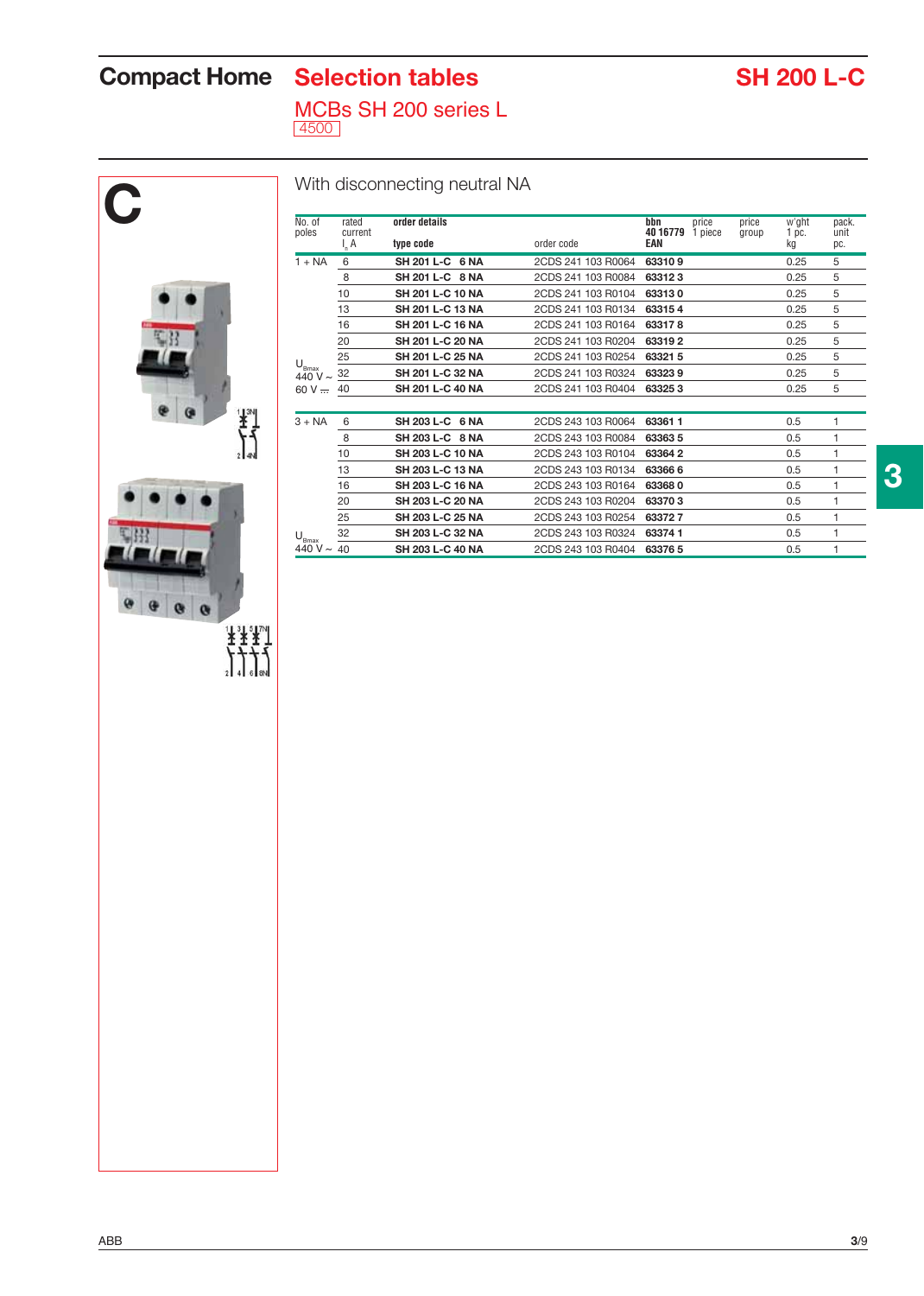# **Compact Home** Selection tables SH 200 B

MCBs SH 200 series 6000



**B SH 200 B characteristic**<br>Function: protection and control of<br>people and big-length cables in TN Function: protection and control of the circuits against overloads and short-circuits; protection for people and big-length cables in TN and IT systems.

#### **Applications: buildings, both residential and commercial Standard: IEC/EN 60898**

**Icn=6kA**

| No. of                     | rated              | order details |                    | bbn<br>price            | price | w'ght         | pack.       |
|----------------------------|--------------------|---------------|--------------------|-------------------------|-------|---------------|-------------|
| poles                      | current<br>$I_n A$ | type code     | order code         | 40 16779 1 piece<br>EAN | group | $1$ pc.<br>kg | unit<br>pc. |
| 1                          | 6                  | SH 201-B 6    | 2CDS 211 001 R0065 | 630580                  |       | 0.125         | 10          |
|                            | 10                 | SH 201-B 10   | 2CDS 211 001 R0105 | 630610                  |       | 0.125         | 10          |
|                            | 13                 | SH 201-B 13   | 2CDS 211 001 R0135 | 630634                  |       | 0.125         | 10          |
|                            | 16                 | SH 201-B 16   | 2CDS 211 001 R0165 | 630658                  |       | 0.125         | 10          |
|                            | 20                 | SH 201-B 20   | 2CDS 211 001 R0205 | 630672                  |       | 0.125         | 10          |
|                            | 25                 | SH 201-B 25   | 2CDS 211 001 R0255 | 630696                  |       | 0.125         | 10          |
| $U_{Bmax}$<br>440 V $\sim$ | 32                 | SH 201-B 32   | 2CDS 211 001 R0325 | 630719                  |       | 0.125         | 10          |
| 60 V $\pm$                 | 40                 | SH 201-B 40   | 2CDS 211 001 R0405 | 630733                  |       | 0.125         | 10          |
|                            |                    |               |                    |                         |       |               |             |
| $\overline{2}$             | 6                  | SH 202-B 6    | 2CDS 212 001 R0065 | 631044                  |       | 0.25          | 5           |
|                            | 10                 | SH 202-B 10   | 2CDS 212 001 R0105 | 631075                  |       | 0.25          | 5           |
|                            | 13                 | SH 202-B 13   | 2CDS 212 001 R0135 | 631099                  |       | 0,25          | 5           |
|                            | 16                 | SH 202-B 16   | 2CDS 212 001 R0165 | 631112                  |       | 0.25          | 5           |
|                            | 20                 | SH 202-B 20   | 2CDS 212 001 R0205 | 631136                  |       | 0.25          | 5           |
| $U_{Bmax}$<br>440 V $\sim$ | 25                 | SH 202-B 25   | 2CDS 212 001 R0255 | 631150                  |       | 0.25          | 5           |
| 125 V $\pm$                | 32                 | SH 202-B 32   | 2CDS 212 001 R0325 | 631174                  |       | 0.25          | 5           |
| $\mathbf{r}$               | 40                 | SH 202-B 40   | 2CDS 212 001 R0405 | 631198                  |       | 0.25          | 5           |
|                            |                    |               |                    |                         |       |               |             |
| 3                          | 6                  | SH 203-B 6    | 2CDS 213 001 R0065 | 631273                  |       | 0.375         | 1           |
|                            | 10                 | SH 203-B 10   | 2CDS 213 001 R0105 | 631303                  |       | 0.375         | 1           |
|                            | 13                 | SH 203-B 13   | 2CDS 213 001 R0135 | 631327                  |       | 0.375         | 1           |
|                            | 16                 | SH 203-B 16   | 2CDS 213 001 R0165 | 631341                  |       | 0.375         | 1           |
|                            | 20                 | SH 203-B 20   | 2CDS 213 001 R0205 | 631365                  |       | 0.375         | 1           |
|                            | 25                 | SH 203-B 25   | 2CDS 213 001 R0255 | 631389                  |       | 0.375         | 1           |
| $U_{Bmax}$                 | 32                 | SH 203-B 32   | 2CDS 213 001 R0325 | 631402                  |       | 0.375         | 1           |
| 440 V $\sim$               | 40                 | SH 203-B 40   | 2CDS 213 001 R0405 | 631426                  |       | 0.375         | 1           |
|                            |                    |               |                    |                         |       |               |             |
| 4                          | 6                  | SH 204-B 6    | 2CDS 214 001 R0065 | 631730                  |       | 0.5           | 1           |
|                            | 10                 | SH 204-B 10   | 2CDS 214 001 R0105 | 631761                  |       | 0.5           | 1           |
|                            | 13                 | SH 204-B 13   | 2CDS 214 001 R0135 | 631785                  |       | 0.5           | 1           |
|                            | 16                 | SH 204-B 16   | 2CDS 214 001 R0165 | 631808                  |       | 0.5           | 1           |
|                            | 20                 | SH 204-B 20   | 2CDS 214 001 R0205 | 631822                  |       | 0.5           | 1           |
| $U_{Bmax}$<br>440 V $\sim$ | 25                 | SH 204-B 25   | 2CDS 214 001 R0255 | 631846                  |       | 0.5           | 1           |
| 125 V $\pm$ 32             |                    | SH 204-B 32   | 2CDS 214 001 R0325 | 631860                  |       | 0.5           | 1           |
| $^\circledR$               | 40                 | SH 204-B 40   | 2CDS 214 001 R0405 | 631884                  |       | 0.5           | 1           |

 $\circled{1}$  U<sub>Bmax</sub> 125 V ... with 2 poles connected in series



 $\sum_{i=1}^{n}$ 



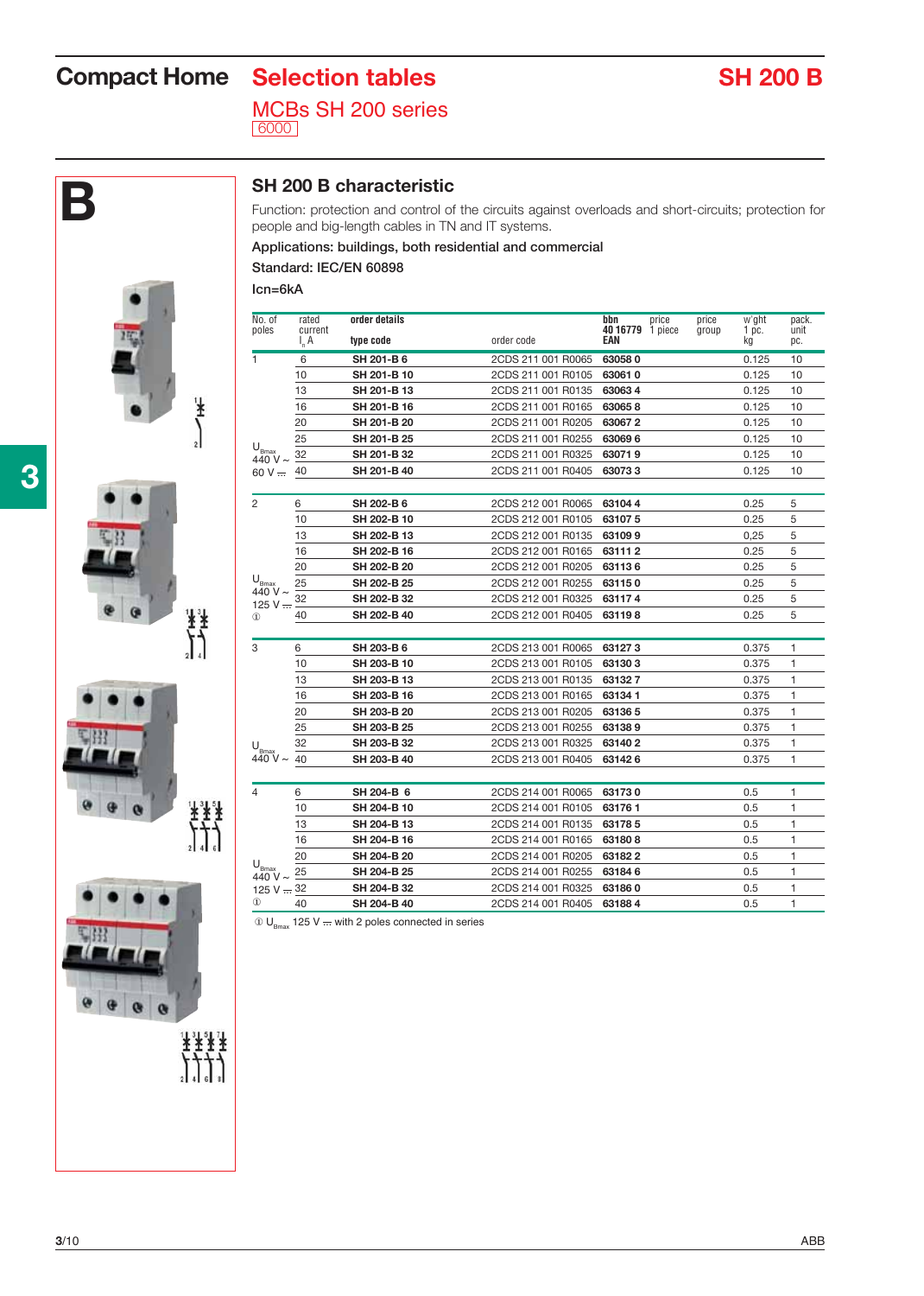# **Compact Home** Selection tables SH 200 B

MCBs SH 200 series 6000

# **B** No. of rated **order details bbn** price price w'ght pack. poles current **40 16779** 1 piece group 1 pc. unit I n  $\frac{1}{4}$ 440 V ~  $6$  $\begin{bmatrix} \mathbf{1} & \mathbf{1} & \mathbf{1} \\ \mathbf{1} & \mathbf{1} & \mathbf{1} \\ \mathbf{1} & \mathbf{1} & \mathbf{1} \\ \mathbf{1} & \mathbf{1} & \mathbf{1} \end{bmatrix}$ U<sub>Bmax</sub><br>440 V ~ 40 **SH 203-B 40 NA** 2CDS 213 103 R0405 **63165 5** 0.5 1  $\bullet$  $\alpha$  $\mathbf{0}$

### With disconnecting neutral NA

|                             | $I_n A$ | type code             | order code                 | $\cdot$ prove<br>.90cm<br>EAN | kg   | pc. |
|-----------------------------|---------|-----------------------|----------------------------|-------------------------------|------|-----|
| $1 + NA$                    | 6       | SH 201-B 6 NA         | 2CDS 211 103 R0065         | 630818                        | 0.25 | 5   |
|                             | 10      | SH 201-B 10 NA        | 2CDS 211 103 R0105         | 630849                        | 0.25 | 5   |
|                             | 13      | SH 201-B 13 NA        | 2CDS 211 103 R0135         | 630863                        | 0.25 | 5   |
|                             | 16      | SH 201-B 16 NA        | 2CDS 211 103 R0165         | 630887                        | 0.25 | 5   |
|                             | 20      | <b>SH 201-B 20 NA</b> | 2CDS 211 103 R0205         | 630900                        | 0.25 | 5   |
|                             | 25      | SH 201-B 25 NA        | 2CDS 211 103 R0255         | 630924                        | 0.25 | 5   |
| $U_{Bmax}$<br>440 V $\sim$  | 32      | SH 201-B 32 NA        | 2CDS 211 103 R0325         | 630948                        | 0.25 | 5   |
| 60 V $\pm$                  | 40      | SH 201-B 40 NA        | 2CDS 211 103 R0405         | 630962                        | 0.25 | 5   |
|                             |         |                       |                            |                               |      |     |
| $3 + NA$                    | 6       | SH 203-B 6 NA         | 2CDS 213 103 R0065         | 631501                        | 0.5  |     |
|                             | 10      | SH 203-B 10 NA        | 2CDS 213 103 R0105         | 631532                        | 0.5  |     |
|                             | 13      | SH 203-B 13 NA        | 2CDS 213 103 R0135         | 631556                        | 0.5  |     |
|                             | 16      | SH 203-B 16 NA        | 2CDS 213 103 R0165         | 631570                        | 0.5  |     |
|                             | 20      | SH 203-B 20 NA        | 2CDS 213 103 R0205         | 631594                        | 0.5  |     |
|                             | 25      | SH 203-B 25 NA        | 2CDS 213 103 R0255         | 631617                        | 0.5  |     |
| $\mathsf{H}_{\mathsf{max}}$ | 32      | SH 203-B 32 NA        | 2CDS 213 103 R0325 63163 1 |                               | 0.5  | 1   |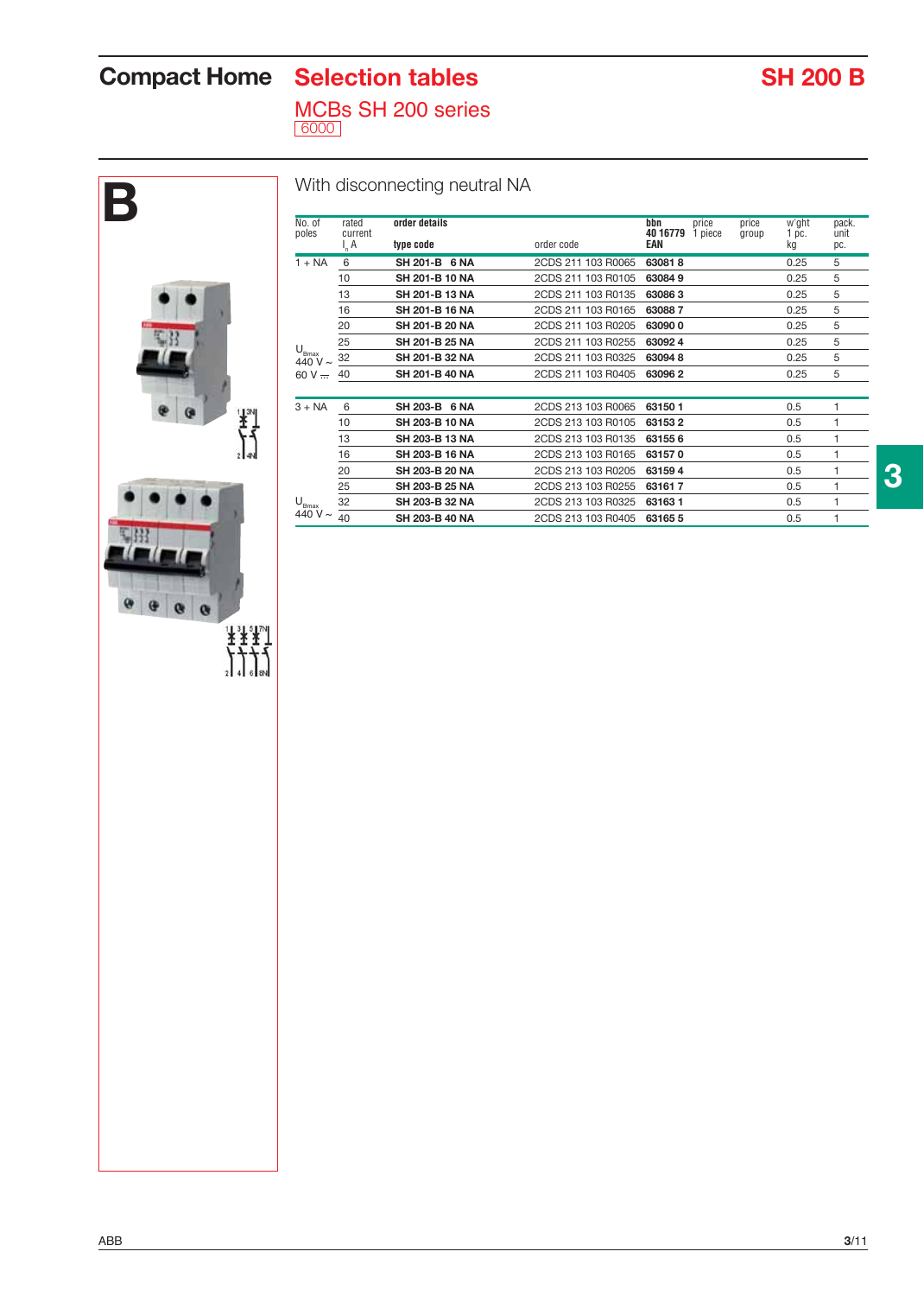# **Compact Home Selection tables SH 200 C**

MCBs SH 200 series 6000









**C SH 200 C characteristic**<br>Function: protection and control of<br>resistive and inductive loads with lo Function: protection and control of the circuits against overloads and short-circuits; protection for resistive and inductive loads with low inrush current.

#### **Applications: buildings, both residential and commercial**

**Standard: IEC/EN 60898**

**Icn=6kA**

| No. of                                       | rated               | order details |                    | bbn                     | price | price | w'ght                  | pack.        |
|----------------------------------------------|---------------------|---------------|--------------------|-------------------------|-------|-------|------------------------|--------------|
| poles                                        | current<br>$I_{n}A$ | type code     | order code         | 40 16779 1 piece<br>EAN |       | group | 1 <sub>pc.</sub><br>kq | unit<br>pc.  |
| 1.                                           | 6                   | SH 201-C 6    | 2CDS 211 001 R0064 | 630573                  |       |       | 0.125                  | 10           |
|                                              | 8                   | SH 201-C 8    | 2CDS 211 001 R0084 | 630597                  |       |       | 0.125                  | 10           |
|                                              | 10                  | SH 201-C 10   | 2CDS 211 001 R0104 | 630603                  |       |       | 0.125                  | 10           |
|                                              | 13                  | SH 201-C 13   | 2CDS 211 001 R0134 | 630627                  |       |       | 0.125                  | 10           |
|                                              | 16                  | SH 201-C 16   | 2CDS 211 001 R0164 | 630641                  |       |       | 0.125                  | 10           |
|                                              | 20                  | SH 201-C 20   | 2CDS 211 001 R0204 | 630665                  |       |       | 0.125                  | 10           |
|                                              | 25                  | SH 201-C 25   | 2CDS 211 001 R0254 | 630689                  |       |       | 0.125                  | 10           |
| $\mathsf{U}_{\mathsf{Bmax}}$<br>$440V \sim$  | 32                  | SH 201-C 32   | 2CDS 211 001 R0324 | 630702                  |       |       | 0.125                  | 10           |
| 60 V $\pm$                                   | 40                  | SH 201-C 40   | 2CDS 211 001 R0404 | 630726                  |       |       | 0.125                  | 10           |
| $\overline{2}$                               | 6                   | SH 202-C 6    | 2CDS 212 001 R0064 | 631037                  |       |       | 0.25                   | 5            |
|                                              | 8                   | SH 202-C 8    | 2CDS 212 001 R0084 | 631051                  |       |       | 0.25                   | 5            |
|                                              | 10                  | SH 202-C 10   | 2CDS 212 001 R0104 | 631068                  |       |       | 0.25                   | 5            |
|                                              | 13                  | SH 202-C 13   | 2CDS 212 001 R0134 | 631082                  |       |       | 0.25                   | 5            |
|                                              | 16                  | SH 202-C 16   | 2CDS 212 001 R0164 | 631105                  |       |       | 0.25                   | 5            |
|                                              | 20                  | SH 202-C 20   | 2CDS 212 001 R0204 | 631129                  |       |       | 0.25                   | 5            |
| $U_{Bmax}$                                   | 25                  | SH 202-C 25   | 2CDS 212 001 R0254 | 631143                  |       |       | 0.25                   | 5            |
| 440 V $\sim$<br>125 V $\frac{32}{1}$         |                     | SH 202-C 32   | 2CDS 212 001 R0324 | 631167                  |       |       | 0.25                   | 5            |
| $\circled{1}$                                | 40                  | SH 202-C 40   | 2CDS 212 001 R0404 | 631181                  |       |       | 0.25                   | 5            |
| 3                                            | 6                   | SH 203-C 6    | 2CDS 213 001 R0064 | 631266                  |       |       | 0.375                  | 1            |
|                                              | 8                   | SH 203-C 8    | 2CDS 213 001 R0084 | 631280                  |       |       | 0.375                  | 1            |
|                                              | 10                  | SH 203-C 10   | 2CDS 213 001 R0104 | 631297                  |       |       | 0.375                  | 1            |
|                                              | 13                  | SH 203-C 13   | 2CDS 213 001 R0134 | 631310                  |       |       | 0.375                  | 1            |
|                                              | 16                  | SH 203-C 16   | 2CDS 213 001 R0164 | 631334                  |       |       | 0.375                  | 1            |
|                                              | 20                  | SH 203-C 20   | 2CDS 213 001 R0204 | 631358                  |       |       | 0.375                  | 1            |
|                                              | 25                  | SH 203-C 25   | 2CDS 213 001 R0254 | 631372                  |       |       | 0.375                  | 1            |
|                                              | 32                  | SH 203-C 32   | 2CDS 213 001 R0324 | 631396                  |       |       | 0.375                  | 1            |
| $U_{\text{Bmax}}$<br>$440 \text{ V} \sim 40$ |                     | SH 203-C 40   | 2CDS 213 001 R0404 | 631419                  |       |       | 0.375                  | 1            |
| 4                                            | 6                   | SH 204-C 6    | 2CDS 214 001 R0064 | 631723                  |       |       | 0.5                    | 1            |
|                                              | 8                   | SH 204-C 8    | 2CDS 214 001 R0084 | 631747                  |       |       | 0.5                    | 1            |
|                                              | 10                  | SH 204-C 10   | 2CDS 214 001 R0104 | 631754                  |       |       | 0.5                    | 1            |
|                                              | 13                  | SH 204-C 13   | 2CDS 214 001 R0134 | 631778                  |       |       | 0.5                    | 1            |
|                                              | 16                  | SH 204-C 16   | 2CDS 214 001 R0164 | 631792                  |       |       | 0.5                    | 1            |
|                                              | 20                  | SH 204-C 20   | 2CDS 214 001 R0204 | 631815                  |       |       | 0.5                    | 1            |
| $U_{_{\text{Bmax}}}$                         | 25                  | SH 204-C 25   | 2CDS 214 001 R0254 | 631839                  |       |       | 0.5                    | 1            |
| 440 V ~<br>125 V $\frac{32}{1}$              |                     | SH 204-C 32   | 2CDS 214 001 R0324 | 631853                  |       |       | 0.5                    | 1            |
| $\circled{1}$                                | 40                  | SH 204-C 40   | 2CDS 214 001 R0404 | 631877                  |       |       | 0.5                    | $\mathbf{1}$ |
|                                              |                     |               |                    |                         |       |       |                        |              |

 $\overline{\textcircled{\;} U_{\text{Rmax}}}$  125 V ... with 2 poles connected in series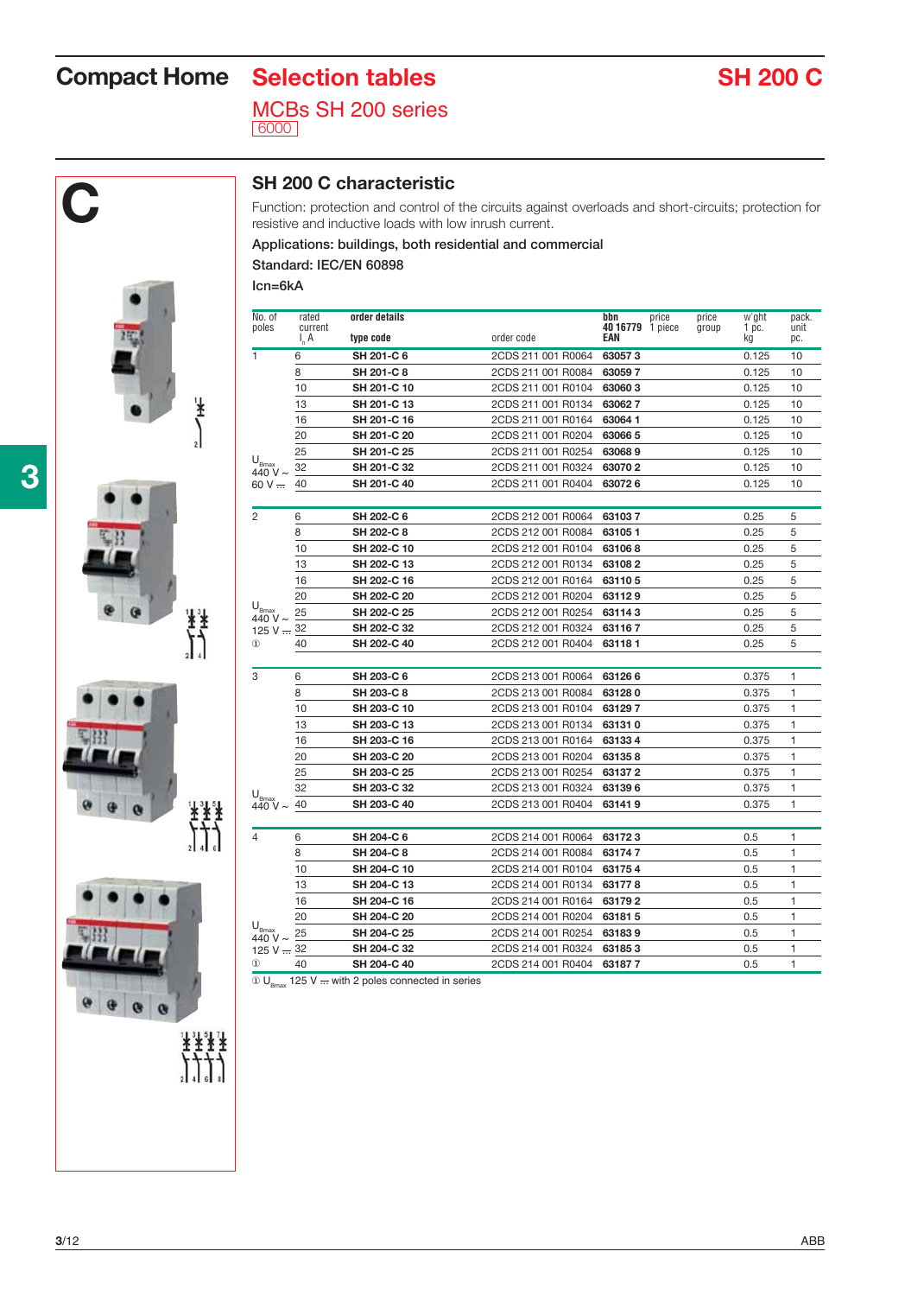# **Compact Home** Selection tables SH 200 C

MCBs SH 200 series 6000

# **C** I n  $\mathsf{U}_{_{\mathsf{Bmax}}}$ 440 V ~ 60 V  $=$  $\begin{bmatrix} 1 & 3N \\ 1 & 3N \end{bmatrix}$  $\mathsf{U}_{_{\mathsf{Bmax}}}$ 440 V ~ ø  $P$  $\alpha$  $\begin{array}{c}\nT_{31}^{31} \\
T_{41}^{31} \\
T_{51}^{31} \\
T_{61}^{31} \\
T_{71}^{31} \\
T_{81}^{31}\n\end{array}$

### With disconnecting neutral NA

| No. of<br>poles                       |          | rated<br>order details<br>current |                    | bbn<br>price<br>price<br>40 16779<br>1 piece<br>group | w'ght<br>1 pc. | pack.<br>unit |
|---------------------------------------|----------|-----------------------------------|--------------------|-------------------------------------------------------|----------------|---------------|
|                                       | $I_{n}A$ | type code                         | order code         | EAN                                                   | kg             | pc.           |
| $1 + NA$                              | 6        | SH 201-C 6 NA                     | 2CDS 211 103 R0064 | 630801                                                | 0.25           | 5             |
|                                       | 8        | SH 201-C 8 NA                     | 2CDS 211 103 R0084 | 630825                                                | 0.25           | 5             |
|                                       | 10       | SH 201-C 10 NA                    | 2CDS 211 103 R0104 | 630832                                                | 0.25           | 5             |
|                                       | 13       | SH 201-C 13 NA                    | 2CDS 211 103 R0134 | 630856                                                | 0.25           | 5             |
|                                       | 16       | SH 201-C 16 NA                    | 2CDS 211 103 R0164 | 630870                                                | 0.25           | 5             |
|                                       | 20       | SH 201-C 20 NA                    | 2CDS 211 103 R0204 | 630894                                                | 0.25           | 5             |
|                                       | 25       | SH 201-C 25 NA                    | 2CDS 211 103 R0254 | 630917                                                | 0.25           | 5             |
| $U_{Bmax}$<br>$440 \text{ V} \sim 32$ |          | SH 201-C 32 NA                    | 2CDS 211 103 R0324 | 630931                                                | 0.25           | 5             |
| 60 V $\pm$                            | 40       | SH 201-C 40 NA                    | 2CDS 211 103 R0404 | 630955                                                | 0.25           | 5             |
| $3 + NA$                              | 6        | SH 203-C 6 NA                     | 2CDS 213 103 R0064 | 631495                                                | 0.5            | 1             |
|                                       | 8        | SH 203-C 8 NA                     | 2CDS 213 103 R0084 | 631518                                                | 0.5            | 1             |
|                                       | 10       | SH 203-C 10 NA                    | 2CDS 213 103 R0104 | 631525                                                | 0.5            | 1             |
|                                       | 13       | <b>SH 203-C 13 NA</b>             | 2CDS 213 103 R0134 | 631549                                                | 0.5            | 1             |
|                                       | 16       | SH 203-C 16 NA                    | 2CDS 213 103 R0164 | 631563                                                | 0.5            | 1             |
|                                       | 20       | SH 203-C 20 NA                    | 2CDS 213 103 R0204 | 631587                                                | 0.5            | 1             |
|                                       | 25       | SH 203-C 25 NA                    | 2CDS 213 103 R0254 | 631600                                                | 0.5            | 1             |
| $U_{Bmax}$                            | 32       | SH 203-C 32 NA                    | 2CDS 213 103 R0324 | 631624                                                | 0.5            | 1             |
| 440 V $\sim$                          | 40       | SH 203-C 40 NA                    | 2CDS 213 103 R0404 | 631648                                                | 0.5            | 1             |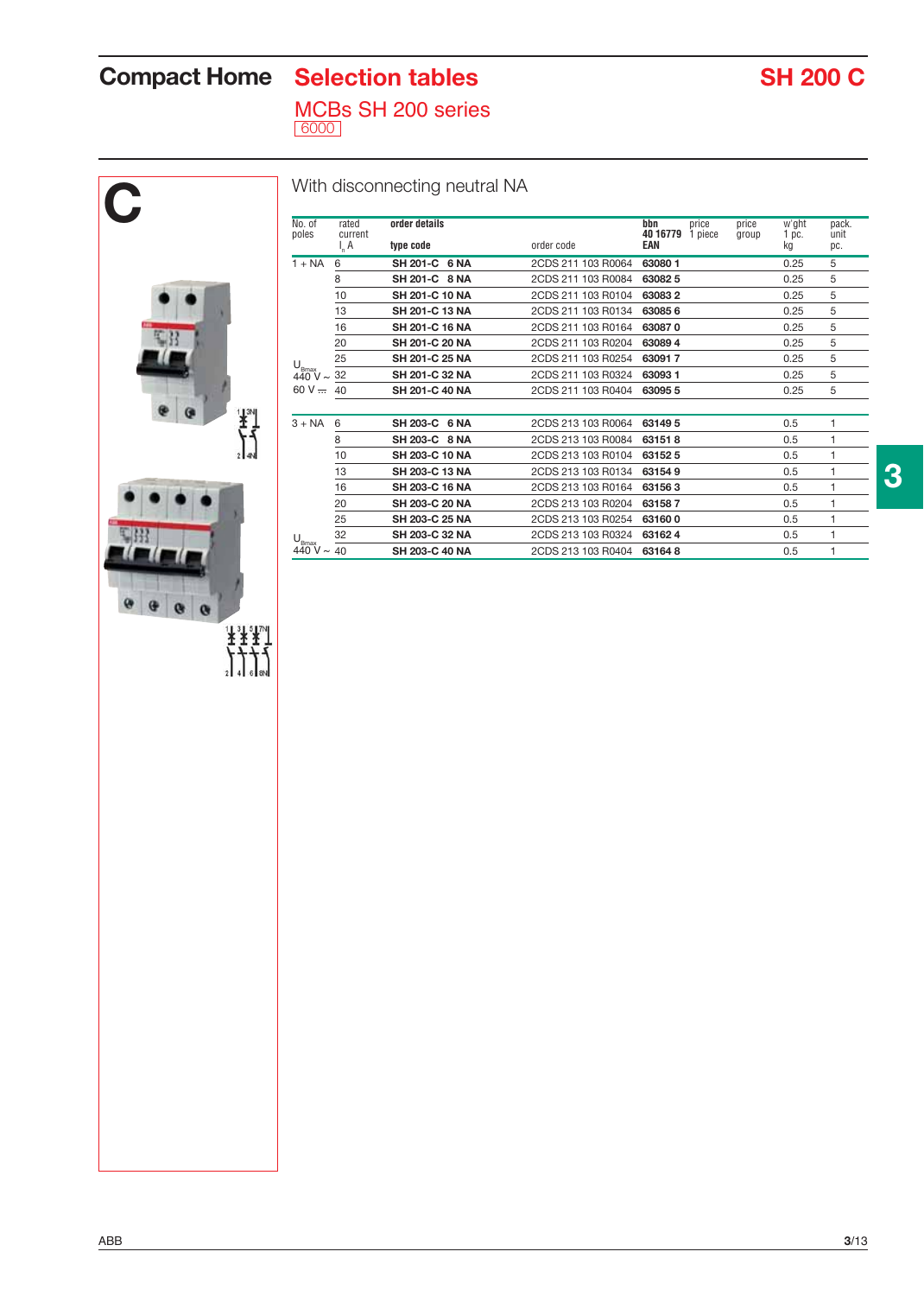# **Compact Home** Selection tables **FH 200 AC**

## RCCBs FH 200 series AC  $\boxed{\sim}$  and A  $\boxed{\sim}$  type



### **FH 200 AC type**

Function: protection against the effects of sinusoidal alternating earth fault currents; protection against indirect contacts and additional protection against direct (with IAn=30mA) contacts; command and isolation of resistive and inductive circuits.

**Application: buildings, both residential and commercial**

**Standard: IEC/EN 61008**

#### **Marking: according to IEC 61008**

| No. of<br>poles | nominal<br>fault current | nominal<br>current | order details    |                 | bbn<br>80 12542 | price<br>1 piece | price<br>group | w'ght<br>1 pc. | pack<br>unit |
|-----------------|--------------------------|--------------------|------------------|-----------------|-----------------|------------------|----------------|----------------|--------------|
|                 | $\Delta n$ mA            | In A               | type code        | order code      | EAN             |                  |                | kg             | DC.          |
| 2               | 30                       | 25                 | FH202 AC-25/0.03 | 2CSF202006R1250 | 894209          |                  |                | 0.200          | 1/6          |
|                 |                          | 40                 | FH202 AC-40/0.03 | 2CSF202006R1400 | 894308          |                  |                | 0.200          | 1/6          |
|                 |                          | 63                 | FH202 AC-63/0.03 | 2CSF202006R1630 | 894407          |                  |                | 0.200          | 1/6          |
|                 | 100                      | 25                 | FH202 AC-25/0.1  | 2CSF202006R2250 | 894506          |                  |                | 0.200          | 1/6          |
|                 |                          | 40                 | FH202 AC-40/0.1  | 2CSF202006R2400 | 894605          |                  |                | 0.200          | 1/6          |
|                 |                          | 63                 | FH202 AC-63/0.1  | 2CSF202006R2630 | 894704          |                  |                | 0.200          | 1/6          |
|                 | 300                      | 25                 | FH202 AC-25/0.3  | 2CSF202006R3250 | 894803          |                  |                | 0.200          | 1/6          |
|                 |                          | 40                 | FH202 AC-40/0.3  | 2CSF202006R3400 | 894902          |                  |                | 0.200          | 1/6          |
|                 |                          | 63                 | FH202 AC-63/0.3  | 2CSF202006R3630 | 895008          |                  |                | 0.200          | 1/6          |
|                 |                          |                    |                  |                 |                 |                  |                |                |              |
| 4               | 30                       | 25                 | FH204 AC-25/0.03 | 2CSF204006R1250 | 895107          |                  |                | 0.350          | 1/3          |
|                 |                          | 40                 | FH204 AC-40/0.03 | 2CSF204006R1400 | 895206          |                  |                | 0.350          | 1/3          |
|                 |                          | 63                 | FH204 AC-63/0.03 | 2CSF204006R1630 | 895305          |                  |                | 0.350          | 1/3          |
|                 | 100                      | 25                 | FH204 AC-25/0.1  | 2CSF204006R2250 | 895404          |                  |                | 0.350          | 1/3          |
|                 |                          | 40                 | FH204 AC-40/0.1  | 2CSF204006R2400 | 895503          |                  |                | 0.350          | 1/3          |
|                 |                          | 63                 | FH204 AC-63/0.1  | 2CSF204006R2630 | 895602          |                  |                | 0.350          | 1/3          |
|                 | 300                      | 25                 | FH204 AC-25/0.3  | 2CSF204006R3250 | 895701          |                  |                | 0.350          | 1/3          |
|                 |                          | 40                 | FH204 AC-40/0.3  | 2CSF204006R3400 | 895800          |                  |                | 0.350          | 1/3          |
|                 |                          | 63                 | FH204 AC-63/0.3  | 2CSF204006R3630 | 895909          |                  |                | 0.350          | 1/3          |

#### **FH 200 A type**

Function: protection against the effects of sinusoidal alternating and direct pulsating earth fault currents; protection against indirect contacts and additional protection against direct (with  $\Delta n=30$ mA) contacts; command and isolation of resistive and inductive circuits.

**Application: buildings, both residential and commercial Standard: IEC/EN 61008**

#### **Marking: according to EN 61008**

| No. of<br>poles | nominal<br>fault current<br>IAn mA | nominal<br>current<br>In A | order details<br>type code | order code      | bbn<br>80 12542<br>EAN | price<br>piece | price<br>group | w'ght<br>pc.<br>kg | pack<br>unit<br>DC. |
|-----------------|------------------------------------|----------------------------|----------------------------|-----------------|------------------------|----------------|----------------|--------------------|---------------------|
|                 |                                    |                            |                            |                 |                        |                |                |                    |                     |
| 2               | 30                                 | 25                         | FH202 A-25/0.03            | 2CSF202102R1250 | 892403                 |                |                | 0.200              | 1/6                 |
|                 |                                    | 40                         | FH202 A-40/0.03            | 2CSF202102R1400 | 892502                 |                |                | 0.200              | 1/6                 |
|                 |                                    | 63                         | FH202 A-63/0.03            | 2CSF202102R1630 | 892601                 |                |                | 0.200              | 1/6                 |
|                 |                                    |                            |                            |                 |                        |                |                |                    |                     |
| 4               | 30                                 | 25                         | FH204 A-25/0.03            | 2CSF204102R1250 | 892700                 |                |                | 0.350              | 1/3                 |
|                 |                                    | 40                         | FH204 A-40/0.03            | 2CSF204102R1400 | 892809                 |                |                | 0.350              | 1/3                 |
|                 |                                    | 63                         | FH204 A-63/0.03            | 2CSF204102R1630 | 892908                 |                |                | 0.350              | 1/3                 |
|                 |                                    |                            |                            |                 |                        |                |                |                    |                     |



**A**



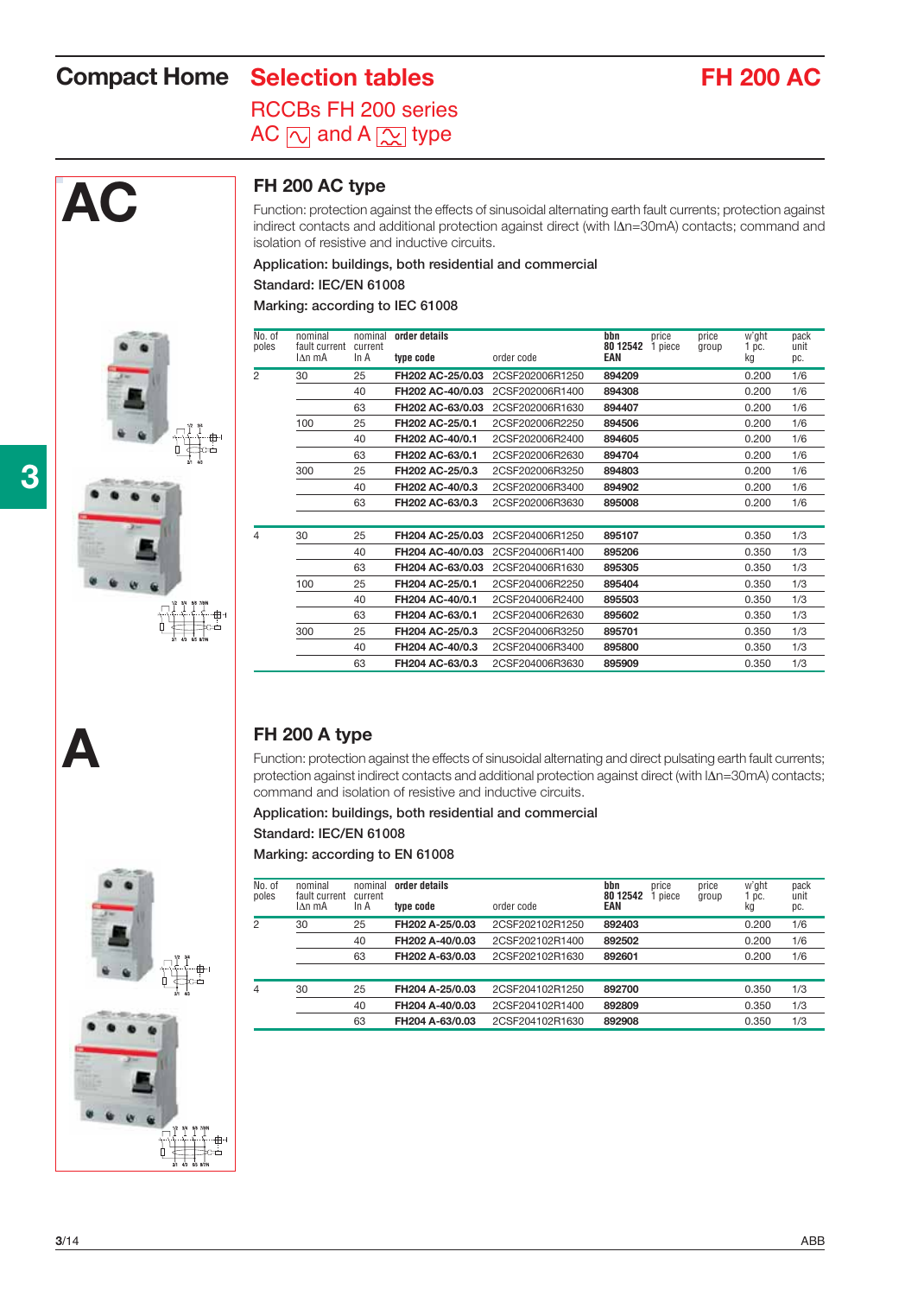# **Compact Home** Selection tables **DS9** RCBOs series

### **DS 941 and DS951, B and C characteristics**

Function: protection against both overload and short circuit currents and earth fault currents; additional protection against direct contact (thanks to  $\Delta n=30$ mA)

**Application: buildings, both residential and commercial**

| No. of<br>poles | 1000c<br>vpe.<br>'CidSS | nominal<br>current<br>tault | nomina<br>current | details<br>nrder |            | bbn<br>80 12542 | price<br>piece | price<br>aroup | w'aht<br>DC. | pack.<br>unit |
|-----------------|-------------------------|-----------------------------|-------------------|------------------|------------|-----------------|----------------|----------------|--------------|---------------|
|                 |                         | ∆n mA                       | in A              | tvne code        | order code | EAN             |                |                | kс           | pc.           |

#### RCBOs DS 941, Icn= 4.5kA, B characteristics

| $1P + N$ | AC | 30 | 10 | <b>DS 941 B10 30MA AC 16020015</b> | 403104 | 0.200 | 1/5 |
|----------|----|----|----|------------------------------------|--------|-------|-----|
|          |    |    | 16 | <b>DS 941 B16 30MA AC 16020023</b> | 403203 | 0.200 | 1/5 |
|          |    |    | 20 | <b>DS 941 B20 30MA AC 16020031</b> | 403302 | 0.200 | 1/5 |
|          |    |    | 25 | <b>DS 941 B25 30MA AC 16020049</b> | 403401 | 0.200 | 1/5 |

#### RCBOs DS 941, Icn= 4.5kA, C characteristic

| $1P+N$ | AC | 30 | 10 | <b>DS 941 C10-30MA AC 16020403</b> | 406600 | 0.200 | 1/5 |  |
|--------|----|----|----|------------------------------------|--------|-------|-----|--|
|        |    |    | 16 | <b>DS 941 C16-30MA AC 16020411</b> | 406709 | 0.200 | 1/5 |  |
|        |    |    | 20 | <b>DS 941 C20-30MA AC 16020429</b> | 406808 | 0.200 | 1/5 |  |
|        |    |    | 25 | <b>DS 941 C25-30MA AC 16020437</b> | 406907 | 0.200 | 1/5 |  |
|        |    |    |    |                                    |        |       |     |  |

#### RCBOs DS 951, Icn=6kA, B characteristic

| $1P + N$ | AC | 30 | 10 | DS 951 B10-30MA AC 16021013 410102 |        | 0.200 | 1/5 |
|----------|----|----|----|------------------------------------|--------|-------|-----|
|          |    |    | 16 | <b>DS 951 B16-30MA AC 16021021</b> | 410201 | 0.200 | 1/5 |
|          |    |    | 20 | <b>DS 951 B20-30MA AC 16021039</b> | 410300 | 0.200 | 1/5 |
|          |    |    | 25 | <b>DS 951 B25-30MA AC 16021047</b> | 410409 | 0.200 | 1/5 |

RCBOs DS 951, Icn= 6kA, C characteristic

| $1P+N$ | AC | 30 | 10 | <b>DS 951 C10-30MA AC 16021369</b> | 413608 | 0.200 | 1/5 |
|--------|----|----|----|------------------------------------|--------|-------|-----|
|        |    |    | 16 | DS 951 C16-30MA AC 16021377 413707 |        | 0.200 | 1/5 |
|        |    |    | 20 | DS 951 C20-30MA AC 16021385 413806 |        | 0.200 | 1/5 |
|        |    |    | 25 | DS 951 C25-30MA AC 16021393 413905 |        | 0.200 | 1/5 |
|        |    |    |    |                                    |        |       |     |

Note: for more information about these products and to know the complete range, see the technical catalogue

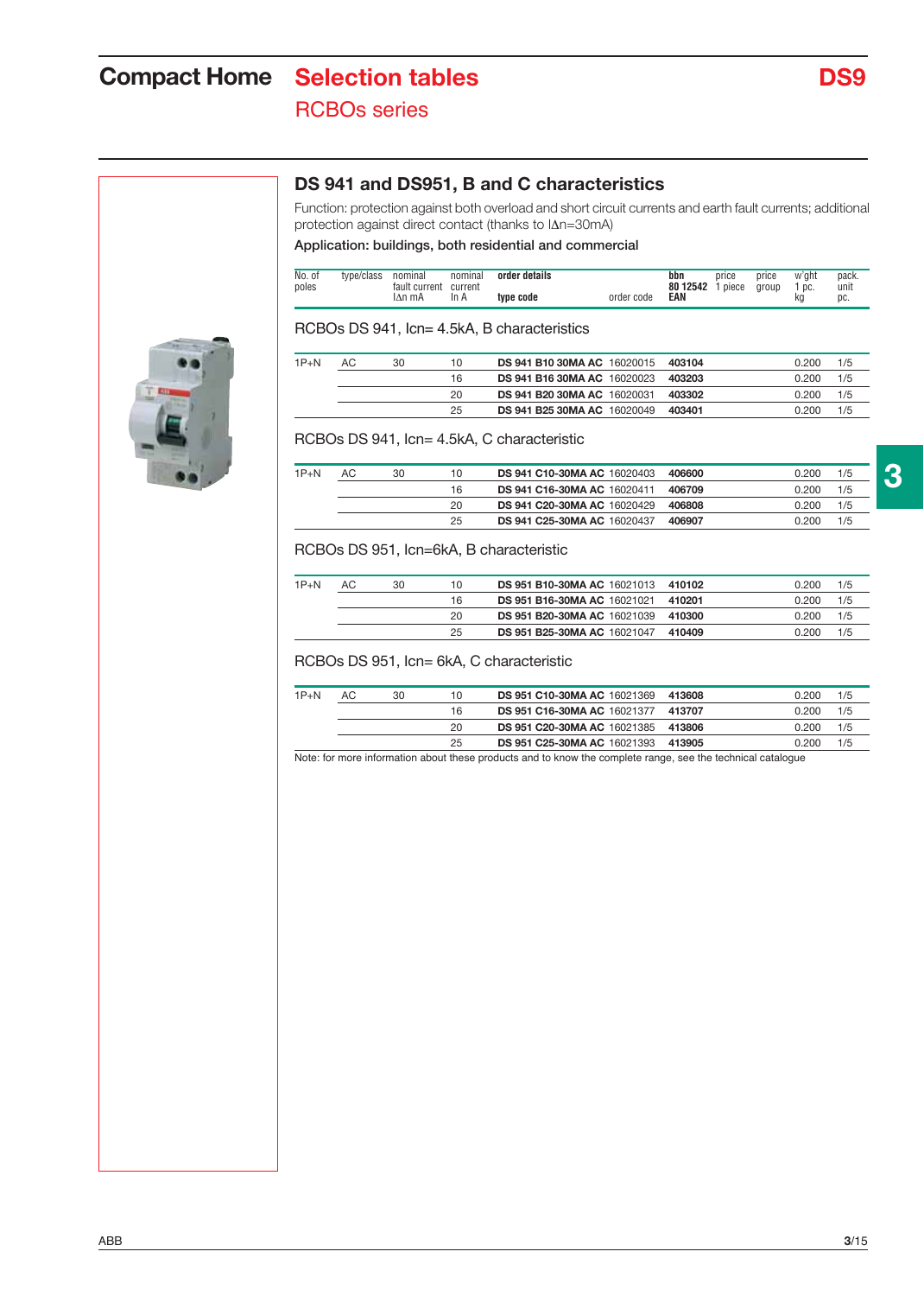# **Compact Home busbars and end caps** E 200

| Type            | <b>Order Code</b> | bbn<br>4016779<br>EAN | Pins | mm2 | Phase sequence          | End caps    | Pack unit<br>pcs. |
|-----------------|-------------------|-----------------------|------|-----|-------------------------|-------------|-------------------|
| <b>Busbars</b>  |                   |                       |      |     |                         |             |                   |
| <b>PSH 1/12</b> | 2CDL110001R1012   | 651868                | 12   | 10  | $L1-L1$                 | PSH-END 1.1 | 50                |
| <b>PSH 1/60</b> | 2CDL110001R1060   | 651875                | 60   | 10  | $L1-L1$                 | PSH-END 1.1 | 20                |
| <b>PSH 2/12</b> | 2CDL120001R1012   | 651882                | 12   | 10  | $L1-L2-L1$              | incl.       | 50                |
| <b>PSH 2/58</b> | 2CDL120001R1058   | 651899                | 58   | 10  | $L1-L2-L1$              | PSH-END     | 10                |
| <b>PSH 3/12</b> | 2CDL130001R1012   | 651905                | 12   | 10  | $L1 - L2 - L3 - L1$     | incl.       | 50                |
| <b>PSH 3/60</b> | 2CDL130001R1060   | 651912                | 60   | 10  | $L1-L2-L3-L1$           | PSH-END     | 10                |
| <b>PSH 4/12</b> | 2CDL140001R1012   | 651929                | 12   | 10  | $L1 - L2 - L3 - N - L1$ | incl.       | 30                |
| <b>PSH 4/60</b> | 2CDL140001R1060   | 651936                | 60   | 10  | $L1-L2-L3-N-L1$         | PSH-END 1   | 50                |
|                 |                   |                       |      |     |                         |             |                   |

#### End caps

|           | PSH-END 1.1 2CDL100011R0011 | 653169 | 50 |
|-----------|-----------------------------|--------|----|
| PSH-END   | 2CDL100001R0002             | 653176 | 50 |
| PSH-END 1 | 2CDL200110R0001             | 653183 | 50 |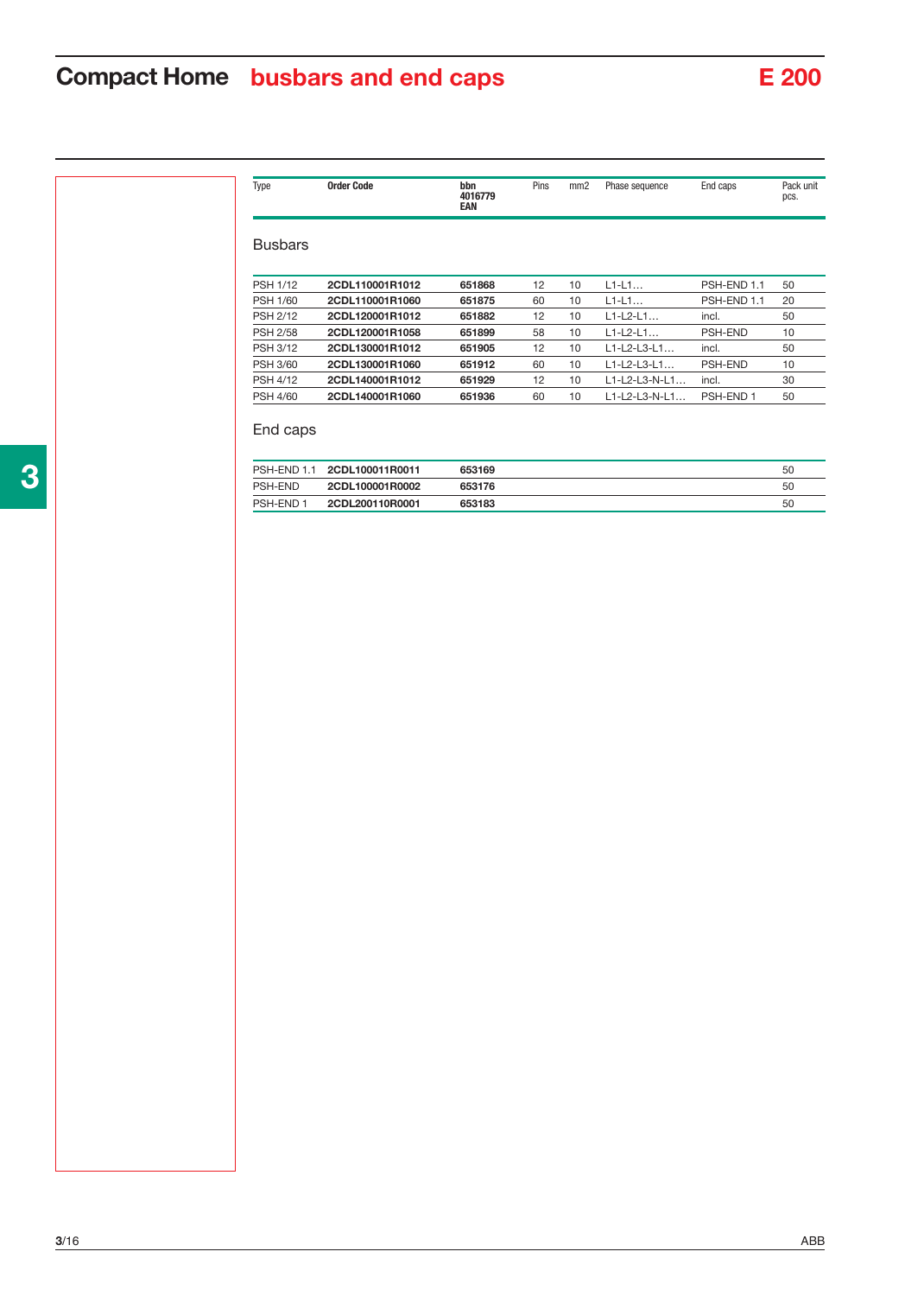# **Compact Home** Selection tables **E 200 Command devices**

E 200 switches



### **E 200 switches**

Isolator for panel installation onto DIN rail acc. to DIN EN 60715 Mounting depth: 70mm<br>Mounting width: per pol per pole =  $17.5$ mm = 1 module Colour: grey, RAL 7035 Colour of switch lever: red RAL 3000 (r); grey RAL 7000 (g)

#### **Special features**

- Captive screws with recessed/slotted head, Pozidriv size 2
- Integrated lay-on edge for labeling system ILS
- Locking device as accessories for unauthorized ON/OFF
- Approval: VDE, CCC

| No. of<br>poles | rated          | power | order details |            | bbn<br>4016779 | price<br>piece | price | w'ght     | pack.<br>unit |
|-----------------|----------------|-------|---------------|------------|----------------|----------------|-------|-----------|---------------|
|                 | voltage<br>VAC | loss  | type code     | order code | EAN            |                | group | DC.<br>kg | DC.           |
|                 |                |       |               |            |                |                |       |           |               |

#### Rated current = 16A

| 1 <sub>NO</sub> | 230V | 0.15 | E201/16g  | 2CDE281001R1016 | 645614 | 0.095 | 10             |
|-----------------|------|------|-----------|-----------------|--------|-------|----------------|
| 1NO             | 230V | 0.15 | E201/16r  | 2CDE281001R0016 | 645621 | 0.095 | 10             |
| 2NO             | 400V | 0.30 | E202/16g  | 2CDE282001R1016 | 645799 | 0.190 | 5              |
| 2NO             | 400V | 0.30 | E202/16r  | 2CDE282001R0016 | 645805 | 0.190 | 5              |
| 3NO             | 400V | 0.45 | E203/16g  | 2CDE283001R1016 | 645973 | 0.290 | 3              |
| 3NO             | 400V | 0.45 | E 203/16r | 2CDE283001R0016 | 645980 | 0.290 | 3              |
| 4NO             | 400V | 0.60 | E204/16g  | 2CDE284001R1016 | 646154 | 0.390 | $\overline{2}$ |
| 4NO             | 400V | 0.60 | E204/16r  | 2CDE284001R0016 | 646161 | 0.390 | 2              |
|                 |      |      |           |                 |        |       |                |

| Technical data                              |                                                                                                                                                                                                               |
|---------------------------------------------|---------------------------------------------------------------------------------------------------------------------------------------------------------------------------------------------------------------|
| <b>Switching capacity</b>                   | 1.25 x l <sub>n</sub> ; 1.1 x U <sub>n</sub> ; cos $\varphi$ = 03 acc. to DIN VDE 0632<br>AC22-A/AC23-A acc. to VDE 0660 part 107,<br>DIN EN 60947-3 resp. IEC 947-3<br>DC21-B for applications up to 60 V DC |
| <b>Positiv opening</b>                      | acc. to DIN VDE 0113                                                                                                                                                                                          |
| <b>Short-circuit withstand capacity</b>     | 24 kA <sub>eff</sub> in series with NH 00 100 A gL-gG;<br>10 kA <sub>eff</sub> in series with NH 00 125 A gL-gG                                                                                               |
| <b>Rated voltage</b>                        | 230/400 V AC; 50/60 Hz                                                                                                                                                                                        |
| Surge withstand capability $U_{\text{inn}}$ | 4 kV acc. to EN 60947-1                                                                                                                                                                                       |
| <b>Ambient temperature</b>                  | $-25$ °C to $+55$ °C                                                                                                                                                                                          |
| <b>Storage temperature</b>                  | $-40$ °C to $+70$ °C                                                                                                                                                                                          |
| <b>Climatic resistance</b>                  | constant climate 23/83, 40/93, 55/20 [°C/RH]<br>alternating climate 25/95 - 40/93 [°C/RH]                                                                                                                     |
| <b>Mounting position</b>                    | optional                                                                                                                                                                                                      |
| Degree of protection                        | IP10 B (with add. task), IP40 in panelboard                                                                                                                                                                   |
| <b>Mechanical endurance</b>                 | 20000 switching cycles                                                                                                                                                                                        |
| <b>Electrical endurance</b>                 | 1000 switching cycles                                                                                                                                                                                         |
| Min. voltage                                | 12 V AC/DC at 0.1 VA                                                                                                                                                                                          |
| Min. contact loading                        | 24 V/4 mA                                                                                                                                                                                                     |
| Wire range                                  | 2.5 to 50 mm <sup>2</sup>                                                                                                                                                                                     |
| <b>Torque</b>                               | 5 Nm                                                                                                                                                                                                          |



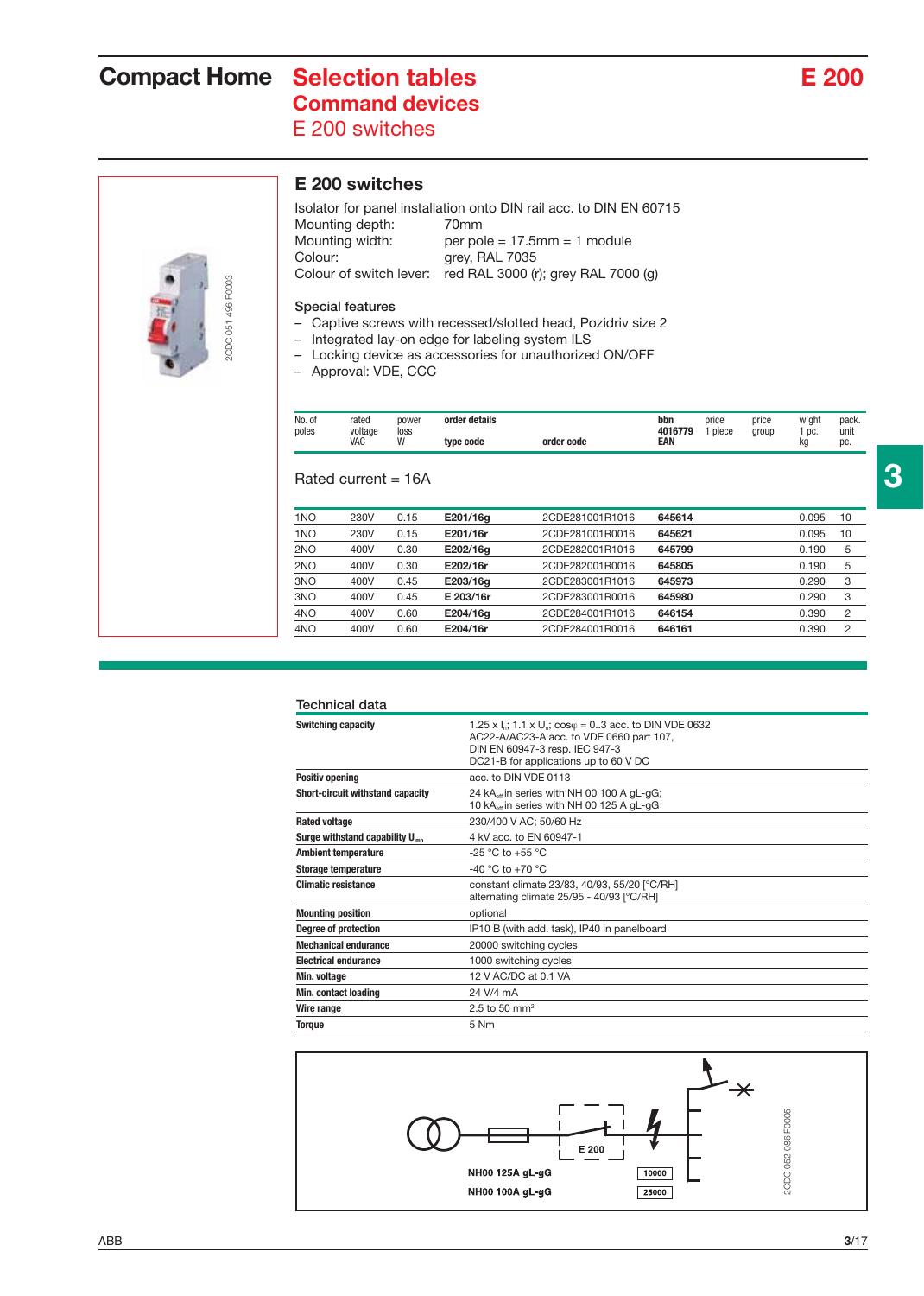# **Compact Home** Selection tables **E 200 Command devices**

E 200 switches



| No. of<br>poles | rated<br>voltage<br>VAC | power<br>loss | order details<br>type code | order code | bbn<br>4016779<br>EAN | price<br>piece | price<br>group | w'ght<br>DC.<br>kc | pack.<br>unit<br>pc. |
|-----------------|-------------------------|---------------|----------------------------|------------|-----------------------|----------------|----------------|--------------------|----------------------|
|                 |                         |               |                            |            |                       |                |                |                    |                      |

#### Rated current = 25A

| 1 <sub>NO</sub> | 230V | 0.30 | E201/25g | 2CDE281001R1025 | 645638 | 0.095 | 10             |
|-----------------|------|------|----------|-----------------|--------|-------|----------------|
| 1 <sub>NO</sub> | 230V | 0.30 | E201/25r | 2CDE281001R0025 | 645645 | 0.095 | 10             |
| 2NO             | 400V | 0.60 | E202/25a | 2CDE282001R1025 | 645812 | 0.190 | 5              |
| 2 <sub>NO</sub> | 400V | 0.60 | E202/25r | 2CDE282001R0025 | 645829 | 0.190 | 5              |
| 3NO             | 400V | 0.90 | E203/25a | 2CDE283001R1025 | 645997 | 0.290 | 3              |
| 3 <sub>NO</sub> | 400V | 0.90 | E203/25r | 2CDE283001R0025 | 646000 | 0.290 | 3              |
| 4 <sub>NO</sub> | 400V | 1.20 | E204/25g | 2CDE284001R1025 | 646178 | 0.390 | $\overline{2}$ |
| 4 <sub>NO</sub> | 400V | 1.20 | E204/25r | 2CDE284001R0025 | 646185 | 0.390 | 2              |

#### Rated current = 32A

| 1 <sub>NO</sub> | 230V  | 0.50 | E201/32g | 2CDE281001R1032 | 645652 | 0.095 | 10             |
|-----------------|-------|------|----------|-----------------|--------|-------|----------------|
| 1NO             | 230 V | 0.50 | E201/32r | 2CDE281001R0032 | 645669 | 0.095 | 10             |
| 2NO             | 400V  | 0.95 | E202/32g | 2CDE282001R1032 | 645836 | 0.190 | 5              |
| 2NO             | 400V  | 0.95 | E202/32r | 2CDE282001R0032 | 645843 | 0.190 | 5              |
| 3NO             | 400V  | 1.40 | E203/32g | 2CDE283001R1032 | 646017 | 0.290 | 3              |
| 3NO             | 400V  | 1.40 | E203/32r | 2CDE283001R0032 | 646024 | 0.290 | 3              |
| 4NO             | 400V  | 1.90 | E204/32g | 2CDE284001R1032 | 646192 | 0.390 | $\overline{2}$ |
| 4NO             | 400V  | 1.90 | E204/32r | 2CDE284001R0032 | 646208 | 0.390 | 2              |
|                 |       |      |          |                 |        |       |                |

#### Rated current = 40A

| 1 <sub>NO</sub> | 230V  | 0.70 | E201/40g | 2CDE281001R1040 | 645676 | 0.095 | 10 |
|-----------------|-------|------|----------|-----------------|--------|-------|----|
| 1NO             | 230V  | 0.70 | E201/40r | 2CDE281001R0040 | 645683 | 0.095 | 10 |
| 2 <sub>NO</sub> | 400 V | 1.40 | E202/40g | 2CDE282001R1040 | 645850 | 0.190 | 5  |
| 2NO             | 400V  | 1.40 | E202/40r | 2CDE282001R0040 | 645867 | 0.190 | 5  |
| 3 <sub>NO</sub> | 400V  | 2.10 | E203/40g | 2CDE283001R1040 | 646031 | 0.290 | 3  |
| 3 <sub>NO</sub> | 400V  | 2.10 | E203/40r | 2CDE283001R0040 | 646048 | 0.290 | 3  |
| 4 <sub>NO</sub> | 400V  | 2.80 | E204/40a | 2CDE284001R1040 | 646215 | 0.390 | 2  |
| 4 <sub>NO</sub> | 400V  | 2.80 | E204/40r | 2CDE284001R0040 | 646222 | 0.390 | 2  |
|                 |       |      |          |                 |        |       |    |

#### Rated current = 45A

| 1 <sub>NO</sub> | 230V  | 0.90 | E201/45g | 2CDE281001R1045 | 645690 | 0.095 | 10 |
|-----------------|-------|------|----------|-----------------|--------|-------|----|
| 1 <sub>NO</sub> | 230V  | 0.90 | E201/45r | 2CDE281001R0045 | 645706 | 0.095 | 10 |
| 2 <sub>NO</sub> | 400 V | 1.80 | E202/45g | 2CDE282001R1045 | 645874 | 0.190 | 5  |
| 2 <sub>NO</sub> | 400V  | 1.80 | E202/45r | 2CDE282001R0045 | 645881 | 0.190 | 5  |
| 3NO             | 400V  | 2.65 | E203/45g | 2CDE283001R1045 | 646055 | 0.290 | 3  |
| 3 <sub>NO</sub> | 400V  | 2.65 | E203/45r | 2CDE283001R0045 | 646062 | 0.290 | 3  |
| 4NO             | 400V  | 3.50 | E204/45a | 2CDE284001R1045 | 646239 | 0.390 | 2  |
| 4NO             | 400V  | 3.50 | E204/45r | 2CDE284001R0045 | 646246 | 0.390 | 2  |

#### Rated current = 63A

| 1 <sub>NO</sub> | 230V  | 1.65 | E201/63g | 2CDE281001R1063 | 645713 | 0.095 | 10             |
|-----------------|-------|------|----------|-----------------|--------|-------|----------------|
| 1 <sub>NO</sub> | 230V  | 1.65 | E201/63r | 2CDE281001R0063 | 645720 | 0.095 | 10             |
| 2 <sub>NO</sub> | 400 V | 3.30 | E202/63g | 2CDE282001R1063 | 645898 | 0.190 | 5              |
| 2 <sub>NO</sub> | 400V  | 3.30 | E202/63r | 2CDE282001R0063 | 645904 | 0.190 | 5              |
| 3NO             | 400V  | 4.90 | E203/63g | 2CDE283001R1063 | 646079 | 0.290 | 3              |
| 3 <sub>NO</sub> | 400V  | 4.90 | E203/63r | 2CDE283001R0063 | 646086 | 0.290 | 3              |
| 4 <sub>NO</sub> | 400V  | 6.55 | E204/63g | 2CDE284001R1063 | 646253 | 0.390 | $\overline{2}$ |
| 4 <sub>NO</sub> | 400V  | 6.55 | E204/63r | 2CDE284001R0063 | 646260 | 0.390 | 2              |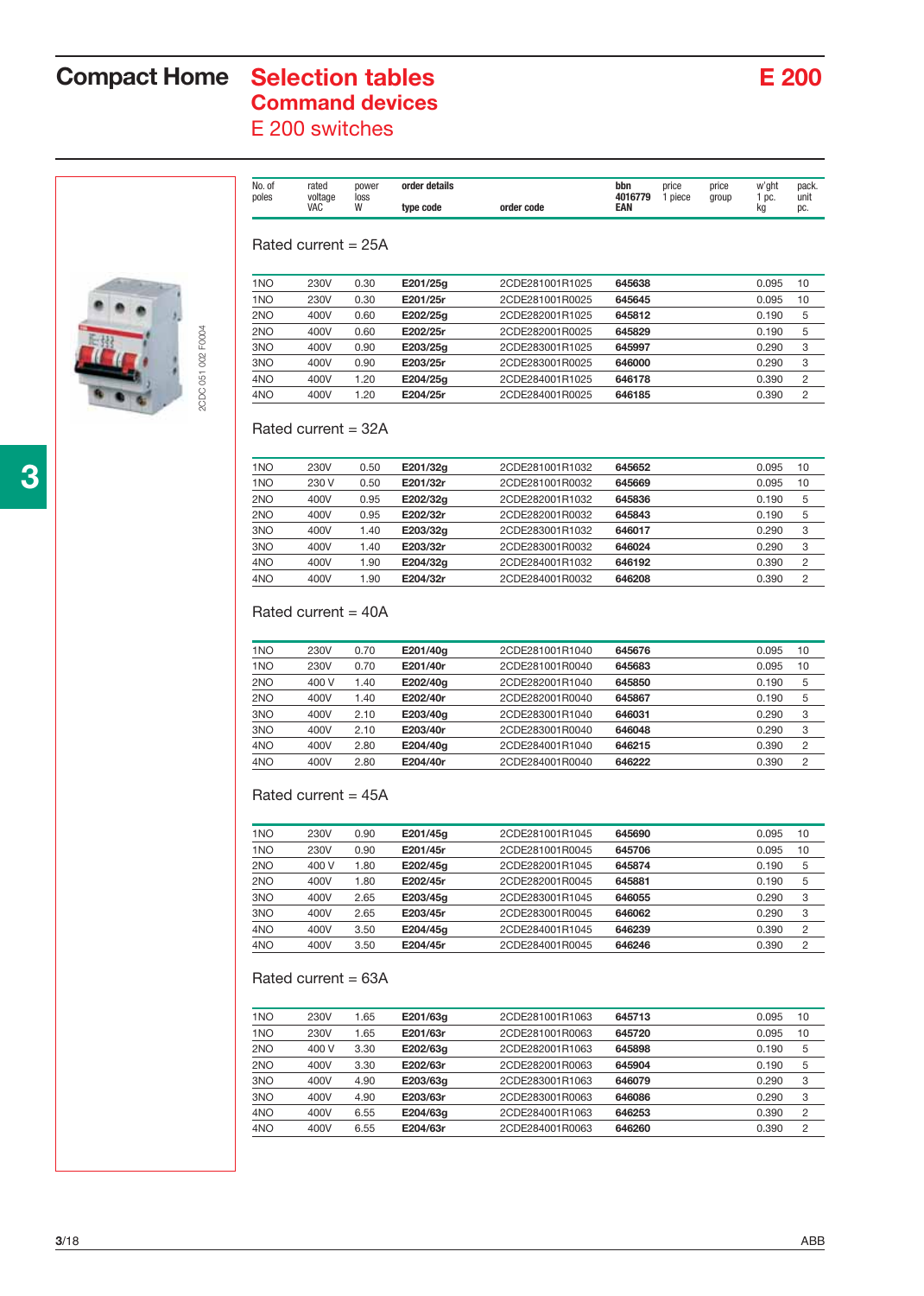## **Compact Home Selection tables E 200 Command devices**

E 200 switches

| poles           | voltage<br>VAC         | loss<br>W    | type code              | order code                         | 4016779<br>EAN   | 1 piece<br>group | 1 pc.<br>kq    | unit<br>pc.    |
|-----------------|------------------------|--------------|------------------------|------------------------------------|------------------|------------------|----------------|----------------|
|                 | Rated current $= 80A$  |              |                        |                                    |                  |                  |                |                |
| 1 <sub>NO</sub> | 230V                   | 2.60         | E201/80g               | 2CDE281001R1080                    | 645737           |                  | 0.095          | 10             |
| 1 <sub>NO</sub> | 230V                   | 2.60         | E201/80r               | 2CDE281001R0080                    | 645744           |                  | 0.095          | 10             |
| 2NO             | 400V                   | 5.15         | E202/80g               | 2CDE282001R1080                    | 645911           |                  | 0.190          | 5              |
| 2NO             | 400V                   | 5.15         | E202/80r               | 2CDE282001R0080                    | 645928           |                  | 0.190          | 5              |
| 3NO             | 400V                   | 7.75         | E203/80g               | 2CDE283001R1080                    | 646093           |                  | 0.290          | 3              |
| 3NO             | 400V                   | 7.75         | E 203/80r              | 2CDE283001R0080                    | 646109           |                  | 0.290          | 3              |
| 4NO             | 400V                   | 10.30        | E204/80g               | 2CDE284001R1080                    | 646277           |                  | 0.390          | 2              |
| 4NO             | 400V                   | 10.30        | E204/80r               | 2CDE284001R0080                    | 646284           |                  | 0.390          | $\overline{c}$ |
| 1NO             | 230V<br>230 V          | 3.95<br>3.95 | E201/100g<br>E201/100r | 2CDE281001R1100<br>2CDE281001R0100 | 645751<br>645738 |                  | 0.095<br>0.095 | 10             |
|                 | Rated current $= 100A$ |              |                        |                                    |                  |                  |                |                |
| 1 <sub>NO</sub> |                        |              |                        |                                    |                  |                  |                | 10             |
| 2NO             | 400V                   | 7.90         | E202/100g              | 2CDE282001R1100                    | 645935           |                  | 0.190          | 5              |
| 2NO             | 400V                   | 7.90         | E202/100r              | 2CDE282001R0100                    | 645942           |                  | 0.190          | 5              |
| 3NO             | 400V                   | 11.85        | E203/100g              | 2CDE283001R1100                    | 646116           |                  | 0.290          | 3              |
| 3NO             | 400V                   | 11.85        | E203/100r              | 2CDE283001R0100                    | 646123           |                  | 0.290          | 3              |
| 4NO             | 400V                   | 15.80        | E204/100g              | 2CDE284001R1100                    | 646291           |                  | 0.390          | 2              |
| 4NO             | 400V                   | 15.80        | E204/100r              | 2CDE284001R0100                    | 646307           |                  | 0.390          | $\overline{c}$ |
|                 | Rated current $= 125A$ |              |                        |                                    |                  |                  |                |                |
| 1NO             | 230V                   | 6.10         | E201/125g              | 2CDE281001R1125                    | 645775           |                  | 0.095          | 10             |
| 1 <sub>NO</sub> | 230V                   | 6.10         | E201/125r              | 2CDE281001R0125                    | 645782           |                  | 0.095          | 10             |
| 2NO             | 400 V                  | 12.20        | E202/125g              | 2CDE282001R1125                    | 645959           |                  | 0.190          | 5              |
| 2NO             | 400V                   | 12.20        | E202/125r              | 2CDE282001R0125                    | 645966           |                  | 0.190          | 5              |
| 3NO             | 400V                   | 18.30        | E203/125g              | 2CDE283001R1125                    | 646130           |                  | 0.33           | 3              |
| 3NO             | 400V                   | 18.30        | E203/125r              | 2CDE283001R0125                    | 645147           |                  | 0.33           | 3              |
| 4NO             | 400V                   | 24.35        | E204/125g              | 2CDE284001R1125                    | 645314           |                  | 0.44           | 2              |

4NO 400V 24.35 **E204/125r** 2CDE284001R0125 **645321** 0.44 2

No. of rated power **order details bbn** price price w'ght pack.

**3**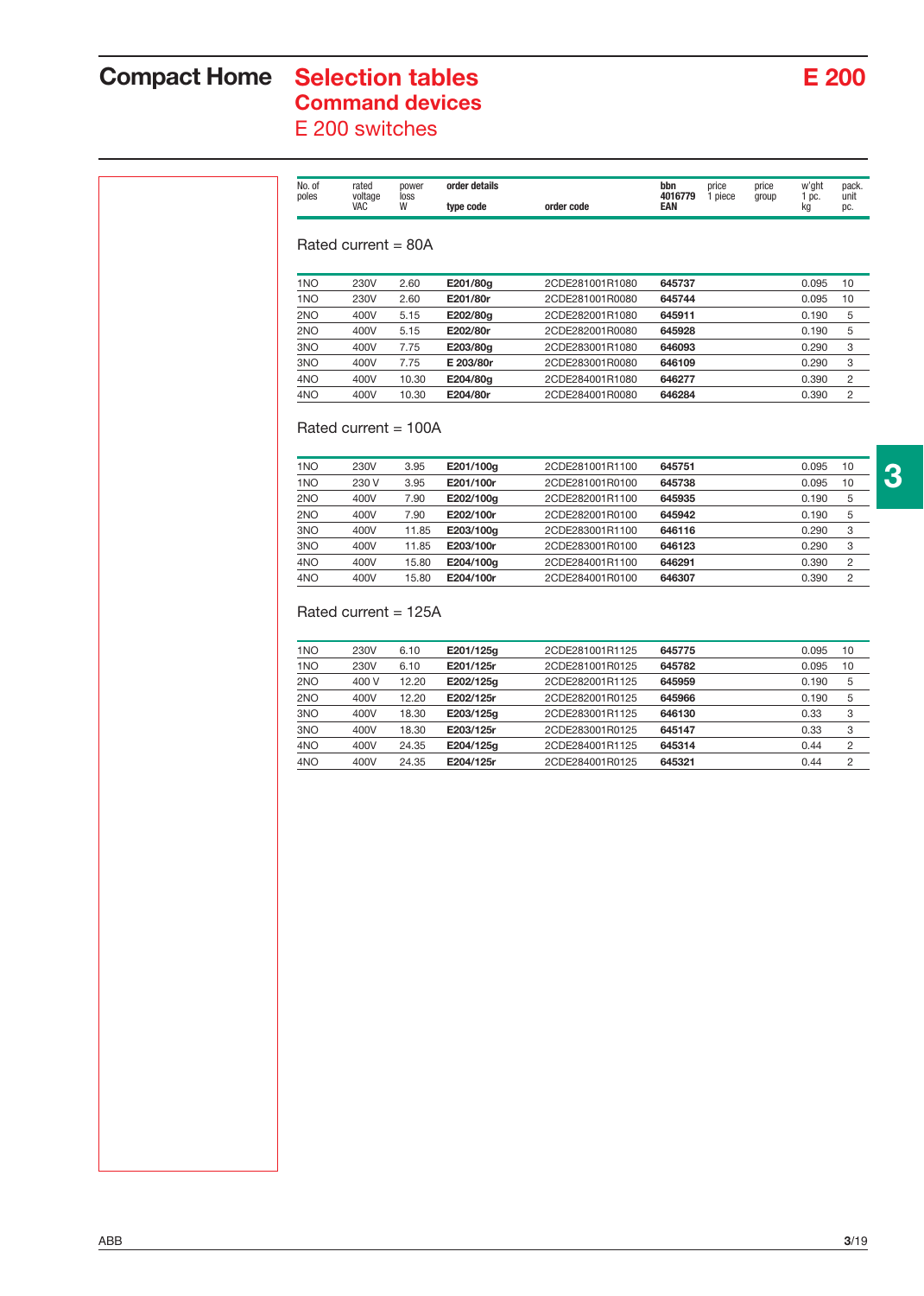# **Compact Home** Selection tables MDRCs **MDRCs**

**MDRCs**

**Application: buildings, both residential and commercial**







| Staircase lighting time delay switches                                             | type code<br>E232-230 | order code<br>2CDE 110 000 R0501 | EAN<br>548243   |         |       | kg<br>0.081   | pc.<br>1       |
|------------------------------------------------------------------------------------|-----------------------|----------------------------------|-----------------|---------|-------|---------------|----------------|
| Description                                                                        | order details         |                                  | bbn             | price   | price | w'ght         | pack.          |
|                                                                                    | type code             | order code                       | 80 12542<br>EAN | 1 piece | group | $1$ pc.<br>kg | unit<br>pc.    |
| Load shedding switch                                                               | <b>LSS1/2</b>         | 2CSM 112 500 R1311               | 274407          |         |       | 0.400         | $\overline{1}$ |
| Failsafe transformer 10-20-30VA<br>rated power, 4-8-12V secondary<br>rated voltage | TM30/12               | 2CSM 301 021 R0801               | 367505          |         |       | $0.450$ 1     |                |
| Bell transformer input 230V,<br>output 12V/1.33A                                   | TS 16/12              | 2CSM 161 401 R0811               | 368908          |         |       | $0.300$ 1     |                |
| Electro-mechanical modular bell<br>230VAC                                          | SM1/230               | 2CSM 131 000 R0821               | 326304          |         |       | $0.100$ 12    |                |
| Modular buzzer 230VAC                                                              | RM1/230               | 2CSM 231 000 R0821               | 334507          |         |       | 0.100         | 12             |
| Modular electronic bell 12VAC+10 VA TSM<br>transformer (two-tones), 2 modules      |                       | 2CSM 100 000 R0841               | 007005          |         |       | 0.3006        |                |
| Bell+buzzer+transformer,<br>2 modules, 24VAC                                       | TSR                   | 2CSM 100 000 R0831               | 369608          |         |       | $0.300$ 1     |                |
| Daily program timer switch with<br>standby battery (3 years), 1 channel            | <b>DTS 1/1</b>        | 2CSM 111 000 R0601               | 506607          |         |       | $0.150$ 1     |                |
| Digital time switches 2CO contact<br>complement, 30 memory location                | <b>DTS 7/2</b>        | 2CSM 122 000 R0601               | 506805          |         |       | $0.150$ 1     |                |
| Twilight switches with sensor LS-1<br>with built-in weekly program timer<br>switch | <b>DTS7/2-TWS</b>     | 2CSM 122 300 R1351               | 507307          |         |       | $0,350$ 1     |                |
| Installation relays, Uc=230VAC<br>or 115VDC, 1 NO                                  | E 259 R10-230         | 2CSM111000R0401                  | 532804          |         |       | $0.100$ 10    |                |
| Installation relays, Uc=230VAC or<br>115VDC, 2 NO                                  | E 259 R20-230         | 2CSM112000R0401                  | 533603          |         |       | $0.100$ 10    |                |
| Latching relays, Uc=230VAC or<br>115VDC, 1 NO                                      | E 251-230             | 2CSM 111 000 R0201               | 530305          |         |       | $0.114$ 12    |                |
| Latching relays, Uc=230VAC or<br>115VDC,2NO                                        | E 252-230             | 2CSM 112 000 R0201               | 530800          |         |       | 0.116 12      |                |
| Latching relays, Uc=230VAC or<br>115VDC, series                                    | E 255-230             | 2CSM 119 000 R0201               | 531302          |         |       | 0.121         | 12             |
| Latching relays, Uc=230VAC or<br>115VDC, 1 NO + 1NC                                | E 256-230             | 2CSM 114 000 R0201 531708        |                 |         |       | 0.116 12      |                |

Description **order details bbn** price price w'ght pack. **40 16779** 1 piece group 1 pc. unit

| Description                                                                              | order details   | bbn<br>80 12542             | price<br>piece | price | w'ght<br>DC. | pack.     |             |
|------------------------------------------------------------------------------------------|-----------------|-----------------------------|----------------|-------|--------------|-----------|-------------|
|                                                                                          | type code       | order code                  | EAN            |       | group        | kg        | unit<br>pc. |
| Surge protection devices, class II,<br>lmax=40kA, ln=15kA, Up=1.2kV,<br>Un=230V, Uc=275V | OVR 1N 40 275 P | 2CTB 8139 52 R 11 00 506030 |                |       |              | $0.220$ 1 |             |
| Surge protection devices, class II,<br>lmax=40kA, ln=15kA, Up=1.2kV,<br>Un=230V. Uc=275V | OVR 3N 40 275 P | 2CTB 8139 53 R 11 00 506283 |                |       |              | $0.220$ 1 |             |

N.B.: for more information about these products and to know the complete range, see the technical catalogue